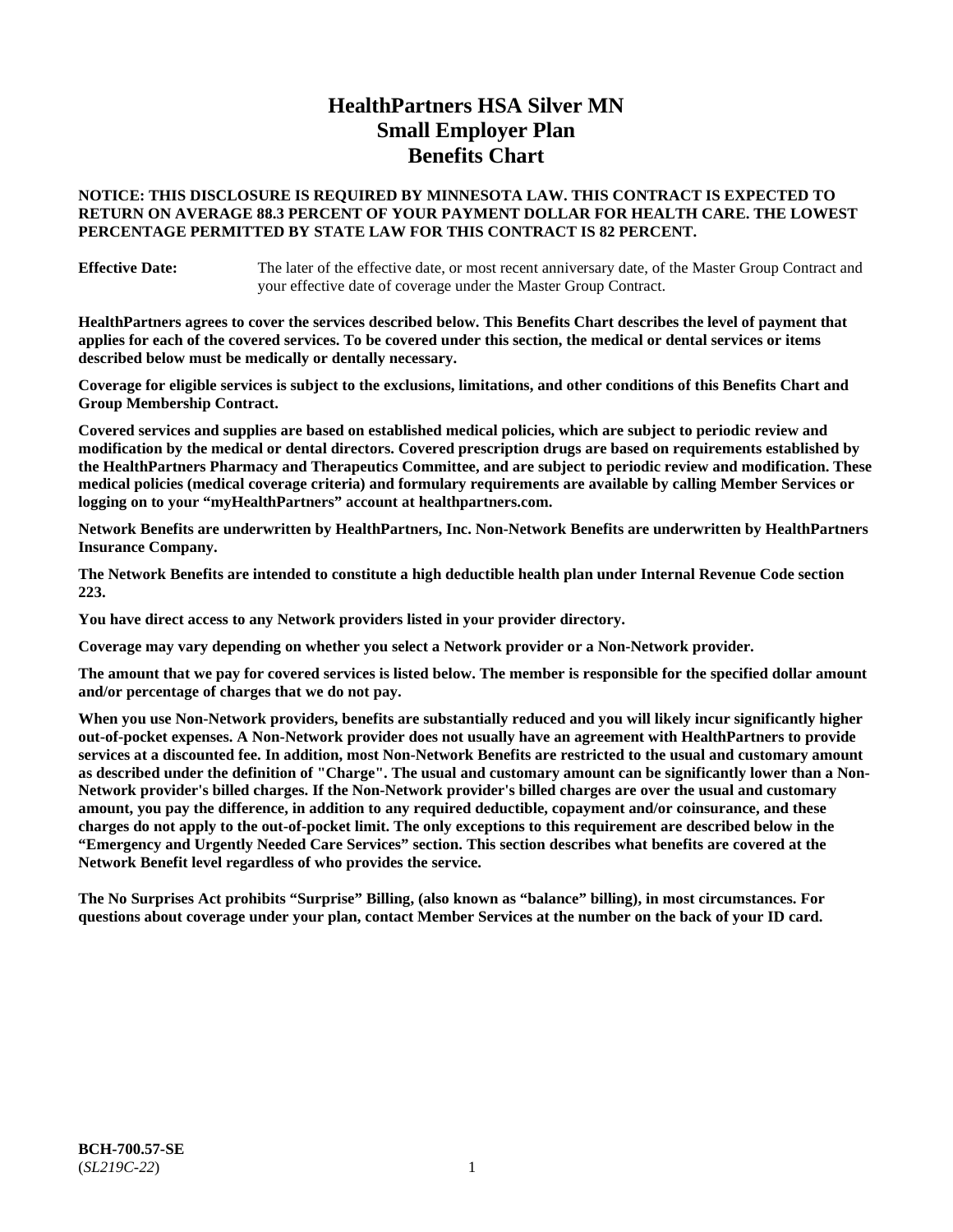# **These definitions apply to this Benefits Chart. They also apply to the Contract.**

| <b>Biosimilar Drugs:</b> | A prescription drug, approved by the Food and Drug Administration (FDA), that the FDA has<br>determined is biosimilar to and interchangeable with a biological brand name drug. Biosimilar<br>drugs are not considered generic drugs and are not covered under the generic drug benefit.                                                                                                                                                                                                                                                                                                                                           |
|--------------------------|------------------------------------------------------------------------------------------------------------------------------------------------------------------------------------------------------------------------------------------------------------------------------------------------------------------------------------------------------------------------------------------------------------------------------------------------------------------------------------------------------------------------------------------------------------------------------------------------------------------------------------|
| <b>Brand Name Drug:</b>  | A prescription drug, approved by the Food and Drug Administration (FDA), that is manufactured,<br>sold, or licensed for sale under a trademark by the pharmaceutical company that originally<br>researched and developed the drug. Brand name drugs have the same active-ingredient formula as<br>the generic version of the drug. However, generic drugs are manufactured and sold by other drug<br>manufacturers and are generally not available until after the patent on the brand name drug has<br>expired. A few brand name drugs may be covered at the generic drug benefit level if this is<br>indicated on the formulary. |
| <b>Calendar Year:</b>    | This is the 12-month period beginning 12:01 A.M. Central Time, on January 1, and ending 12:00<br>A.M. Central Time of the next following December 31.                                                                                                                                                                                                                                                                                                                                                                                                                                                                              |
| <b>Charge:</b>           | For covered services delivered by participating network providers, this is the provider's discounted<br>charge for a given medical/surgical service, procedure or item.                                                                                                                                                                                                                                                                                                                                                                                                                                                            |
|                          | For covered services delivered by non-network providers, a contracted rate may apply if such<br>arrangement is available to HealthPartners.                                                                                                                                                                                                                                                                                                                                                                                                                                                                                        |
|                          | For the Usual and Customary charge for covered services delivered by non-network providers, our<br>payment is calculated using one of the following options to be determined at HealthPartners'<br>discretion: 1) a percentage of the Medicare fee schedule; 2) a comparable schedule if the services<br>is not on the Medicare fee schedule; 3) a commercially reasonable rate for such service.                                                                                                                                                                                                                                  |
|                          | The Usual and Customary Charge is the maximum amount allowed that we consider in the<br>calculation of the payment of charges incurred for certain covered services. You must pay for any<br>charges above the usual and customary charge, and they do not apply to the out-of-pocket limit.                                                                                                                                                                                                                                                                                                                                       |
|                          | A charge is incurred for covered ambulatory medical and surgical services, on the date the service<br>or item is provided. A charge is incurred for covered inpatient services, on the date of admission to<br>a hospital. To be covered, a charge must be incurred on or after the member's effective date and<br>on or before the termination date.                                                                                                                                                                                                                                                                              |
| Copayment/Coinsurance:   | The specified dollar amount, or percentage, of charges incurred for covered services, which we do<br>not pay, but which a member must pay, each time a member receives certain medical services,<br>procedures or items. Our payment for those covered services or items begins after the copayment<br>or coinsurance is satisfied. Covered services or items requiring a copayment or coinsurance are<br>specified in this Benefits Chart.                                                                                                                                                                                        |
|                          | For services provided by a network provider:                                                                                                                                                                                                                                                                                                                                                                                                                                                                                                                                                                                       |
|                          | An amount which is listed as a flat dollar copayment is applied to a network provider's discounted<br>charges for a given service. However, if the network provider's discounted charge for a service or<br>item is less than the flat dollar copayment, you will pay the network provider's discounted charge.<br>An amount which is listed as a percentage of charges or coinsurance is based on the network<br>provider's discounted charges, calculated at the time the claim is processed, which may include an<br>agreed upon fee schedule rate for case rate or withhold arrangements.                                      |
|                          | For services provided by a non-network provider:                                                                                                                                                                                                                                                                                                                                                                                                                                                                                                                                                                                   |
|                          | Any copayment or coinsurance is applied to the lesser of the provider's charges or the usual and<br>customary charge for a service.                                                                                                                                                                                                                                                                                                                                                                                                                                                                                                |
|                          | A copayment or coinsurance is due at the time a service is provided, or when billed by the<br>provider. The copayment or coinsurance applicable for a scheduled visit with a network provider<br>will be collected for each visit, late cancellation and failed appointment. Services may not be<br>withheld for failure to pay a deductible or coinsurance at or prior to the time of service.                                                                                                                                                                                                                                    |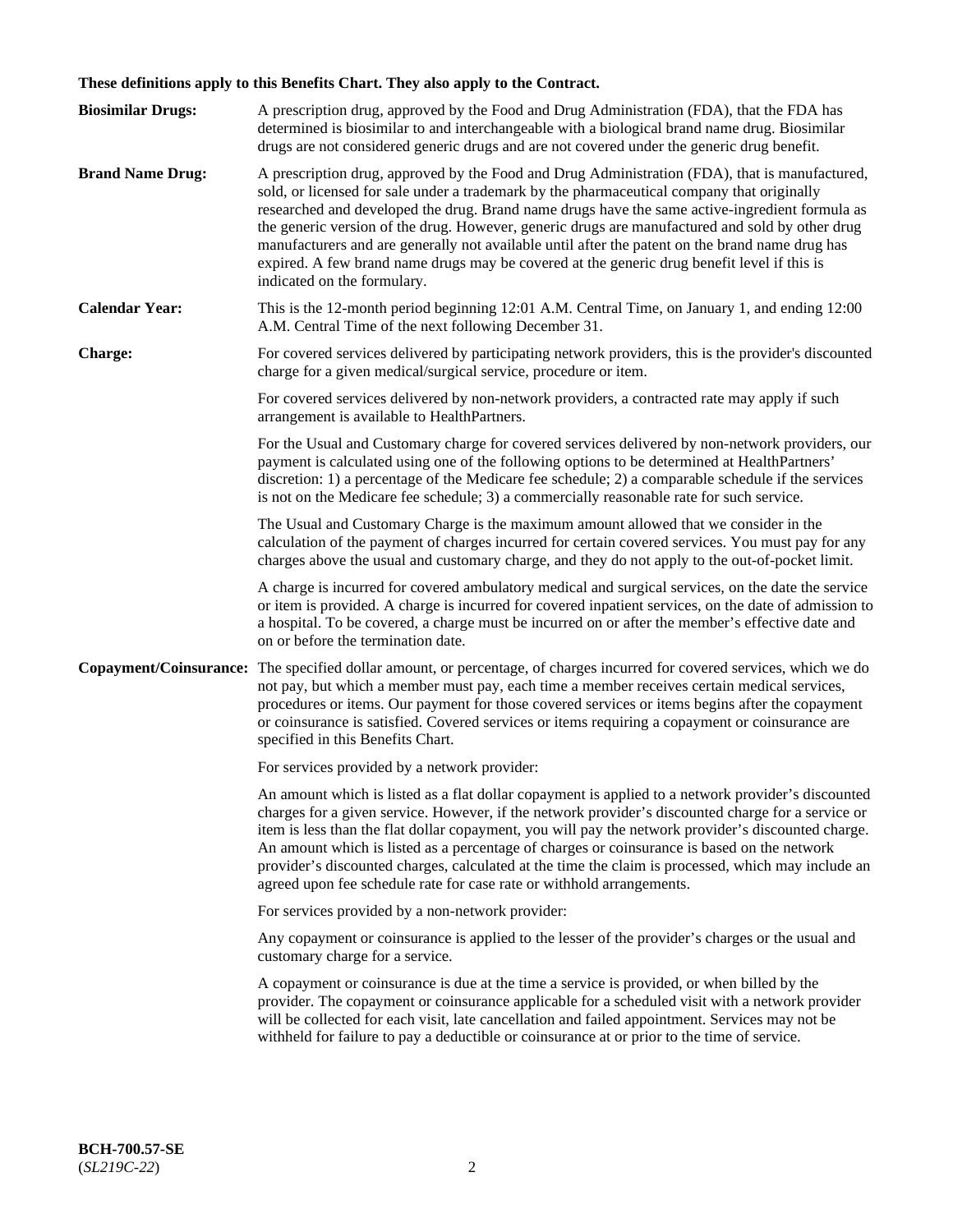| Deductible: | The specified dollar amount of charges incurred for covered services, which we do not pay, but a<br>member or a family has to pay first in a calendar year. Our payment for those services or items<br>begins after the deductible is satisfied. For network providers, the amount of the charges that apply<br>to the deductible are based on the network provider's discounted charges, calculated at the time<br>the claim is processed, which may include an agreed upon fee schedule rate for case rate or<br>withhold arrangements. For non-network providers, the amount of charges that apply to the<br>deductible are the lesser of the provider's charges or the usual and customary charge for a service.                                                                                                                                                                                                                                                                                                                                                                                                                                                                                                                                             |
|-------------|------------------------------------------------------------------------------------------------------------------------------------------------------------------------------------------------------------------------------------------------------------------------------------------------------------------------------------------------------------------------------------------------------------------------------------------------------------------------------------------------------------------------------------------------------------------------------------------------------------------------------------------------------------------------------------------------------------------------------------------------------------------------------------------------------------------------------------------------------------------------------------------------------------------------------------------------------------------------------------------------------------------------------------------------------------------------------------------------------------------------------------------------------------------------------------------------------------------------------------------------------------------|
|             | Any amounts paid or reimbursed by a third party, including but not limited to: point of service<br>rebates, manufacturer coupons, manufacturer debit cards or other forms of direct reimbursement to<br>a member for a product or service, will not apply toward your deductible, to the extent permitted<br>under state and federal law.                                                                                                                                                                                                                                                                                                                                                                                                                                                                                                                                                                                                                                                                                                                                                                                                                                                                                                                        |
|             | Your plan has an embedded deductible. This means once a member meets the individual<br>deductible, the plan begins paying benefits for that person. If two or more members of the family<br>meet the family deductible, the plan begins paying benefits for all members of the family,<br>regardless of whether each member has met the individual deductible. However, a member may<br>not contribute more than the individual deductible toward the family deductible.                                                                                                                                                                                                                                                                                                                                                                                                                                                                                                                                                                                                                                                                                                                                                                                         |
|             | All services are subject to the deductible unless otherwise indicated below in this Benefits Chart.                                                                                                                                                                                                                                                                                                                                                                                                                                                                                                                                                                                                                                                                                                                                                                                                                                                                                                                                                                                                                                                                                                                                                              |
| Formulary:  | This is a current list, which may be revised from time to time, of formulary prescription drugs,<br>medications, equipment and supplies covered by us as indicated in the Benefits Chart which are<br>covered at the highest benefit level. Some drugs may require prior authorization to be covered as<br>formulary drugs. You may be granted an exception to the formulary that is available to you upon<br>request. These guidelines and procedures include exceptions to the formulary for anti-psychotic<br>prescription drugs prescribed to treat emotional disturbances or mental illness if your health care<br>provider (1) indicates to the dispensing pharmacist, orally or in writing, that the prescription must<br>be dispensed as indicated and (2) certifies in writing to us that the prescribed drug will best treat<br>your condition. Also, you may continue to receive certain non-formulary prescription drugs for<br>diagnosed mental illness or emotional disturbance when our formulary changes or you change<br>health plans for up to one year following the change. We also have written guidelines and<br>procedures for granting formulary exceptions for other drugs that are available to you upon request<br>or on our website. |
|             | HMO Formulary Exception Process (including antipsychotic drugs). If you are prescribed a<br>drug, we must promptly grant you an exception to our formulary when your health care provider<br>indicates to us that:                                                                                                                                                                                                                                                                                                                                                                                                                                                                                                                                                                                                                                                                                                                                                                                                                                                                                                                                                                                                                                               |
|             | (1) the formulary drug causes an adverse reaction to the patient;<br>(2) the formulary drug is contraindicated for the patient; or<br>(3) the health care provider demonstrates that the prescription drug must be dispensed as written<br>to provide maximum medical benefit to the patient.                                                                                                                                                                                                                                                                                                                                                                                                                                                                                                                                                                                                                                                                                                                                                                                                                                                                                                                                                                    |
|             | The formulary, and information on drugs that require authorization, are available by calling<br>Member Services or logging on to your "myHealthPartners" account at healthpartners.com.                                                                                                                                                                                                                                                                                                                                                                                                                                                                                                                                                                                                                                                                                                                                                                                                                                                                                                                                                                                                                                                                          |
|             | Formulary Changes. The formulary may change throughout the year. If you are affected by a<br>formulary change, you will receive at least 30 days' advanced notice of that change, and you<br>may request a formulary exception.                                                                                                                                                                                                                                                                                                                                                                                                                                                                                                                                                                                                                                                                                                                                                                                                                                                                                                                                                                                                                                  |
|             |                                                                                                                                                                                                                                                                                                                                                                                                                                                                                                                                                                                                                                                                                                                                                                                                                                                                                                                                                                                                                                                                                                                                                                                                                                                                  |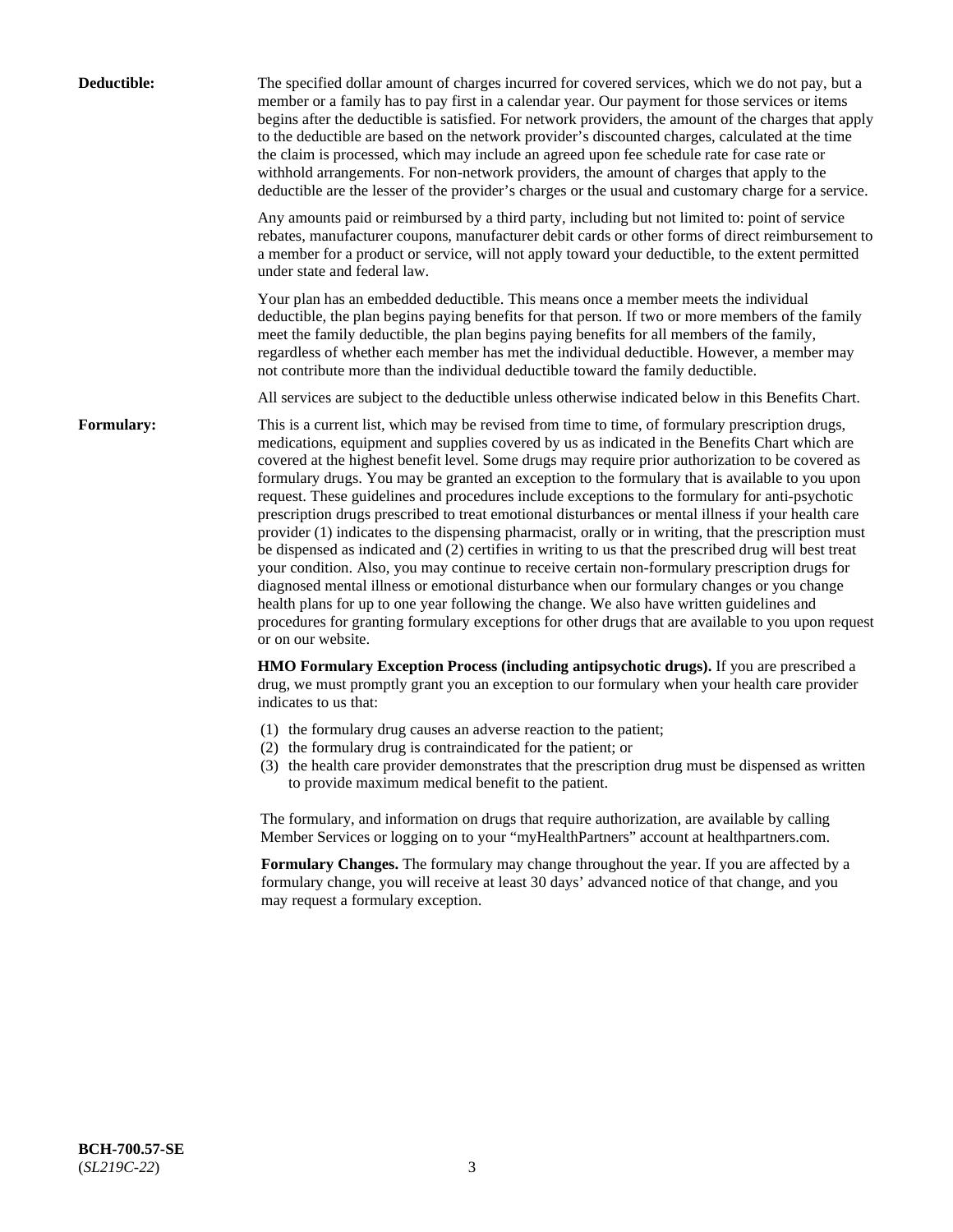### **Federal Formulary Exception Process:**

If you are prescribed a drug that is not included on the formulary and your plan does not cover nonformulary drugs, you, your designee or your prescribing physician may request a review through our formulary exception process, which includes external review. This process is described below.

- **1. Standard Exception Request.** If your provider prescribes a drug that is not on our formulary, you may submit a standard exception request. If you, your designee or your prescribing provider submit a standard exception request, we must make our coverage determination and notify you within 72 hours of our receipt of the request. If we grant the exception to cover the drug, we are required to cover the drug for the duration of the prescription, including refills.
- **2. Expedited Exception Request.** If your provider prescribes a drug that is not on our formulary, you may submit an expedited exception request if there are exigent circumstances. Exigent circumstances exist when you are suffering from a health condition that may seriously jeopardize your life, health, or ability to regain maximum function or when you are undergoing a current course using a nonformulary drug. If you, your designee or your prescribing provider submit an expedited exception request, we must make our coverage determination and notify you within 24 hours of our receipt of the request. If we grant the exception to cover the drug, we are required to cover the drug for the duration of the prescription, including refills. If we grant an exception based on exigent circumstances, we must cover the drug for the duration of the exigency.
- **3. Federal External Review Exception Request.** If coverage of a drug is denied after an exception request review under items 1. or 2. above, you, your designee, or your prescribing provider may request an external review exception request. If the initial request was a standard exception request, we must notify you or your designee and the prescribing provider of the coverage determination within 72 hours of our receipt of your request for external review. If the initial request was an expedited exception request, we must notify you or your designee and the prescribing provider of the coverage determination within 24 hours our receipt of your request for external review. If you are granted an exception after the external review exception request, we are required to cover the drug for the duration of the prescription, if the initial request was a standard exception request. If the initial request was an expedited exception request, we must provide coverage for the duration of the exigency.
- **4. State External Review Request.** If coverage of the drug is denied after a federal external review exception request under item 3. above, you may request an external review under the "Disputes and Complaints" section, "External Complaints Procedures" in the Group Membership Contract.
- **Generic Drug:** A prescription drug, approved by the Food and Drug Administration (FDA) that the FDA has determined is comparable to a brand name drug product in dosage form, strength, route of administration, quality, intended use and documented bioequivalence. Generally, generic drugs cost less than brand name drugs. Some brand name drugs may be covered at the generic drug benefit level if this is indicated on the formulary.
- **Non-Formulary Drug:** This is a prescription drug approved by the Food and Drug Administration (FDA) that is not on the formulary, is medically necessary and is not investigative or otherwise excluded under this Benefits Chart.
- **Out-of-Pocket Expenses:** You pay the specified copayments/coinsurance and deductibles applicable for particular services, subject to the out-of-pocket limit described below. These amounts are in addition to the monthly enrollment payments.
- **Out-of-Pocket Limit:** You pay the copayments/coinsurance and deductibles for covered services, to the individual or family out-of-pocket limit. Thereafter we cover 100% of the charges incurred for all other covered services, for the rest of the calendar year. You pay amounts greater than the out-of-pocket limit if you exceed any visit or day limits.

Non-Network Benefits above the usual and customary charge (see definition of charge above) do not apply to the out-of-pocket limit.

Non-Network benefits for transplant surgery do not apply to the out-of-pocket limit.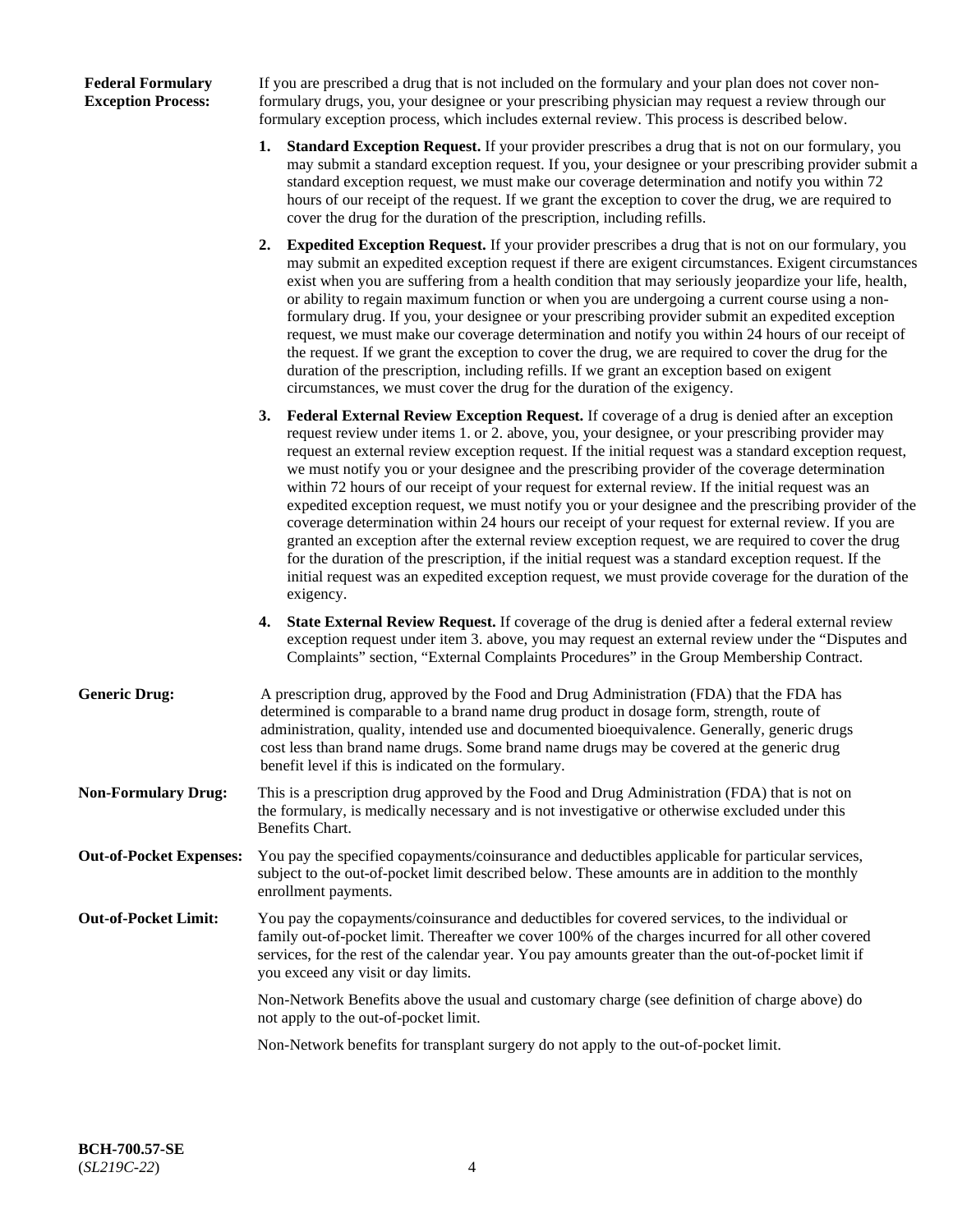Any amounts paid or reimbursed by a third party, including but not limited to: point of service rebates, manufacturer coupons, manufacturer debit cards or other forms of direct reimbursement to a member for a product or service, will not apply as an out of pocket expense, to the extent permitted under state and federal law. You are responsible to keep track of the out-of-pocket expenses. Contact our Member Services department for assistance in determining the amount paid by the enrollee for specific eligible services received. Claims for reimbursement under the out-of-pocket limit provisions are subject to the same time limits and provisions described under the "Claims Provisions" section of the **Contract Preventive Drug List:** The Preventive Drug List specifies certain drugs and certain diabetic supplies that are eligible to be covered without being subject to your deductible under federal HSA rules. This is a current list, which may be revised from time to time, of certain formulary preventive prescription drugs and certain diabetic supplies, covered under the Plan as indicated in the Benefits Chart. This list does not include preventive drugs that we are required to cover at 100%, not subject to your deductible, under the ACA preventive guidelines. The Preventive Drug List is available by logging onto your **"**myHealthPartners account athealthpartners.com or by calling Member Services. **Specialty Drug List:** This is a current list, which may be revised from time to time, of prescription drugs, medications, equipment and supplies, which are typically bio-pharmaceuticals. The purpose of a specialty drug list is to facilitate enhanced monitoring of complex therapies used to treat specific conditions. Specialty drugs are covered by us as indicated in this Benefits Chart. The specialty drug list is available by calling Member Services or logging on to your "*my*HealthPartners" account at [healthpartners.com](https://www.healthpartners.com/hp/index.html)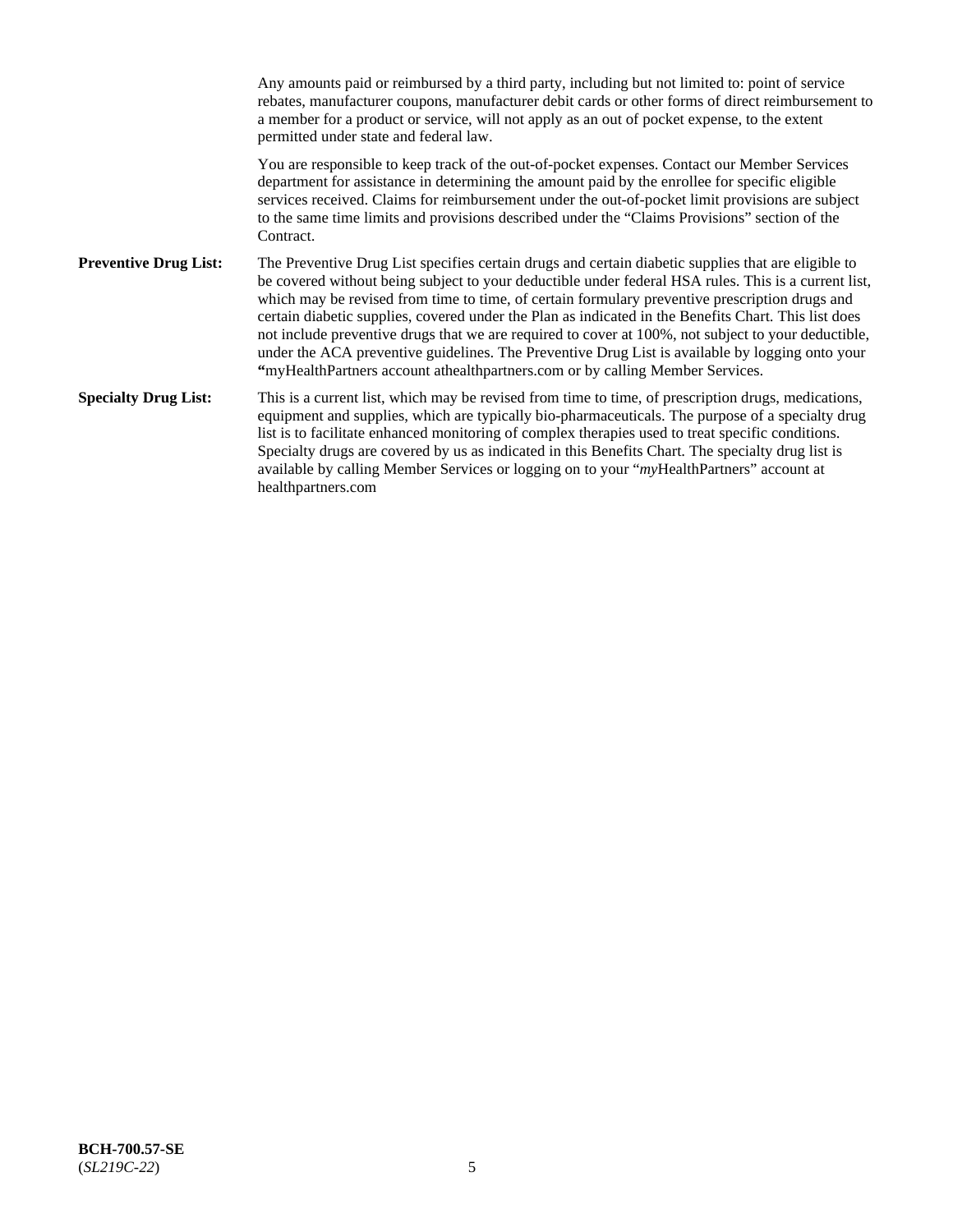## **DEDUCTIBLES AND OUT-OF-POCKET LIMITS**

### **Individual Calendar Year Deductible**

| <b>Network Benefits</b> | <b>Non-Network Benefits</b> |
|-------------------------|-----------------------------|
| \$6,500                 | \$10,000                    |

### **Family Calendar Year Deductible**

| <b>Network Benefits</b> | <b>Non-Network Benefits</b> |
|-------------------------|-----------------------------|
| \$13,000                | \$20,000                    |

Separate deductibles must be satisfied under the Network Benefits and Non-Network Benefits.

Your plan has an embedded deductible. This means once a member meets the individual deductible, the plan begins paying benefits for that person. If two or more members of the family meet the family deductible, the plan begins paying benefits for all members of the family, regardless of whether each member has met the individual deductible. However, a member may not contribute more than the individual deductible toward the family deductible.

Any amounts paid or reimbursed by a third party, including but not limited to: point of service rebates, manufacturer coupons, debit cards or other forms of direct reimbursement to a member for a product or service, will not apply toward your deductible, to the extent permitted under state and federal law.

#### **Individual Calendar Year Out-of-Pocket Limit**

| <b>Network Benefits</b> | <b>Non-Network Benefits</b> |
|-------------------------|-----------------------------|
| \$6,500                 | \$30,000                    |

#### **Family Calendar Year Out-of-Pocket Limit**

| <b>Network Benefits</b> | <b>Non-Network Benefits</b> |
|-------------------------|-----------------------------|
| \$13,000                | \$60,000                    |

Separate Out-of-Pocket Limits must be satisfied under the Network Benefits and Non-Network Benefits.

Non-Network Benefits above the usual and customary charge will not apply toward the individual or family out-of-pocket limit.

Non-Network benefits for transplant surgery do not apply to the out-of-pocket limit.

Any amounts paid or reimbursed by a third party, including but not limited to: point of service rebates, manufacturer coupons, manufacturer debit cards or other forms of direct reimbursement to a member for a product or service, will not apply as an out of pocket expense, to the extent permitted under state and federal law.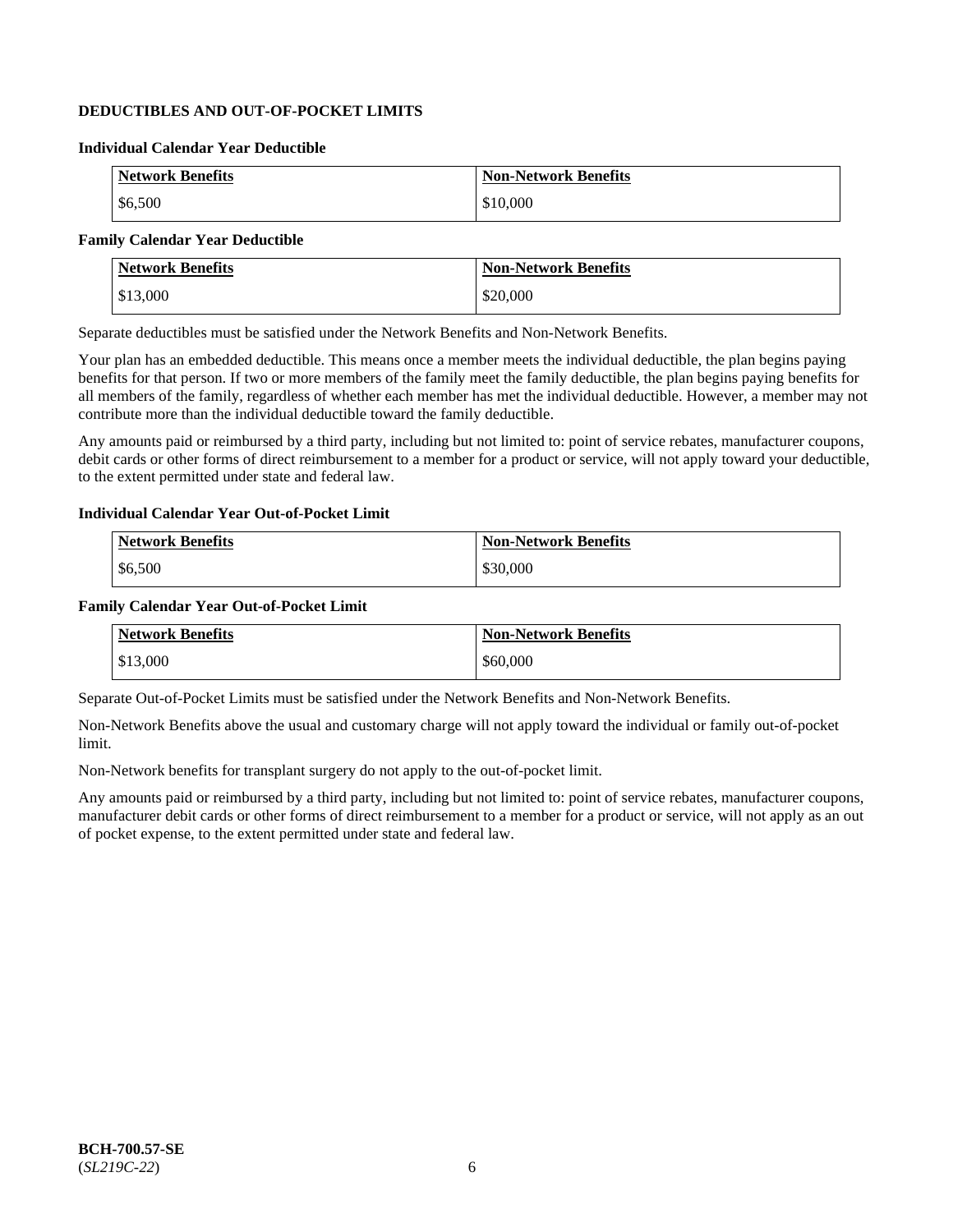## **AMBULANCE AND MEDICAL TRANSPORTATION**

### **Covered Services:**

We cover ambulance and medical transportation for medical emergencies.

We also cover medically necessary, non-emergency medical transportation if it meets our medical coverage criteria.

Covered services and supplies are based on established medical policies, which are subject to periodic review and modification by the medical or dental directors. These medical policies (medical coverage criteria) and applicable prior authorization requirements are available by calling Member Services or logging on to your "myHealthPartners" account at [healthpartners.com.](https://www.healthpartners.com/hp/index.html)

| <b>Network Benefits</b>       | <b>Non-Network Benefits</b> |
|-------------------------------|-----------------------------|
| 100% of the charges incurred. | See Network Benefits.       |

#### **Not Covered:**

See "Services Not Covered" in the Group Membership Contract.

## **BEHAVIORAL HEALTH SERVICES**

#### **Covered Services:**

Covered services are based on established medical policies, which are subject to periodic review and modification by the medical directors. These medical policies (medical coverage criteria) are available by calling Member Services or logging on to your "*my*HealthPartners" account at [healthpartners.com.](http://www.healthpartners.com/)

You have rights to parity in mental health and substance use disorder treatment as required by the federal Mental Health Parity and Addiction Equity Act and Minnesota Statutes, section 62Q.47. These laws require:

- That mental health and substance use disorder services be covered on the same basis as medical services;
- That cost-sharing for mental health and substance use disorder services can be no more restrictive than cost-sharing for similar medical services;
- That treatment restrictions and limitation such as prior authorization and medical necessity can be no more restrictive than for similar medical services;
- That if enrollees have concerns they can call Member Services, file a complaint with HealthPartners, or file a complaint with the Minnesota Department of Health.

### **Mental health services**

We cover services for: mental health diagnoses as described in the Diagnostic and Statistical Manual of Mental Disorders – Fifth Edition (DSM-5) (most recent edition).

We also provide coverage for mental health treatment ordered by a Minnesota court under a valid court order that is issued on the basis of a behavioral care evaluation performed by a licensed psychiatrist or doctoral level licensed psychologist, which includes a diagnosis and an individual treatment plan for care in the most appropriate, least restrictive environment. We must be given a copy of the court order and the behavioral care evaluation, the service must be a covered benefit under this plan, and the service must be provided by a network provider, or other provider as required by law. We cover the evaluation upon which the court order was based if it was provided by a network provider. We also provide coverage for the initial mental health evaluation of a child, regardless of whether that evaluation leads to a court order for treatment, if the evaluation is ordered by a Minnesota juvenile court.

**Outpatient services, including intensive outpatient and day treatment:** We cover medically necessary outpatient professional mental health services for evaluation, crisis intervention, and treatment of mental health disorders.

A comprehensive diagnostic assessment will be used as the basis for a determination by a mental health professional, concerning the appropriate treatment and the extent of services required.

Outpatient services we cover for a diagnosed mental health condition include the following:

- Individual, group, family, and multi-family therapy;
- Medication management provided by a physician, certified nurse practitioner, or physician's assistant;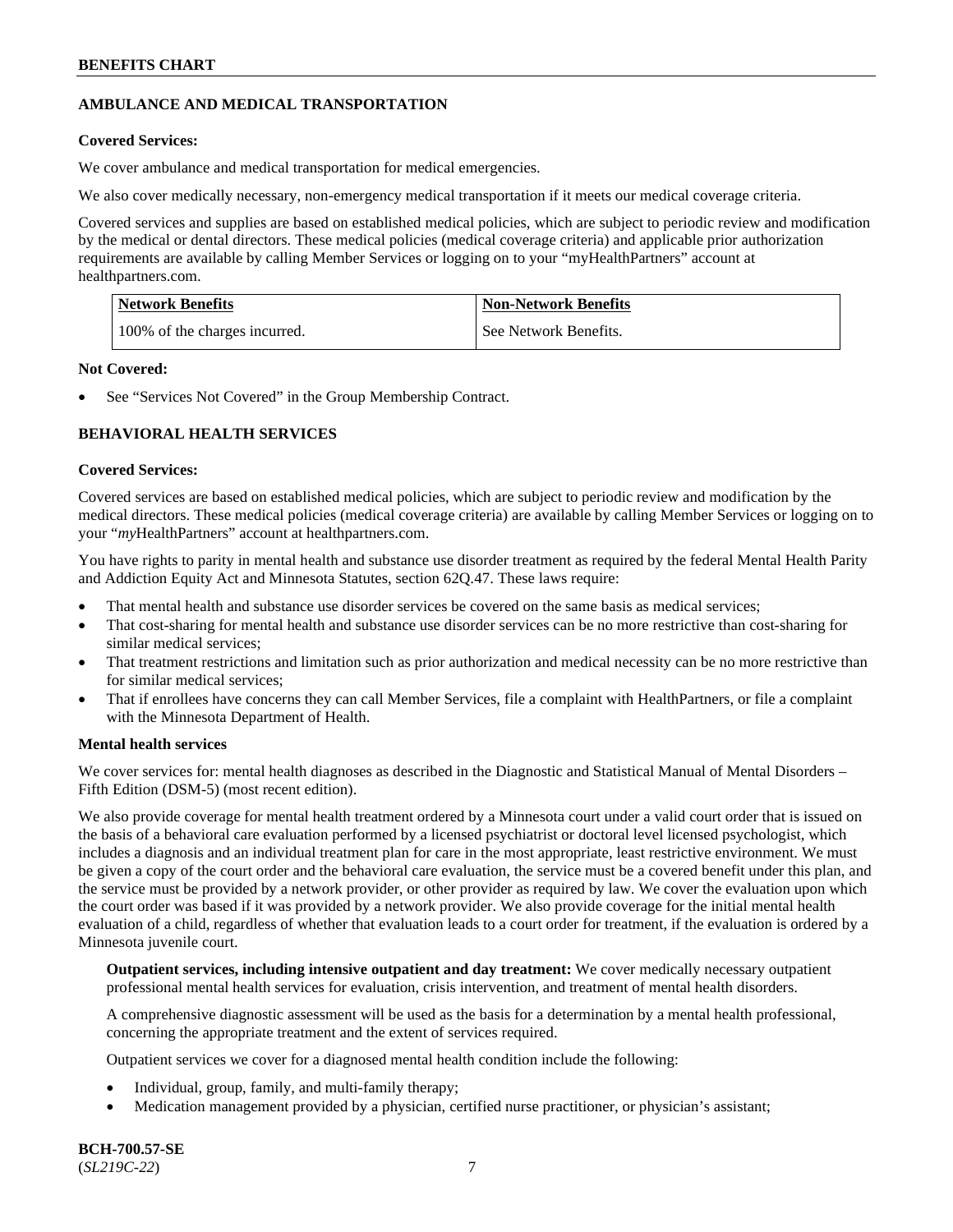- Psychological testing services for the purposes of determining the differential diagnoses and treatment planning for patients currently receiving behavioral health services;
- Day treatment and intensive outpatient services in a licensed program;
- Partial hospitalization services in a licensed hospital or community mental health center;
- Psychotherapy and nursing services provided in the home if authorized by us; and
- Treatment for gender dysphoria.

| Network Benefits              | <b>Non-Network Benefits</b>  |
|-------------------------------|------------------------------|
| 100% of the charges incurred. | 50% of the charges incurred. |

#### **Group therapy**

| Network Benefits              | <b>Non-Network Benefits</b>  |
|-------------------------------|------------------------------|
| 100% of the charges incurred. | 50% of the charges incurred. |

**Inpatient services, including mental health residential treatment services:** We cover the following:

- Medically necessary inpatient services in a hospital and professional services for treatment of mental health disorders. Medical stabilization is covered under inpatient hospital services in the "Hospital and Skilled Nursing Facility Services" section; and
- Medically necessary mental health residential treatment services. This care must be authorized by us and provided by a hospital or residential behavioral health treatment facility licensed by the local state or Department of Health and Human Services. Services not covered under this benefit include halfway houses, group homes, extended care facilities, shelter services, correctional services, detention services, transitional services, group residential services, foster care services and wilderness programs.

| <b>Network Benefits</b>       | <b>Non-Network Benefits</b>  |
|-------------------------------|------------------------------|
| 100% of the charges incurred. | 50% of the charges incurred. |

### **Substance use disorder (SUD) services**

We cover medically necessary services for assessments by a licensed alcohol and drug counselor and treatment of substanceuse disorders as defined in the latest edition of the DSM-5.

**Outpatient services, including intensive outpatient and day treatment:** We cover medically necessary outpatient professional services for the diagnosis and treatment of substance use disorders. Substance use disorder treatment programs must be licensed by the applicable state agency.

Outpatient services we cover for a diagnosed substance use disorder include the following:

- Individual, group, family, and multi-family therapy provided in an office setting;
- Opiate replacement therapy including methadone and buprenorphine treatment; and
- Day treatment and intensive outpatient services in a licensed program.

| Network Benefits              | <b>Non-Network Benefits</b>  |
|-------------------------------|------------------------------|
| 100% of the charges incurred. | 50% of the charges incurred. |

**Inpatient services:** We cover the following:

- Medically necessary inpatient services in a hospital or primary residential treatment in a licensed substance use disorder treatment center. Primary residential treatment is an intensive residential treatment program of limited duration, typically 30 days or less.
- Services provided in a hospital that is licensed by the local state and accredited by Medicare.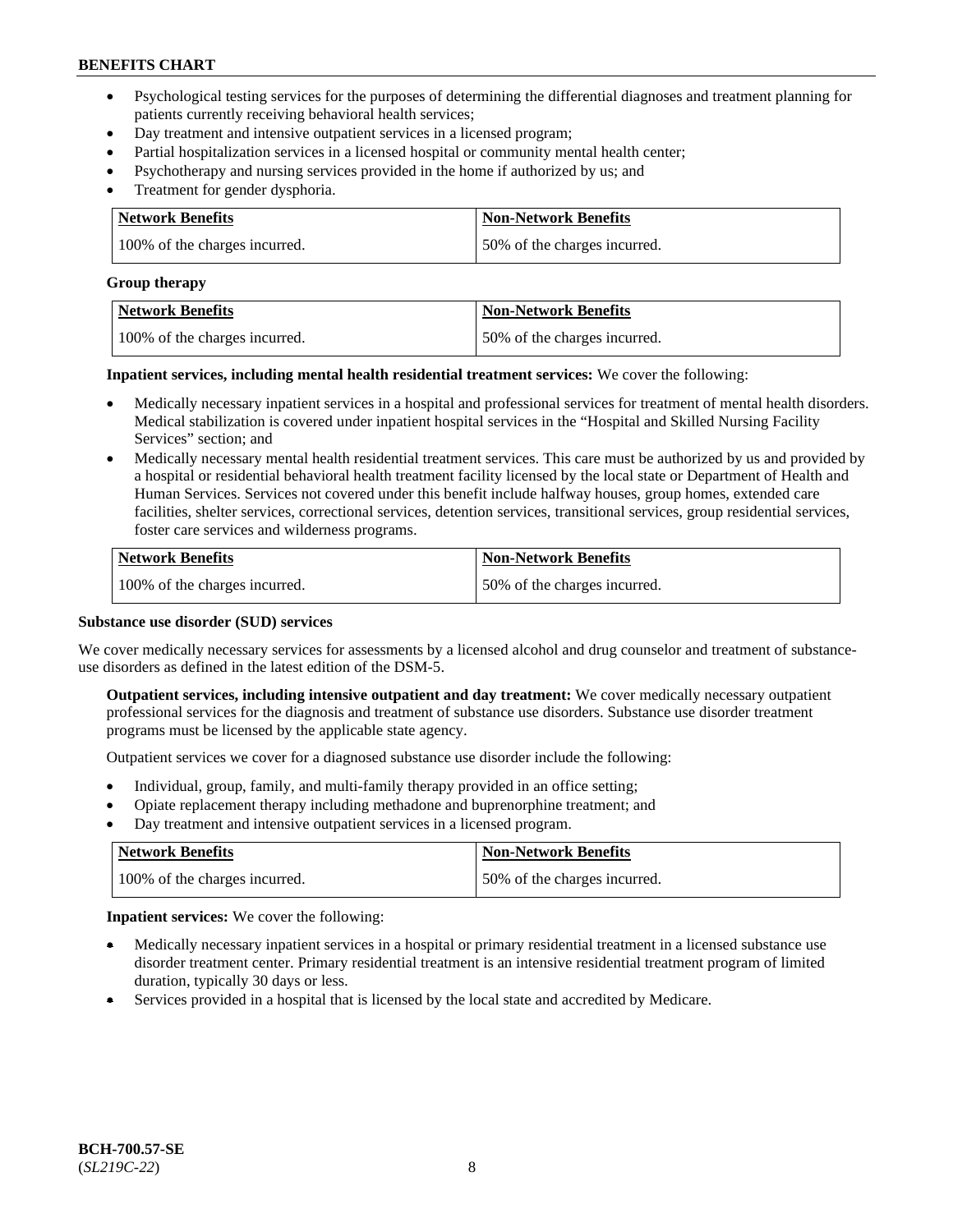• Detoxification services in a hospital or community detoxification facility if it is licensed by the local Department of Health and Human Services.

| Network Benefits              | <b>Non-Network Benefits</b>  |
|-------------------------------|------------------------------|
| 100% of the charges incurred. | 50% of the charges incurred. |

### **Not Covered:**

See "Services Not Covered" in the Group Membership Contract.

### **CHIROPRACTIC SERVICES**

### **Covered Services:**

We cover chiropractic services for rehabilitative care, provided to diagnose and treat acute neuromusculo-skeletal conditions.

Massage therapy which is performed in conjunction with other treatment/modalities by a chiropractor, is part of a prescribed treatment plan and is not billed separately is covered.

| <b>Network Benefits</b>       | <b>Non-Network Benefits</b>           |
|-------------------------------|---------------------------------------|
| 100% of the charges incurred. | 50% of the charges incurred.          |
|                               | Limit of 20 visits per calendar year. |

### **Not Covered:**

- Massage therapy for the purpose of comfort or convenience of the member.
- See "Services Not Covered" in the Group Membership Contract.

## **CLINICAL TRIALS**

### **Covered Services:**

We cover certain routine services if you participate in a Phase I, Phase II, Phase III or Phase IV clinical trial that is conducted in relation to the prevention, detection, or treatment of cancer or other life-threatening disease or condition as defined in the Affordable Care Act. We cover routine patient costs for services that would be eligible under this Benefits Chart if the service was provided outside of a clinical trial.

| <b>Network Benefits</b>                                                                                                                                                                                | <b>Non-Network Benefits</b>                                                                                                                                                                         |
|--------------------------------------------------------------------------------------------------------------------------------------------------------------------------------------------------------|-----------------------------------------------------------------------------------------------------------------------------------------------------------------------------------------------------|
| Coverage level is same as corresponding Network<br>Benefit, depending on type of service provided such as<br>Office Visits for Illness or Injury, Inpatient or<br><b>Outpatient Hospital Services.</b> | Coverage level is same as corresponding Non-Network<br>Benefit, depending on type of service provided such as<br>Office Visits for Illness or Injury, Inpatient or<br>Outpatient Hospital Services. |
|                                                                                                                                                                                                        |                                                                                                                                                                                                     |

### **Not Covered:**

- The investigative item, device or service itself.
- Items or services that are provided solely to satisfy data collection and analysis needs and that are not used in the direct clinical management of the patient.
- A service that is clearly inconsistent with widely accepted and established standards of care for a particular diagnosis.
- See "Services Not Covered" in the Group Membership Contract.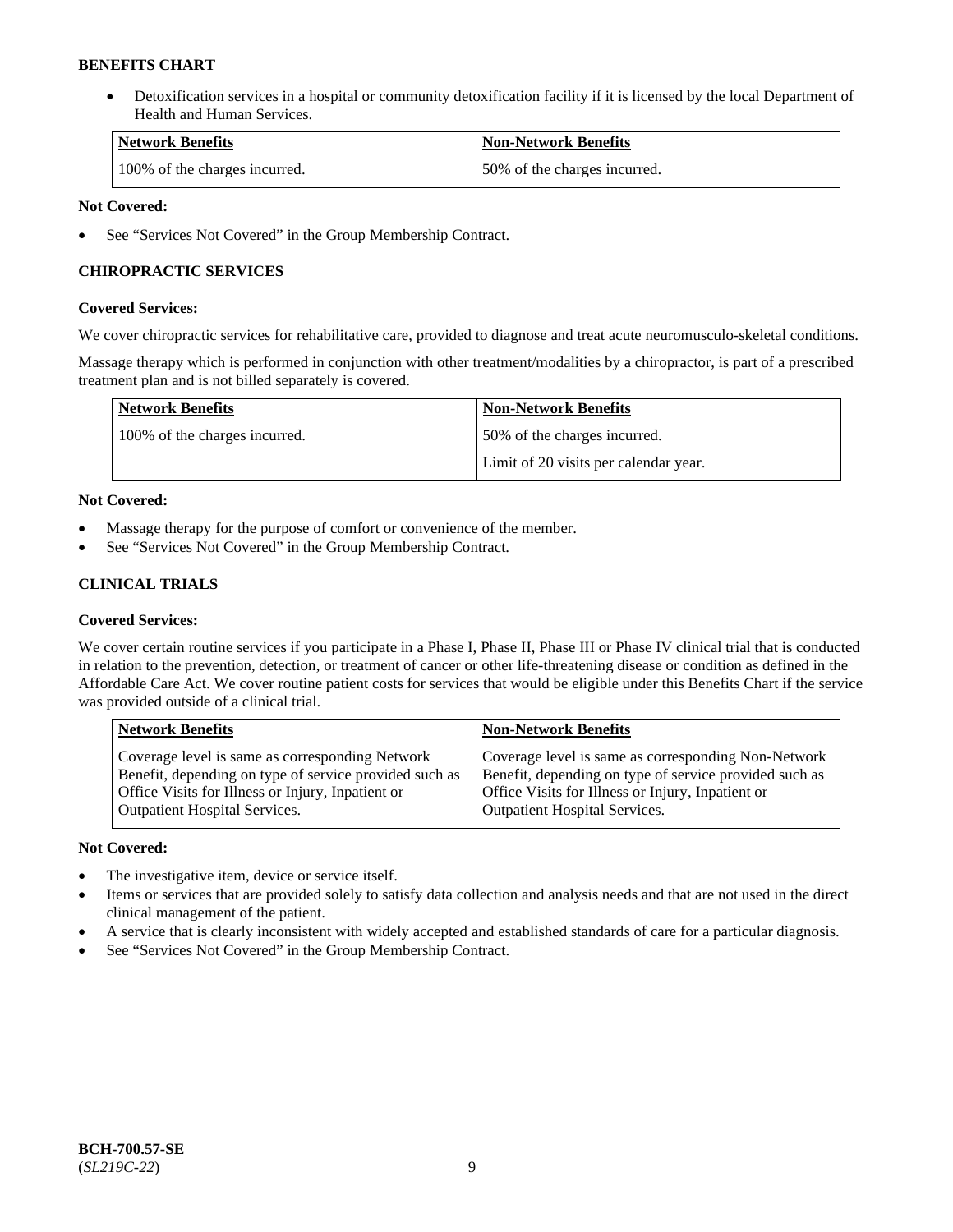## **DENTAL SERVICES**

### **Covered Services:**

We cover services as described below.

**Accidental dental services:** We cover dentally necessary services to treat and restore damage done to sound, natural, unrestored teeth as a result of an accidental injury. Coverage is for damage caused by external trauma to face and mouth only, not for cracked or broken teeth which result from biting or chewing. We cover restorations, root canals, crowns and replacement of teeth lost that are directly related to the accident in which the member was involved. We cover initial exams, xrays, and palliative treatment including extractions, and other oral surgical procedures directly related to the accident. Subsequent treatment must be initiated within the specified time-frame and must be directly related to the accident. We do not cover restoration and replacement of teeth that are not "sound and natural" at the time of the accident.

Full mouth rehabilitation to correct occlusion (bite) and malocclusion (misaligned teeth not due to the accident) are not covered.

When an implant-supported dental prosthetic treatment is pursued, the accidental dental benefit will be applied to the prosthetic procedure. Benefits are limited to the amount that would be paid toward the placement of a removable dental prosthetic appliance that could be used in the absence of implant treatment. Care must be provided or pre-authorized by a HealthPartners dentist.

| Network Benefits              | <b>Non-Network Benefits</b>  |
|-------------------------------|------------------------------|
| 100% of the charges incurred. | 50% of the charges incurred. |

For all accidental dental services, treatment and/or restoration must be initiated within six months of the date of the injury. Coverage is limited to the initial course of treatment and/or initial restoration. Services must be provided within twenty-four months of the date of injury to be covered.

### **Medical referral dental services**

**Medically necessary outpatient dental services:** We cover medically necessary outpatient dental services. Coverage is limited to dental services required for treatment of an underlying medical condition, e.g., removal of teeth to complete radiation treatment for cancer of the jaw, cysts and lesions.

| Network Benefits              | <b>Non-Network Benefits</b>  |
|-------------------------------|------------------------------|
| 100% of the charges incurred. | 50% of the charges incurred. |

**Medically necessary hospitalization and anesthesia for dental care:** We cover medically necessary hospitalization for dental care. This is limited to charges incurred by a member who: (1) is a child under age 5; (2) is severely disabled; (3) has a medical condition and requires hospitalization or general anesthesia for dental care treatment; or (4) is a child between age 5 and 12 and care in dental offices has been attempted unsuccessfully and usual methods of behavior modification have not been successful, or when extensive amounts of restorative care, exceeding four appointments, are required. Coverage is limited to facility and anesthesia charges. Oral surgeon/dentist professional fees are not covered.

| <b>Network Benefits</b>       | <b>Non-Network Benefits</b>  |
|-------------------------------|------------------------------|
| 100% of the charges incurred. | 50% of the charges incurred. |

**Medical complications of dental care:** We cover medical complications of dental care. Treatment must be medically necessary care and related to medical complications of non-covered dental care, including complications of the head, neck, or substructures.

| Network Benefits              | <b>Non-Network Benefits</b>  |
|-------------------------------|------------------------------|
| 100% of the charges incurred. | 50% of the charges incurred. |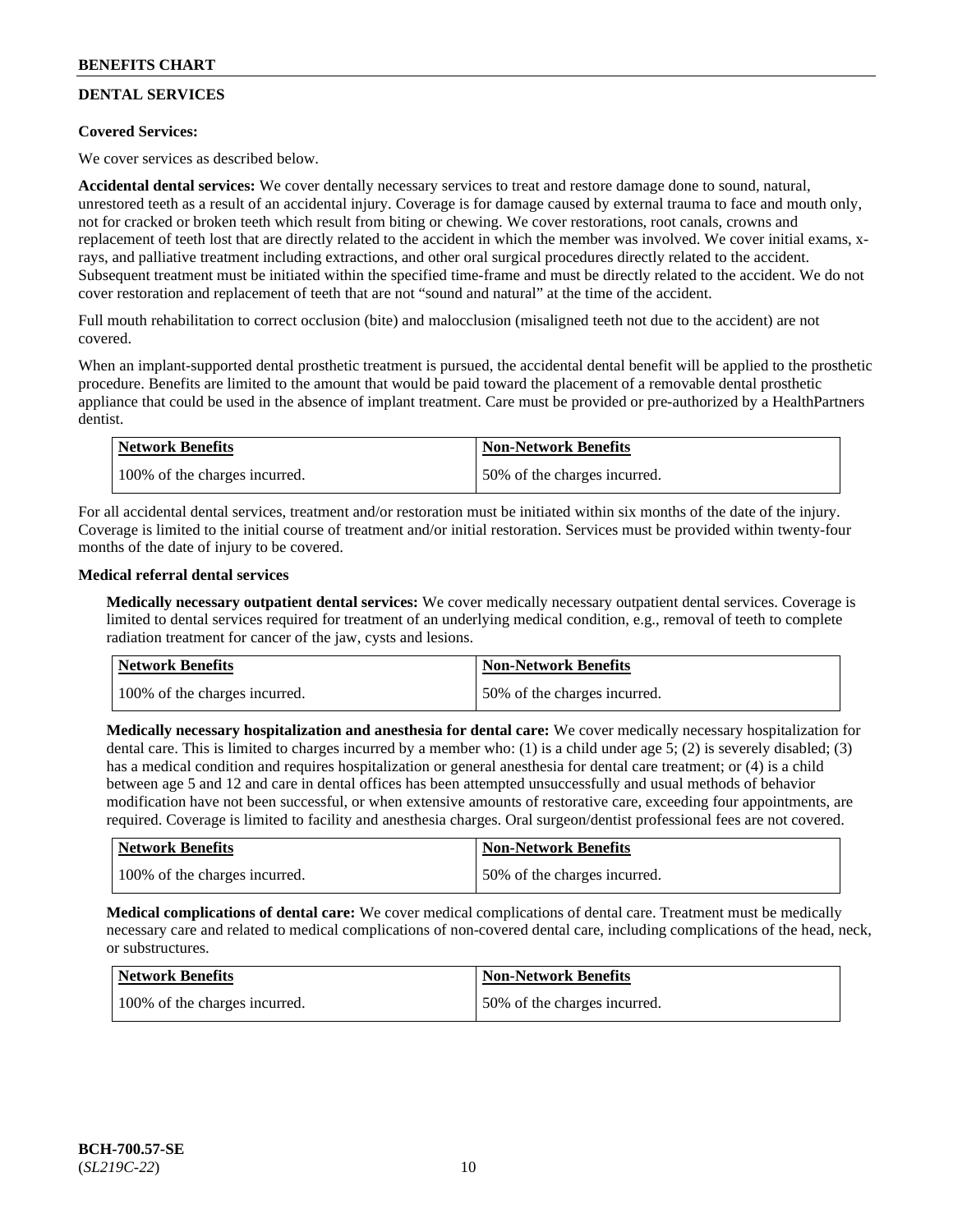**Oral surgery**: We cover oral surgery. Coverage is limited to treatment of medical conditions requiring oral surgery, such as treatment of oral neoplasm, non-dental cysts, fracture of the jaws, trauma of the mouth and jaws.

| Network Benefits              | <b>Non-Network Benefits</b>  |
|-------------------------------|------------------------------|
| 100% of the charges incurred. | 50% of the charges incurred. |

**Treatment of cleft lip and cleft palate:** We cover treatment of cleft lip and cleft palate of a dependent child to age 26, including orthodontic treatment and oral surgery directly related to the cleft. Benefits are limited to inpatient or outpatient expenses arising from medical and dental treatment that was scheduled or initiated prior to the dependent turning age 19. Dental services that are not required for the treatment of cleft lip or cleft palate are not covered. If a dependent child covered under this Contract is also covered under a dental plan which includes orthodontic services, that dental plan shall be considered primary for the necessary orthodontic services. Oral appliances are subject to the same copayment, conditions and limitations as durable medical equipment.

| <b>Network Benefits</b>       | <b>Non-Network Benefits</b>  |
|-------------------------------|------------------------------|
| 100% of the charges incurred. | 50% of the charges incurred. |

**Treatment of temporomandibular disorder (TMD) and craniomandibular disorder (CMD):** We cover surgical and nonsurgical treatment of temporomandibular disorder (TMD) and craniomandibular disorder (CMD), which is medically necessary care. Dental services which are not required to directly treat TMD or CMD are not covered.

| Network Benefits              | <b>Non-Network Benefits</b>  |
|-------------------------------|------------------------------|
| 100% of the charges incurred. | 50% of the charges incurred. |

### **Not Covered:**

- Dental treatment, procedures or services not listed in this Benefits Chart.
- Accident related dental services if treatment is (1) provided to teeth which are not sound and natural, (2) to teeth which have been restored, (3) initiated beyond six months from the date of the injury, (4) received beyond the initial treatment or restoration or (5) received beyond twenty-four months from the date of injury.
- Oral surgery to remove wisdom teeth.
- Orthognathic treatment or procedures and all related services, unless it is required to treat TMD or CMD and it meets our medical coverage criteria.
- See "Services Not Covered" in the Group Membership Contract.

### **DIABETES AND HYPERTENSION DISEASE MANAGEMENT PROGRAM**

#### **Covered Services:**

If you meet criteria for coverage, you may qualify for the Diabetes and/or Hypertension Disease Management Program.

The program covers group health coaching which focuses on weight loss, exercise, behavior modification and health education through Omada Health.

| <b>Network Benefits</b>                                     | <b>Non-Network Benefits</b> |
|-------------------------------------------------------------|-----------------------------|
| 100% of the charges incurred.<br>Deductible does not apply. | Not applicable.             |

#### **Not Covered:**

See "Services Not Covered" in the Group Membership Contract.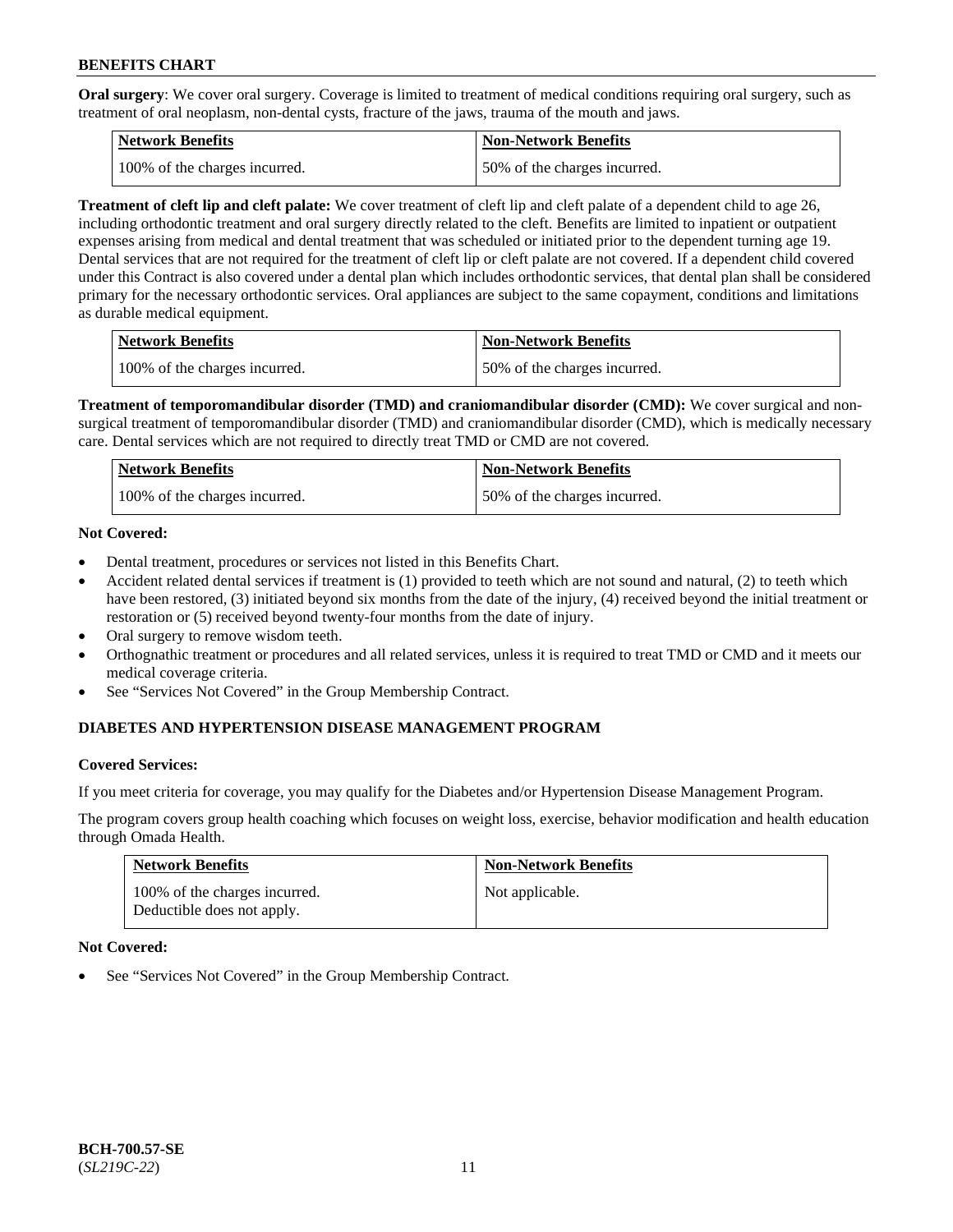## **DIABETIC EQUIPMENT AND SUPPLIES**

#### **Covered Services:**

We cover physician prescribed medically appropriate and necessary drugs and supplies used in the management and treatment of diabetes for members with gestational, Type I or Type II diabetes including durable diabetic equipment and disposable supplies, as described below.

Certain items are only covered if your condition meets our coverage criteria and obtained through an authorized vendor. For more information on what we cover and any prior authorization requirements, call Member Services or log on to your "*my*HealthPartners" account at [healthpartners.com.](http://www.healthpartners.com/)

Insulin and medications for diabetes are covered as outpatient drugs under the "Prescription Drug Services" section.

**Pumps and Pump Supplies.** These include diabetic insulin pumps, diabetic infusion pumps and infusion pump supplies such as infusion sets, tubing, connectors and syringe reservoirs.

| <b>Network Benefits</b>                                                                 | <b>Non-Network Benefits</b>  |
|-----------------------------------------------------------------------------------------|------------------------------|
| Pumps received at a pharmacy:<br>100% of the charges incurred.                          | 50% of the charges incurred. |
| Pumps received from a non-pharmacy approved<br>vendor:<br>100% of the charges incurred. |                              |

#### **All other durable equipment and diabetic supplies**

Durable Diabetic Equipment and Supplies. These include continuous glucose monitoring system (CGMS), transmitter, sensors and receivers, diabetic blood glucose monitors and control/calibrating solutions (for checking accuracy or testing equipment and test strips).

Disposable Diabetic Supplies. These are one-time use supplies, including syringes, lancets, lancet devices, blood and urine ketone test strips, and needles.

Certain diabetic supplies and equipment must be purchased at a pharmacy.

| <b>Network Benefits</b>                                                                                                                                                                    | <b>Non-Network Benefits</b>  |
|--------------------------------------------------------------------------------------------------------------------------------------------------------------------------------------------|------------------------------|
| If received through a pharmacy:<br>Diabetic supplies on the Preventive Drug List:<br>100% of the charges incurred, subject to a member<br>copayment of \$60.<br>Deductible does not apply. | 50% of the charges incurred. |
| All other diabetic supplies purchased at a pharmacy:<br>100% of the charges incurred.                                                                                                      |                              |
| If received through a non-pharmacy provider:<br>100% of the charges incurred if purchased from an<br>approved vendor.                                                                      |                              |

#### **Limitations:**

- No more than a 93-day supply of diabetic supplies is covered and dispensed at a time.
- We require that certain diabetic supplies and equipment be purchased at a pharmacy.
- Diabetic supplies and equipment are limited to certain models and brands.
- Durable medical equipment and supplies must be obtained from or repaired by approved vendors.
- Covered services and supplies are based on established medical policies which are subject to periodic review and modification by the medical directors. Our coverage policy for diabetic supplies includes information on our required models and brands. These medical policies (medical coverage criteria) are available by calling Member Services or logging on to your "*my*HealthPartners" account at [healthpartners.com.](http://www.healthpartners.com/)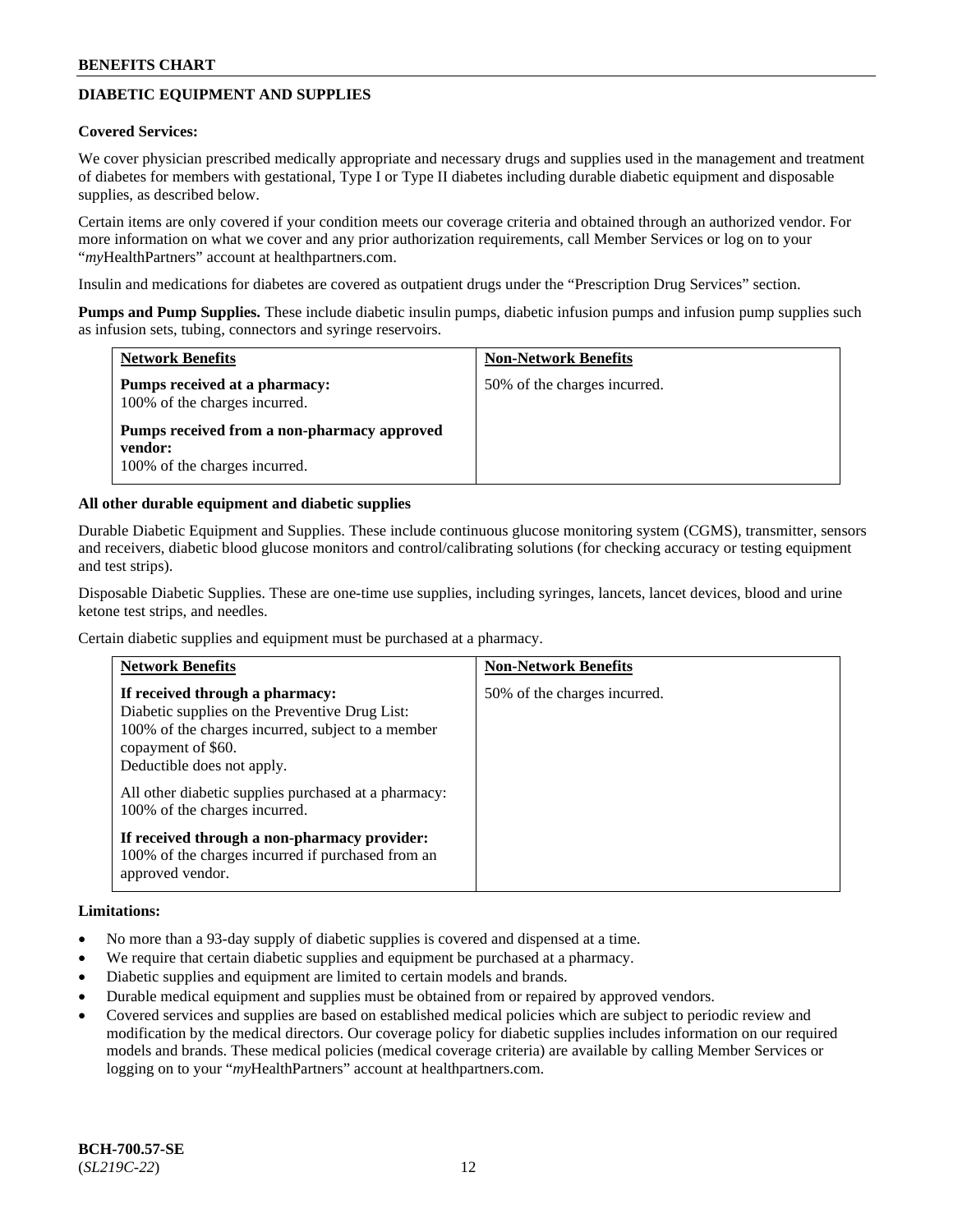### **Not Covered:**

- Replacement or repair of any covered items, if the items are (i) damaged or destroyed by misuse, abuse or carelessness, (ii) lost: or (iii) stolen.
- Duplicate or similar items.
- Labor and related charges for repair of any covered items which are more than the cost of replacement by an approved vendor.
- Batteries for monitors and equipment.
- Sales tax, mailing, delivery charges, service call charges.
- See "Services Not Covered" in the Group Membership Contract.

## **DIAGNOSTIC IMAGING SERVICES**

#### **Covered Services:**

We cover diagnostic imaging, when ordered by a provider and provided in a clinic or outpatient hospital facility.

For Network Benefits, non-emergent, scheduled outpatient Magnetic Resonance Imaging (MRI) and Computed Tomography (CT) must be provided at a designated facility. Your physician or facility will obtain or verify prior authorization for these services with HealthPartners, as needed.

We cover services provided in a clinic or outpatient hospital facility (to see the benefit level for inpatient hospital or skilled nursing facility services, see benefits under Inpatient Hospital and Skilled Nursing Facility Services).

#### **Outpatient magnetic resonance imaging (MRI) and computed tomography (CT)**

| Network Benefits              | <b>Non-Network Benefits</b>  |
|-------------------------------|------------------------------|
| 100% of the charges incurred. | 50% of the charges incurred. |

#### **All other outpatient diagnostic imaging services for illness or injury**

#### **Services for illness or injury**

| Network Benefits              | Non-Network Benefits         |
|-------------------------------|------------------------------|
| 100% of the charges incurred. | 50% of the charges incurred. |

#### **Preventive services (MRI/CT procedures are not considered preventive)**

Diagnostic imaging services associated with preventive services are covered at the benefit level shown in the "Preventive Services" section of this Benefits Chart.

#### **Not Covered:**

See "Services Not Covered" in the Group Membership Contract.

### **DURABLE MEDICAL EQUIPMENT, PROSTHETICS, ORTHOTICS, AND SUPPLIES**

#### **Covered Services:**

We cover equipment and services, as described below.

We cover durable medical equipment and services, prosthetics, orthotics and supplies, subject to the limitations below.

External hearing aids (including osseointegrated or bone anchored) for members age 18 or younger who have hearing loss that is not correctable by other covered procedures. Coverage is limited to one basic, standard hearing aid for each ear every three years. A basic hearing aid is defined as a hearing device that consists of a microphone, amplifier, volume control, battery and receiver. It does not include upgrades above and beyond the functionality of a basic hearing aid, including but not limited to hearing improvements for group settings, background noise, Bluetooth/remote control functionality, or extended warranties. Charges for upgrades above the cost of a basic, standard hearing aid are not covered.

Diabetic equipment and supplies are covered under the "Diabetic Equipment and Supplies" section.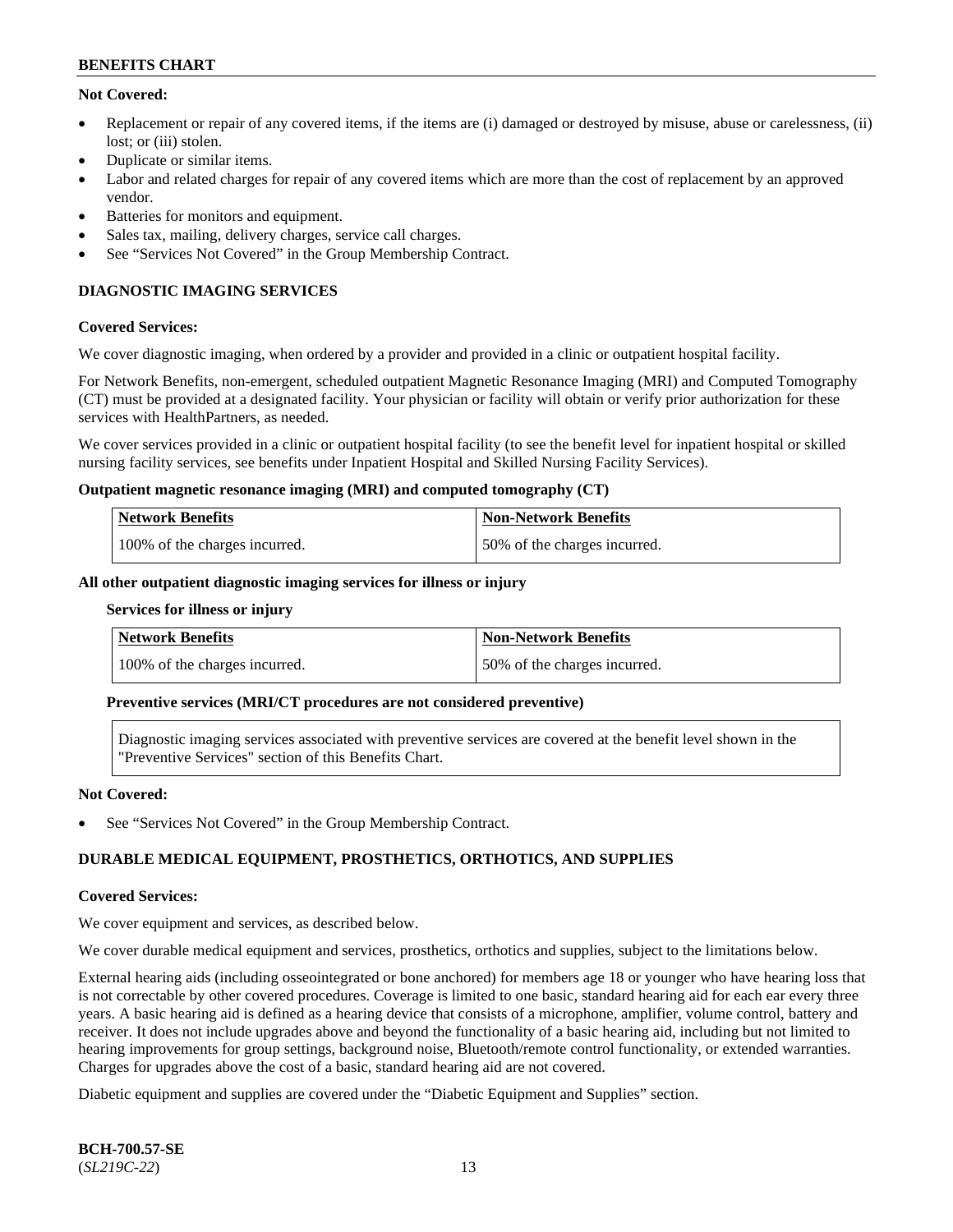### **Special dietary treatment for Phenylketonuria (PKU) if it meets our medical coverage criteria**

| <b>Network Benefits</b>       | <b>Non-Network Benefits</b>  |
|-------------------------------|------------------------------|
| 100% of the charges incurred. | 50% of the charges incurred. |

#### **Oral amino acid based elemental formula if it meets our medical coverage criteria**

| <b>Network Benefits</b>       | <b>Non-Network Benefits</b>  |
|-------------------------------|------------------------------|
| 100% of the charges incurred. | 50% of the charges incurred. |

#### **All other durable medical equipment, prosthetics, orthotics and supplies**

| <b>Network Benefits</b>       | Non-Network Benefits         |
|-------------------------------|------------------------------|
| 100% of the charges incurred. | 50% of the charges incurred. |

#### **Limitations:**

Coverage of durable medical equipment is limited by the following:

- Payment will not exceed the cost of an alternate piece of equipment or service that is effective and medically necessary.
- Wigs for hair loss resulting from alopecia areata are limited to one per calendar year.
- For prosthetic benefits, other than hair prostheses (i.e., wigs) for hair loss resulting from alopecia areata and oral appliances for cleft lip and cleft palate, payment will not exceed the cost of an alternate piece of equipment or service that is effective, medically necessary and enables members to conduct standard activities of daily living.
- We reserve the right to determine if an item will be approved for rental vs. purchase.
- Durable medical equipment and supplies must be obtained from or repaired by approved vendors.
- Covered services and supplies are based on established medical policies, which are subject to periodic review and modification by the medical or dental directors. Our coverage policy for diabetic supplies includes information on our required models and brands. These medical policies (medical coverage criteria) are available by calling Member Services or logging on to your "*my*HealthPartners" account a[t healthpartners.com.](https://www.healthpartners.com/hp/index.html)

### **Not Covered:**

Items that are not eligible for coverage include, but are not limited to:

- Replacement or repair of any covered items, if the items are (i) damaged or destroyed by misuse, abuse or carelessness, (ii) lost; or (iii) stolen.
- Duplicate or similar items.
- Labor and related charges for repair of any covered items which are more than the cost of replacement by an approved vendor.
- Sales tax, mailing, delivery charges, service call charges.
- Items that are primarily educational in nature or for hygiene, vocation, comfort, convenience or recreation.
- Communication aids or devices: equipment to create, replace or augment communication abilities including, but not limited to, speech processors, receivers, communication boards, or computer or electronic assisted communication.
- Hearing aids (implantable and external, including osseointegrated or bone anchored) and their fitting, except as specifically described in this Benefits Chart. This exclusion does not apply to cochlear implants.
- Eyeglasses, contact lenses and their fitting, measurement and adjustment, except as specifically described in this Benefits Chart.
- Hair prostheses (wigs), except as specifically described in this Benefits Chart.
- Household equipment which primarily has customary uses other than medical, such as, but not limited to, exercise cycles, air purifiers, central or unit air conditioners, water purifiers, non-allergenic pillows, mattresses or waterbeds.
- Household fixtures including, but not limited to, escalators or elevators, ramps, swimming pools and saunas.
- Modifications to the structure of the home including, but not limited to, wiring, plumbing or charges for installation of equipment.
- Vehicle, car or van modifications including, but not limited to, hand brakes, hydraulic lifts and car carrier.
- Rental equipment while owned equipment is being repaired by non-contracted vendors, beyond one month rental of medically necessary equipment.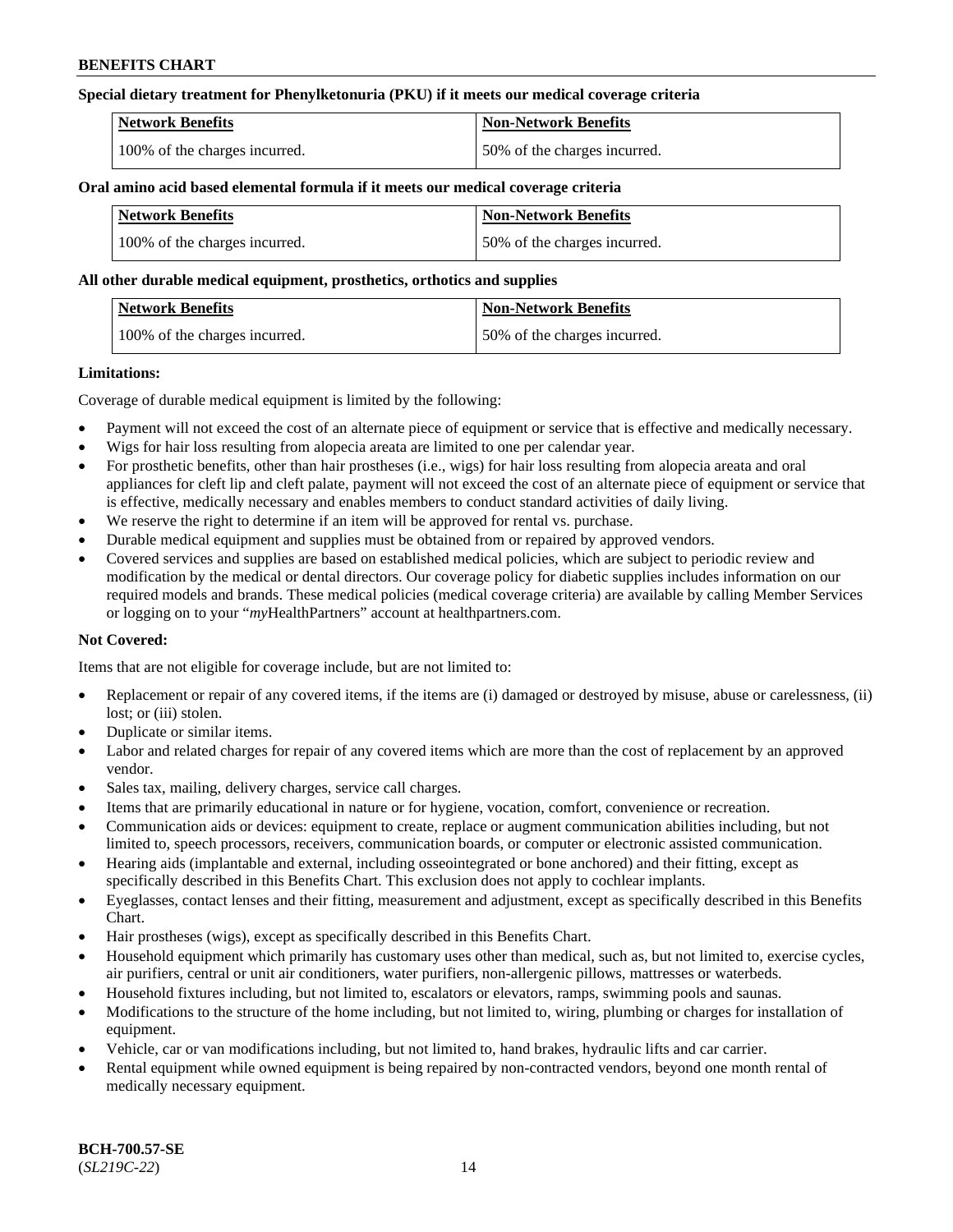- Other equipment and supplies, including but not limited to assistive devices, that we determine are not eligible for coverage.
- See "Services Not Covered" in the Group Membership Contract.

### **EMERGENCY AND URGENTLY NEEDED CARE SERVICES**

#### **Covered Services:**

We cover services for emergency care and urgently needed care if the services are otherwise eligible for coverage under this Benefits Chart.

**Urgently needed care.** These are services to treat an unforeseen illness or injury, which are required in order to prevent a serious deterioration in your health, and which cannot be delayed until the next available clinic or office hours.

#### **Urgently needed care at clinics**

| Network Benefits              | <b>Non-Network Benefits</b> |
|-------------------------------|-----------------------------|
| 100% of the charges incurred. | See Network Benefits.       |

**Emergency care.** These are services to treat: (1) the sudden, unexpected onset of illness or injury which, if left untreated or unattended until the next available clinic or office hours, would result in hospitalization, or (2) a condition requiring professional health services immediately necessary to preserve life or stabilize health. Emergency care includes emergency services as defined in Division BB, Title I, Section 102 of the Consolidated Appropriations Act of 2021. Emergency care also includes an immediate response service available on a 24-hour, seven-day-a-week basis for each child, or person, having a psychiatric crisis, a mental health crisis, or a mental health emergency.

When reviewing claims for coverage of emergency services, our medical director will take into consideration a reasonable layperson's belief that the circumstances required immediate medical care that could not wait until the next working day or next available clinic appointment. Emergency care also includes an immediate response service available on a 24-hour, sevenday-a-week basis for each child, or person, having a psychiatric crisis, a mental health crisis, or a mental health emergency.

#### **Emergency care in a hospital emergency room, including professional services of a physician**

| <b>Network Benefits</b>       | <b>Non-Network Benefits</b> |
|-------------------------------|-----------------------------|
| 100% of the charges incurred. | See Network Benefits.       |

#### **Inpatient emergency care in a hospital**

| <b>Network Benefits</b>       | <b>Non-Network Benefits</b> |
|-------------------------------|-----------------------------|
| 100% of the charges incurred. | See Network Benefits.       |

#### **Not Covered:**

See "Services Not Covered" in the Group Membership Contract.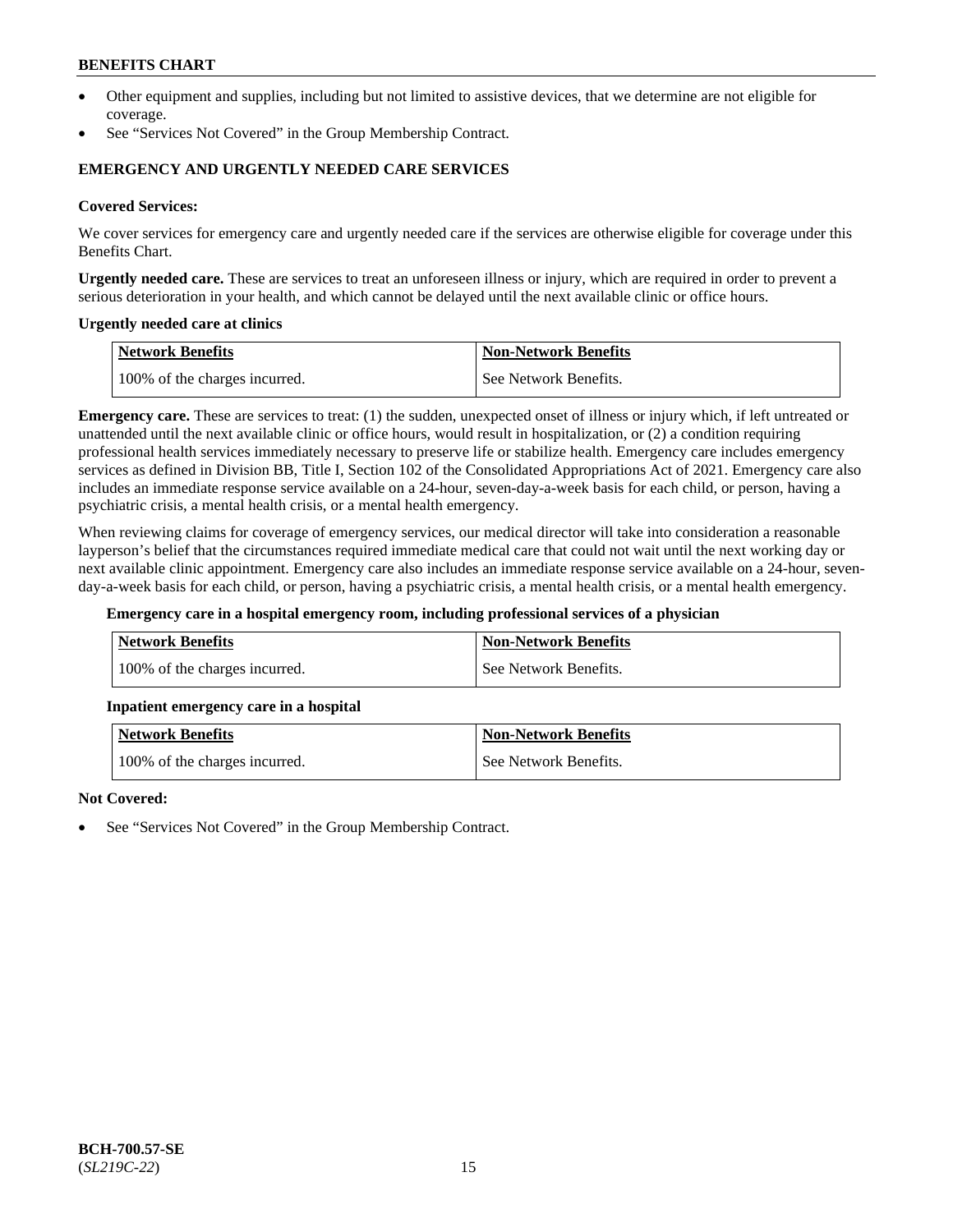## **GENE THERAPY**

### **Covered Services:**

We cover gene therapy treatment that meets our current medical coverage criteria.

| <b>Network Benefits</b>                                                                                                                                                                                 | <b>Non-Network Benefits</b> |
|---------------------------------------------------------------------------------------------------------------------------------------------------------------------------------------------------------|-----------------------------|
| Coverage level is same as corresponding Network<br>Benefit, depending on type of service provided, such as<br>Office Visits for Illness or Injury, Inpatient or<br><b>Outpatient Hospital Services.</b> | No Coverage.                |

### **Limitations:**

- Gene therapy must be provided by a designated provider.
- Specific types of gene therapy are limited to therapies and conditions specified in our medical coverage criteria.

### **Not Covered:**

See "Services Not Covered" in the Group Membership Contract.

## **HEALTH EDUCATION**

#### **Covered Services:**

We cover education for preventive services and education for the management of chronic health problems (such as diabetes).

| <b>Network Benefits</b>                                     | <b>Non-Network Benefits</b>  |
|-------------------------------------------------------------|------------------------------|
| 100% of the charges incurred.<br>Deductible does not apply. | 50% of the charges incurred. |

#### **Not Covered:**

See "Services Not Covered" in the Group Membership Contract.

### **HOME-BASED COMPREHENSIVE HEALTH RISK ASSESSMENT**

#### **Covered Services:**

If you meet our criteria for coverage, you may qualify for our home-based comprehensive health risk assessment program. The program covers a health assessment with a designated nurse practitioner.

| <b>Network Benefits</b>                                     | <b>Non-Network Benefits</b> |
|-------------------------------------------------------------|-----------------------------|
| 100% of the charges incurred.<br>Deductible does not apply. | No Coverage.                |

#### **Not Covered:**

See "Services Not Covered" in the Group Membership Contract.

## **HOME HEALTH SERVICES**

#### **Covered Services:**

We cover skilled nursing services, physical therapy, occupational therapy, speech therapy, respiratory therapy and other therapeutic services, non-routine prenatal and postnatal services, routine postnatal well child visits (as described in the Medical Coverage Criteria), phototherapy services for newborns, home health aide services and other eligible home health services when provided in your home, if you are homebound (i.e., unable to leave home without considerable effort due to a medical condition. Lack of transportation does not constitute homebound status). For phototherapy services for newborns and high risk pre-natal services, supplies and equipment are included.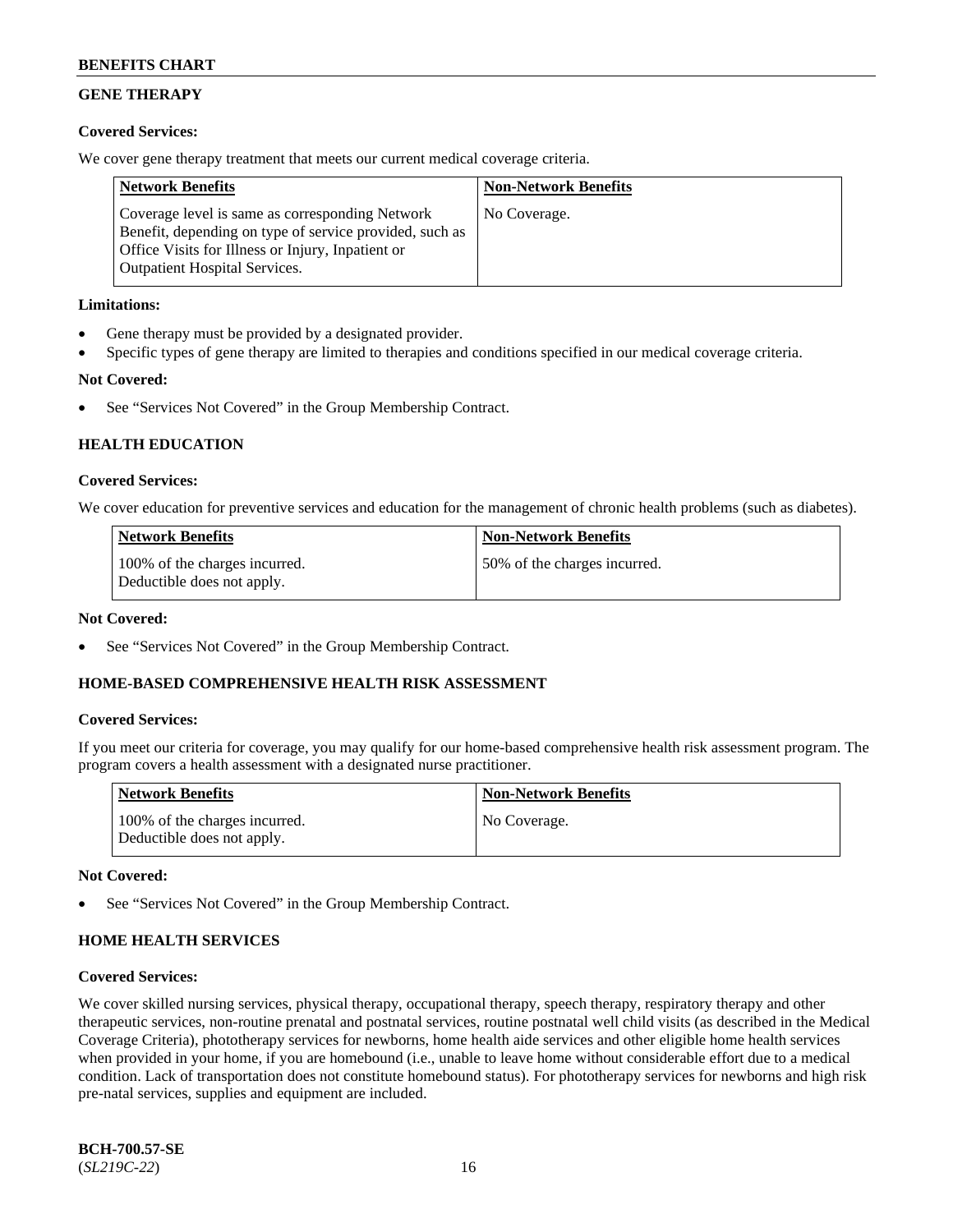We cover total parenteral nutrition/intravenous ("TPN/IV") therapy, equipment, supplies and drugs in connection with IV therapy. IV line care kits are covered under Durable Medical Equipment.

You do not need to be homebound to receive total parenteral nutrition/intravenous ("TPN/IV") therapy.

We cover palliative care benefits. Palliative care includes symptom management, education and establishing goals of care. We waive the requirement that you be homebound for a limited number of home visits for palliative care (as shown in the Benefits Chart), if you have a life-threatening, non-curable condition which has a prognosis of survival of two years or less. Additional palliative care visits are eligible under the home health services benefit if you are homebound and meet all other requirements defined in this section.

Home health services are eligible and covered only when:

- medically necessary; and
- provided as rehabilitative care, terminal care or maternity care; and
- ordered by a physician, and included in the written home care plan.

### **Physical therapy, occupational therapy, speech therapy, respiratory therapy, home health aide services and palliative care**

| <b>Network Benefits</b>       | <b>Non-Network Benefits</b>  |
|-------------------------------|------------------------------|
| 100% of the charges incurred. | 50% of the charges incurred. |

## **TPN/IV therapy, skilled nursing services, non-routine prenatal/postnatal services, and phototherapy**

| <b>Network Benefits</b>       | <b>Non-Network Benefits</b>  |
|-------------------------------|------------------------------|
| 100% of the charges incurred. | 50% of the charges incurred. |

Each 24-hour visit (or shifts of up to 24-hour visits) equals one visit and counts toward the Maximum visits for all other services shown below. Any visit that lasts less than 24 hours, regardless of the length of the visit, will count as one visit toward the Maximum visits for all other services shown below. All visits must be medically necessary and benefit eligible.

#### **Routine postnatal well child visits**

| <b>Network Benefits</b>                                     | <b>Non-Network Benefits</b>  |
|-------------------------------------------------------------|------------------------------|
| 100% of the charges incurred.<br>Deductible does not apply. | 50% of the charges incurred. |

### **Maximum visits for palliative care**

If you are eligible to receive palliative care in the home and you are not homebound, there is a maximum of 12 visits per calendar year.

#### **Maximum visits for all other services**

| Network Benefits              | <b>Non-Network Benefits</b>  |
|-------------------------------|------------------------------|
| 120 visits per calendar year. | 60 visits per calendar year. |

Each visit provided under the Network Benefits and Non-Network Benefits counts toward the maximums shown under all Maximum visits sections. The routine postnatal well child visit does not count toward the visit limit.

### **Limitations:**

• Home health services are not provided as a substitute for a primary caregiver in the home or as relief (respite) for a primary caregiver in the home. We will not reimburse family members or residents in your home for the above services.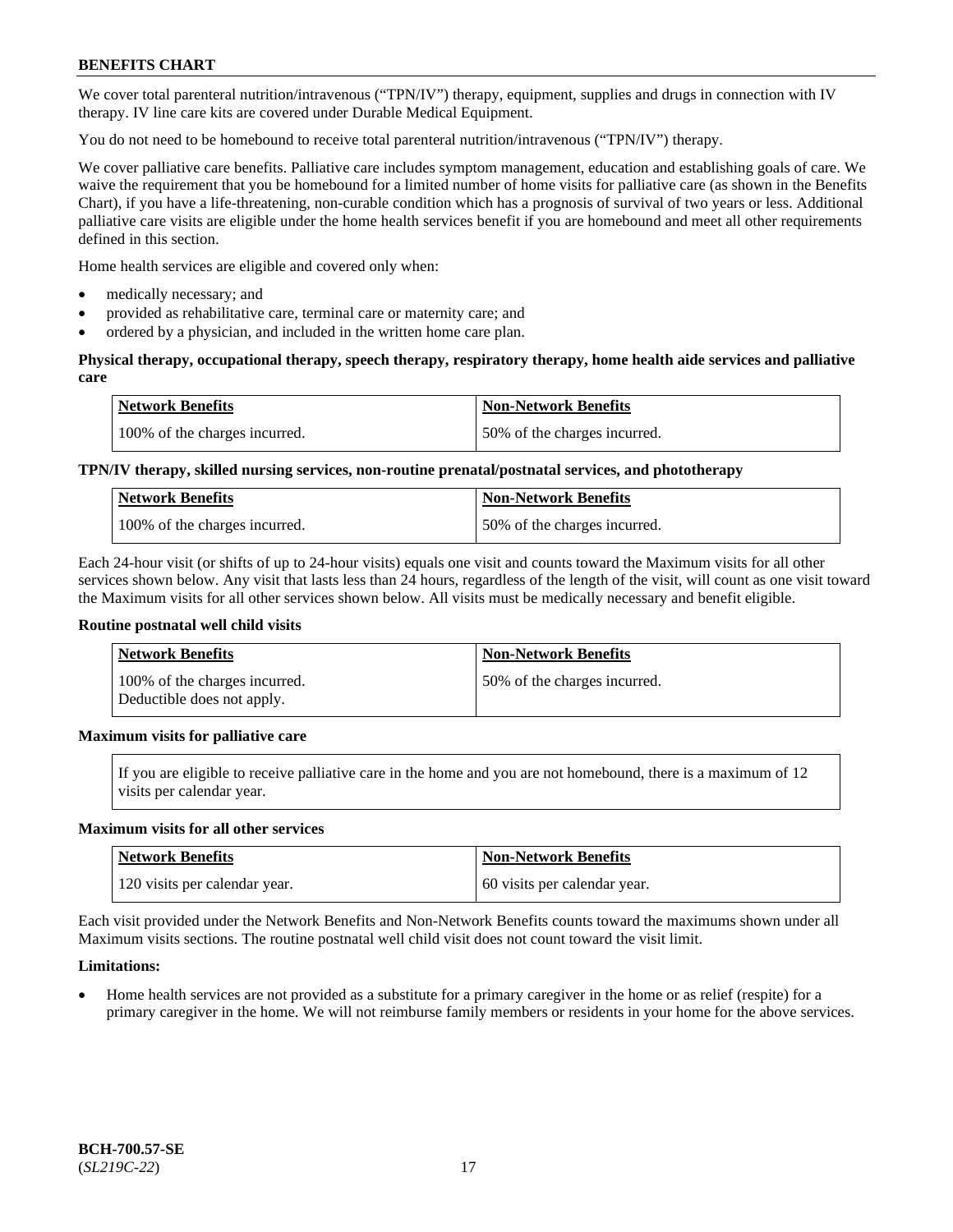• A service shall not be considered a skilled nursing service merely because it is performed by, or under the direct supervision of, a licensed nurse. Where a service (such as tracheotomy suctioning or ventilator monitoring) or like services, can be safely and effectively performed by a non-medical person (or self-administered), without the direct supervision of a licensed nurse, the service shall not be regarded as a skilled nursing service, whether or not a skilled nurse actually provides the service. The unavailability of a competent person to provide a non-skilled service shall not make it a skilled service when a skilled nurse provides it. Only the skilled nursing component of so-called "blended" services (i.e. services which include skilled and non-skilled components) are covered under this Benefits Chart.

### **Not Covered:**

- Financial or legal counseling services.
- Housekeeping or meal services in your home.
- Private duty nursing services. This exclusion does not apply if covered person is also covered under Medical Assistance under 256B.0625, subdivision 7, with the exception of section 256B.0654 subdivision 4.
- Services provided by a family member or enrollee, or a resident in the enrollee's home.
- Vocational rehabilitation and recreational or educational therapy. Recreation therapy is therapy provided solely for the purpose of recreation, including but not limited to: (a) requests for physical therapy or occupational therapy to improve athletic ability, and (b) braces or guards to prevent sports injuries.
- See "Services Not Covered" in the Group Membership Contract.

### **HOME HOSPICE SERVICES**

#### **Applicable Definitions:**

**Part-time.** This is up to two hours of service per day, more than two hours is considered continuous care.

**Continuous Care.** This is from two to twelve hours of service per day provided by a registered nurse, licensed practical nurse, or home health aide, during a period of crisis in order to maintain a terminally ill patient at home.

**Appropriate Facility.** This is a nursing home, hospice residence, or other inpatient facility.

**Custodial Care Related to Hospice Services.** This means providing assistance in the activities of daily living and the care needed by a terminally ill patient which can be provided by primary caregiver (i.e., family member or friend) who is responsible for the patient's home care.

### **Covered Services:**

**Home Hospice Program.** We cover the services described below if you are terminally ill and accepted as a home hospice program participant. You must meet the eligibility requirements of the program, and elect to receive services through the home hospice program. The services will be provided in your home, with inpatient care available when medically necessary as described below. If you elect to receive hospice services, you do so in lieu of curative treatment for your terminal illness for the period you are enrolled in the home hospice program.

**Eligibility:** In order to be eligible to be enrolled in the home hospice program, you must: (1) be a terminally ill patient (prognosis of six months or less); (2) have chosen a palliative treatment focus (i.e., emphasizing comfort and supportive services rather than treatment attempting to cure the disease or condition); and (3) continue to meet the terminally ill prognosis as reviewed by our medical director or his or her designee over the course of care. You may withdraw from the home hospice program at any time.

**Eligible Services:** Hospice services include the following services provided in accordance with an approved hospice treatment plan.

- Home Health Services:
	- o Part-time care provided in your home by an interdisciplinary hospice team (which may include a physician, nurse, social worker, and spiritual counselor) and medically necessary home health services are covered.
	- o One or more periods of continuous care in your home or in a setting which provides day care for pain or symptom management, when medically necessary, will be covered.
- Inpatient Services: We cover medically necessary inpatient services.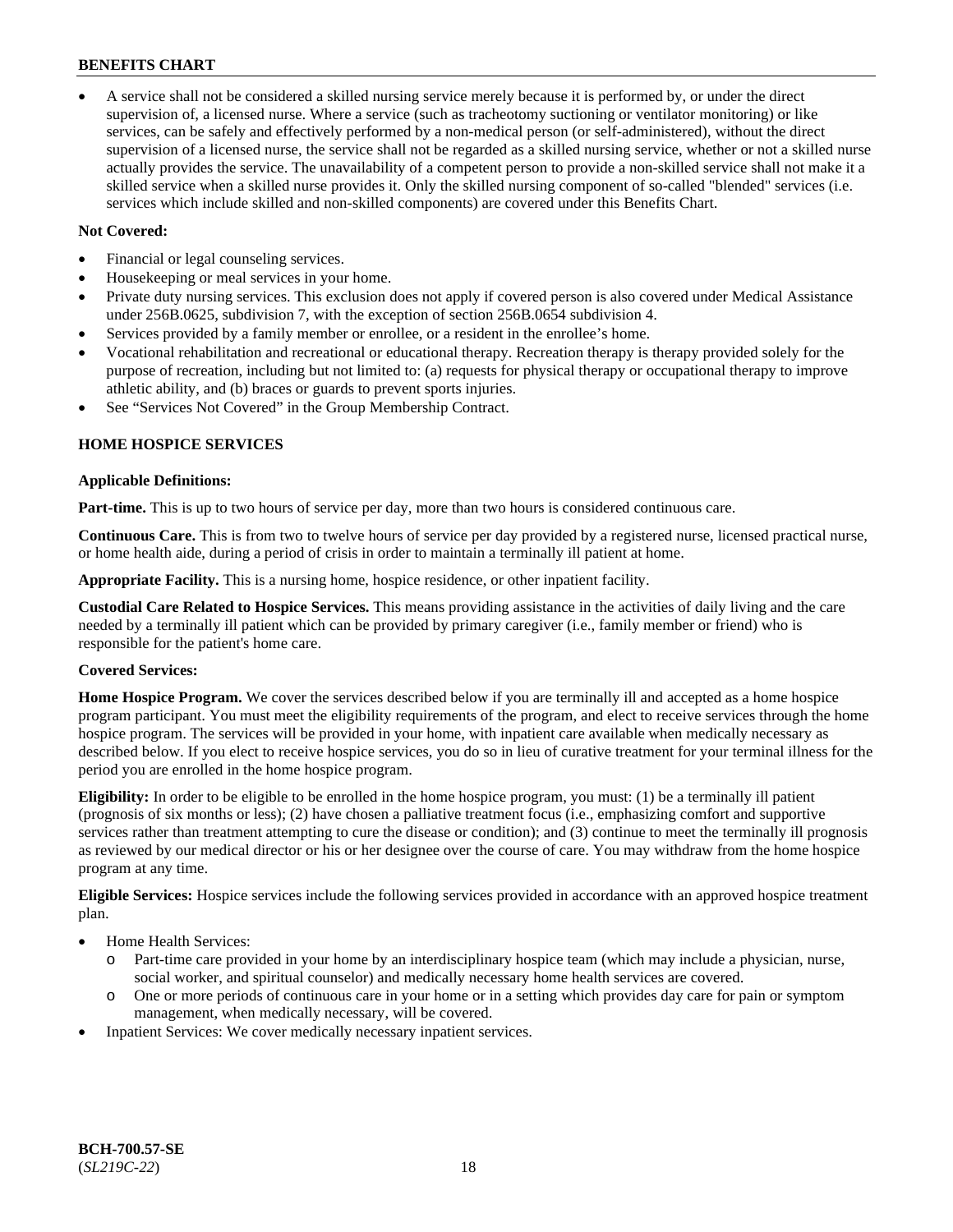- Other Services:
	- Respite care is covered for care in your home or in an appropriate facility, to give your primary caregivers (i.e., family members or friends) rest and/or relief when necessary in order to maintain a terminally ill patient at home.
	- o Medically necessary medications for pain and symptom management.
	- o Semi-electric hospital beds and other durable medical equipment are covered.
	- Emergency and non-emergency care is covered.

| Network Benefits              | <b>Non-Network Benefits</b>  |
|-------------------------------|------------------------------|
| 100% of the charges incurred. | 50% of the charges incurred. |

Respite care is limited to 5 days per episode, and respite care and continuous care combined are limited to 30 days.

#### **Not Covered:**

- Financial or legal counseling services.
- Housekeeping or meal services in your home.
- Custodial or maintenance care related to hospice services, whether provided in the home or in a nursing home.
- Any service not specifically described as covered services under this home hospice services benefits.
- Any services provided by members of your family or residents in your home.
- See "Services Not Covered" in the Group Membership Contract.

### **HOSPITAL AND SKILLED NURSING FACILITY SERVICES**

#### **Covered Services:**

We cover services as described below.

## **Medical or surgical hospital services**

**Inpatient hospital services:** We cover the following medical or surgical services, for the treatment of acute illness or injury, which require the level of care only provided in an acute care facility. These services must be authorized by a physician.

Inpatient hospital services include: room and board; the use of operating or maternity delivery rooms; intensive care facilities; newborn nursery facilities; general nursing care, anesthesia, laboratory and diagnostic imaging services, radiation therapy, physical therapy, prescription drugs or other medications administered during treatment, blood and blood products (unless replaced), and blood derivatives, and other diagnostic or treatment related hospital services; physician and other professional medical and surgical services provided while in the hospital, including gender confirmation surgery that meets medical coverage criteria.

We cover up to 120 hours of services provided by a private duty nurse or personal care assistant who has provided home care services to a ventilator-dependent patient, solely for the purpose of assuring adequate training of the hospital staff to communicate with that patient.

Services for items for personal convenience, such as television rental, are not covered.

We cover, following a vaginal delivery, a minimum of 48 hours of inpatient care for the mother and newborn child. We cover, following a caesarean section delivery, a minimum of 96 hours of inpatient care for the mother and newborn child. If the duration of inpatient care is less than these minimums, we also cover a minimum of one home visit by a registered nurse for post-delivery care, within four days of discharge of the mother and newborn child. Services provided by the registered nurse include, but are not limited to, parent education, assistance and training in breast and bottle feeding, and conducting any necessary and appropriate clinical tests. We shall not provide any compensation or other non-medical remuneration to encourage a mother and newborn to leave inpatient care before the duration minimums specified.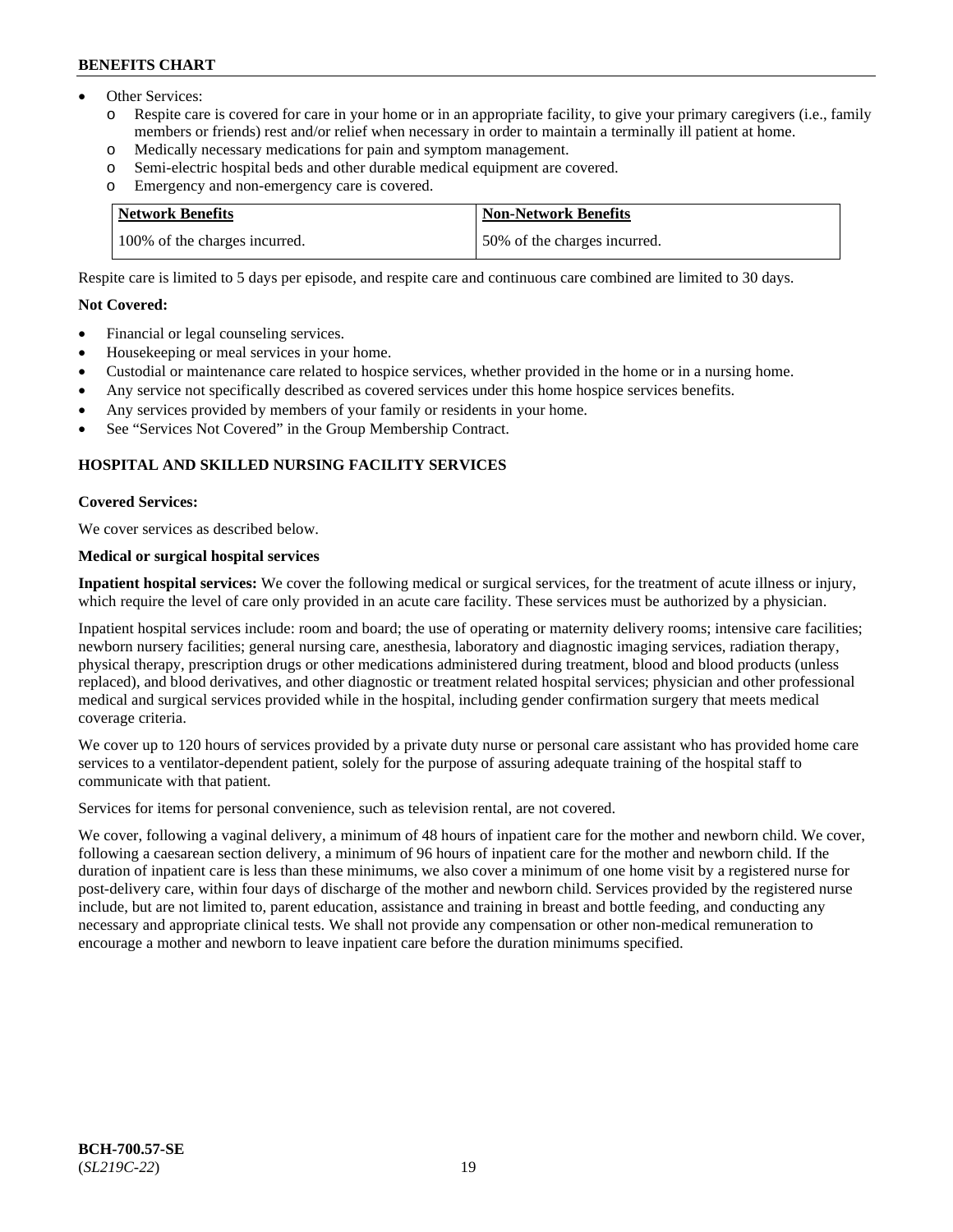Group health plans and health insurance issuers generally may not, under Federal law, restrict benefits for any hospital length of stay in connection with childbirth for the mother of newborn child to less than 48 hours following a vaginal delivery, or less than 96 hours following a caesarean section. However, Federal law generally does not prohibit the mother's or newborn's attending provider, after consulting with the mother, from discharging the mother or her newborn earlier than 48 hours (or 96 hours as applicable). In any case plans and issuers may not, under Federal law, require that a provider obtain authorization from the plan or the insurance issuer for prescribing a length of stay not in excess of 48 hours (or 96 hours).

| <b>Network Benefits</b>       | <b>Non-Network Benefits</b>  |
|-------------------------------|------------------------------|
| 100% of the charges incurred. | 50% of the charges incurred. |

Each member's admission or confinement, including that of a newborn child, is separate and distinct from the admission or confinement of any other member.

**Outpatient hospital, ambulatory care or surgical facility services:** We cover the following medical and surgical services, for diagnosis or treatment of illness or injury on an outpatient basis. These services must be authorized by a physician.

Outpatient services include: use of operating rooms, maternity delivery rooms or other outpatient departments, rooms or facilities; and the following outpatient services: general nursing care, anesthesia, laboratory and diagnostic imaging services, radiation therapy, physical therapy, drugs administered during treatment, blood and blood products (unless replaced), and blood derivatives, and other diagnostic or treatment related outpatient services; physician and other professional medical and surgical services provided while an outpatient, including gender confirmation surgery that meets medical coverage criteria.

For Network Benefits, non-emergent, scheduled outpatient Magnetic Resonance Imaging (MRI) and Computed Tomography (CT) must be provided at a designated facility. Your physician and facility will obtain or verify authorization for these services with HealthPartners, as needed.

To see the benefit level for diagnostic imaging services, laboratory services and physical therapy, see benefits under Diagnostic Imaging Services, Laboratory Services and Physical Therapy in this Benefits Chart.

| <b>Network Benefits</b>       | <b>Non-Network Benefits</b>   |
|-------------------------------|-------------------------------|
| 100% of the charges incurred. | 150% of the charges incurred. |

### **Skilled nursing facility care**

We cover room and board, daily skilled nursing and related ancillary services for post-acute treatment and rehabilitative care of illness or injury that meets medical coverage criteria.

| Network Benefits                              | <b>Non-Network Benefits</b>                   |
|-----------------------------------------------|-----------------------------------------------|
| 100\% of the charges incurred.                | 50% of the charges incurred.                  |
| Limited to 120 day maximum per calendar year. | Limited to 120 day maximum per calendar year. |

Each day of services provided under the Network Benefits and Non-Network Benefits combined, counts toward the maximums shown above.

#### **Not Covered:**

- Services for items for personal convenience, such as television rental.
- See "Services Not Covered" in the Group Membership Contract.

### **INFERTILITY DIAGNOSIS**

#### **Covered Services:**

We cover the diagnosis of infertility. These services include diagnostic procedures and tests provided in connection with an infertility evaluation, office visits and consultations to diagnose infertility.

| Network Benefits              | <b>Non-Network Benefits</b> |
|-------------------------------|-----------------------------|
| 100% of the charges incurred. | See Network Benefits.       |

Coverage is limited to office visits and consultations to diagnose infertility. Treatment is not covered.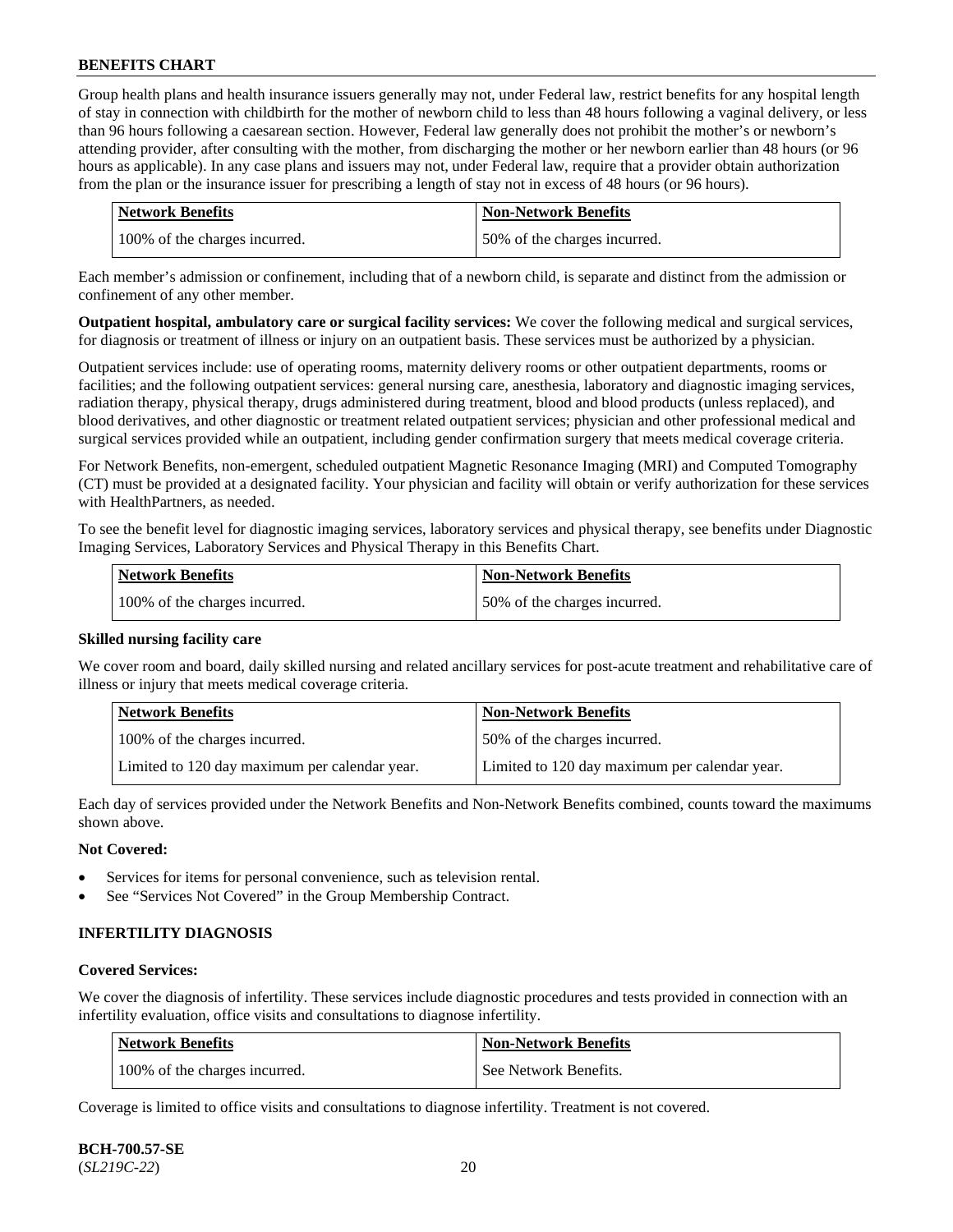### **Not Covered:**

- Infertility/fertility treatment, including but not limited to, office visits, laboratory services and diagnostic imaging services and fertility drugs; reversal of sterilization; and sperm, ova or embryo acquisition, retrieval or storage; however, we do cover office visits and consultations to diagnose infertility.
- Services related to the establishment of surrogate pregnancy and fees for a surrogate. However, pregnancy and maternity services are covered for a member under this Benefits Chart, including a surrogate pregnancy.
- See "Services Not Covered" in the Group Membership Contract.

## **LABORATORY SERVICES**

### **Covered Services:**

We cover laboratory tests when ordered by a provider and provided in a clinic or outpatient hospital facility.

To see the benefit level for inpatient hospital or skilled nursing facility services, see benefits under Inpatient Hospital and Skilled Nursing Facility Services in this Benefits Chart.

**Prostate-specific antigen (PSA) testing.** We cover prostate cancer screening for men 40 years of age or over who are symptomatic or in a high-risk category and for all men 50 years of age or older.

| Network Benefits              | Non-Network Benefits         |
|-------------------------------|------------------------------|
| 100% of the charges incurred. | 50% of the charges incurred. |

#### **All other laboratory services**

#### **Services for illness or injury**

| Network Benefits              | <b>Non-Network Benefits</b>  |
|-------------------------------|------------------------------|
| 100% of the charges incurred. | 50% of the charges incurred. |

#### **Preventive services**

Laboratory services associated with preventive services are covered at the benefit level shown in the "Preventive Services" section of this Benefits Chart.

### **Not Covered:**

See "Services Not Covered" in the Group Membership Contract.

### **LYME DISEASE SERVICES**

#### **Covered Services:**

We cover services for the treatment of Lyme disease.

| <b>Network Benefits</b>                                | <b>Non-Network Benefits</b>                                  |
|--------------------------------------------------------|--------------------------------------------------------------|
| Coverage level is same as corresponding Network        | Coverage level is same as corresponding Non-Network          |
| Benefit, depending on type of service provided such as | Benefit, depending on type of service provided, such as      |
| Office Visits for Illness or Injury, Inpatient or      | Office Visits for Illness or Injury, Inpatient or Outpatient |
| <b>Outpatient Hospital Services.</b>                   | <b>Hospital Services.</b>                                    |

#### **Not Covered:**

See "Services Not Covered" in the Group Membership Contract.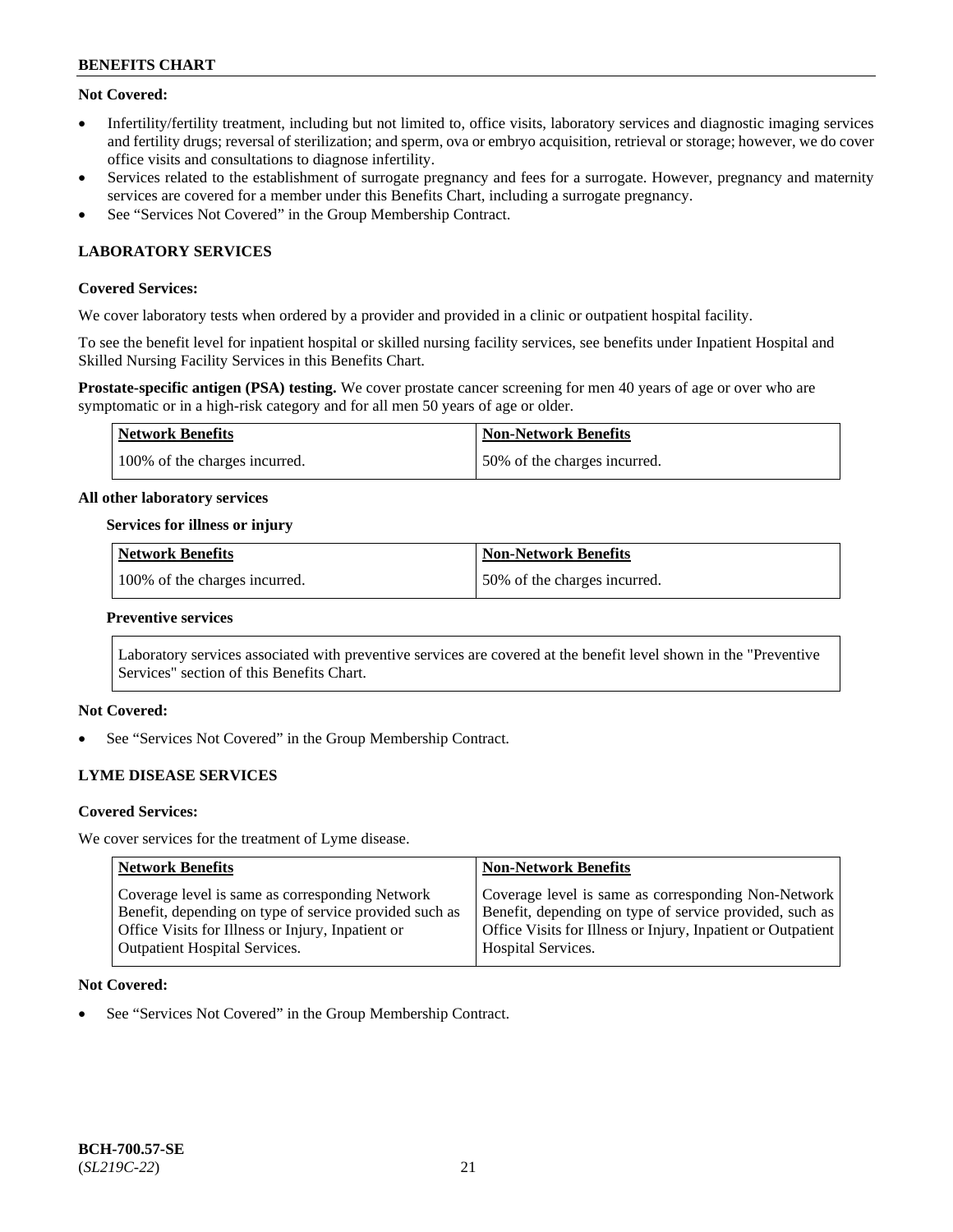## **MASTECTOMY RECONSTRUCTION BENEFIT**

### **Covered Services:**

We cover reconstruction of the breast on which the mastectomy has been performed; surgery and reconstruction of the other breast to produce symmetrical appearance, and prostheses and physical complications of all stages of mastectomy, including lymphedemas.

| <b>Network Benefits</b>                                 | <b>Non-Network Benefits</b>                             |
|---------------------------------------------------------|---------------------------------------------------------|
| Coverage level is same as corresponding Network         | Coverage level is same as corresponding Non-Network     |
| Benefit, depending on type of service provided, such as | Benefit, depending on type of service provided, such as |
| Office Visits for Illness or Injury, Inpatient or       | Office Visits for Illness or Injury, Inpatient or       |
| <b>Outpatient Hospital Services.</b>                    | <b>Outpatient Hospital Services.</b>                    |

### **Not Covered:**

See "Services Not Covered" in the Group Membership Contract.

## **MEDICATION THERAPY DISEASE MANAGEMENT PROGRAM**

### **Covered Services:**

If you meet our criteria for coverage, you may qualify for our Medication Therapy Disease Management Program.

The program covers consultations with a designated pharmacist.

Covered services are based on established medical policies, which are subject to periodic review and modification by the medical directors. These medical policies (medical coverage criteria) are available online at [healthpartners.com](https://www.healthpartners.com/hp/index.html) or by calling Member Services.

| Network Benefits                                            | <b>Non-Network Benefits</b> |
|-------------------------------------------------------------|-----------------------------|
| 100% of the charges incurred.<br>Deductible does not apply. | No Coverage.                |

### **Not Covered:**

See "Services Not Covered" in the Group Membership Contract.

## **OFFICE VISITS FOR ILLNESS OR INJURY**

### **Covered Services:**

We cover the following when medically necessary: professional medical and surgical services and related supplies, including biofeedback, of physicians and other health care providers; blood and blood products (unless replaced) and blood derivatives.

We cover diagnosis and treatment of illness or injury to the eyes. Where contact or eyeglass lenses are prescribed as medically necessary for the post-operative treatment of cataracts or for the treatment of aphakia, acute or chronic corneal pathology, or keratoconous, we cover the initial evaluation, lenses and fitting. Members must pay for lens replacement beyond the initial pair.

We also provide coverage for the initial physical evaluation of a child if it is ordered by a Minnesota juvenile court.

Services received via video, e-visit or telephone are covered under the "Telehealth/Telemedicine Services" section.

### **Office Visits**

| <b>Network Benefits</b>       | <b>Non-Network Benefits</b>  |
|-------------------------------|------------------------------|
| 100% of the charges incurred. | 50% of the charges incurred. |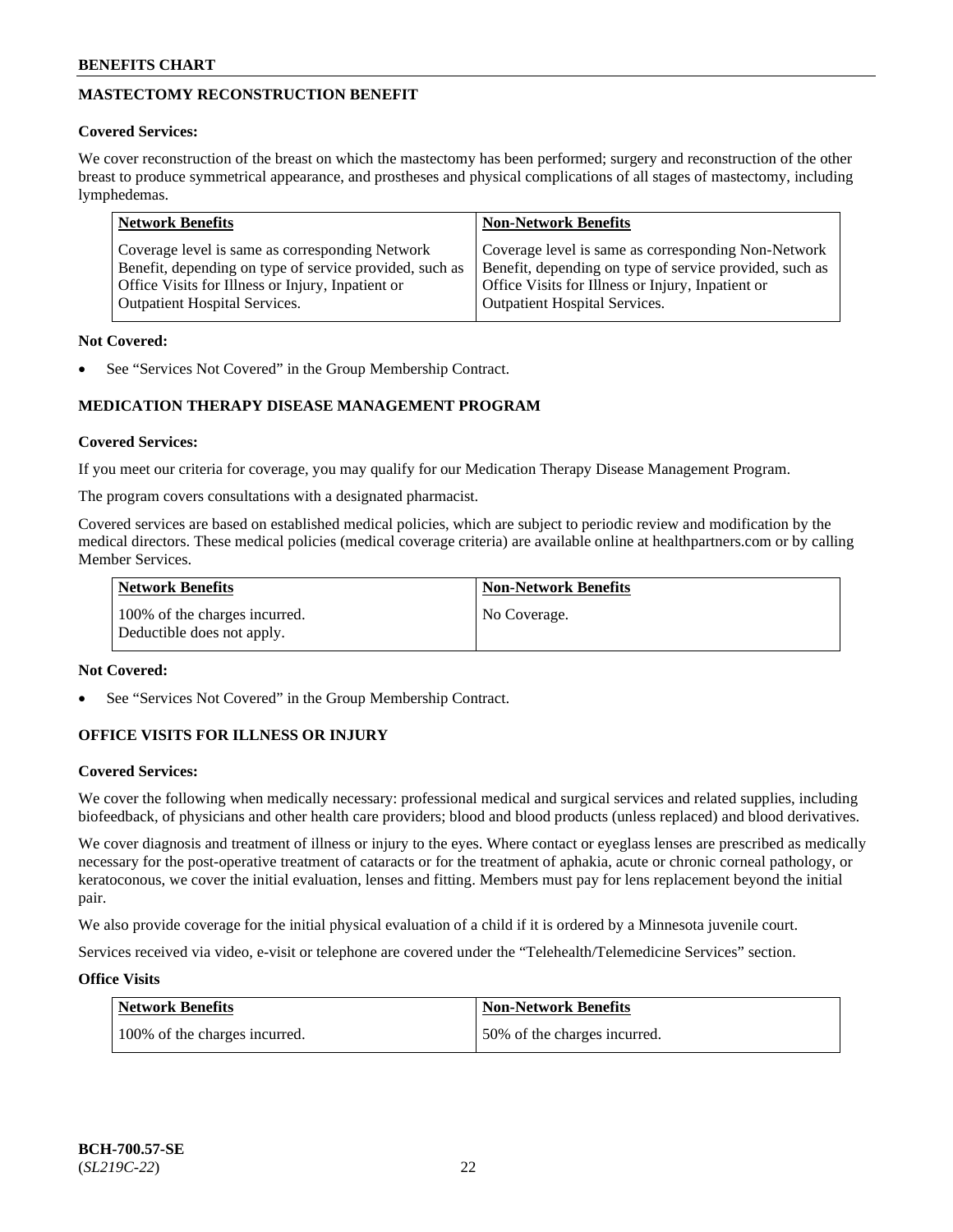#### **Convenience clinics**

| <b>Network Benefits</b>       | <b>Non-Network Benefits</b>  |
|-------------------------------|------------------------------|
| 100% of the charges incurred. | 50% of the charges incurred. |

#### **Injections administered in a physician's office, other than immunizations**

## **Allergy injections**

| Network Benefits              | <b>Non-Network Benefits</b>  |
|-------------------------------|------------------------------|
| 100% of the charges incurred. | 50% of the charges incurred. |

#### **All other injections**

| Network Benefits              | Non-Network Benefits          |
|-------------------------------|-------------------------------|
| 100% of the charges incurred. | 150% of the charges incurred. |

#### **Not Covered:**

- Court ordered treatment, except as described in this Benefits Chart under "Mental Health Services" and "Office Visits for Illness or Injury" or as otherwise required by law.
- See "Services Not Covered" in the Group Membership Contract.

### **PEDIATRIC AUTOIMMUNE NEUROPSYCHIATRIC DISORDERS ASSOCIATED WITH STREPTOCOCCAL INFECTIONS (PANDAS) AND PEDIATRIC ACUTE-ONSET NEUROPSYCHIATRIC SYNDROME (PANS) TREATMENT**

## **Definitions:**

**Pediatric acute-onset neuropsychiatric syndrome.** This means a class of acute-onset obsessive compulsive or tic disorders or other behavioral changes presenting in children and adolescents that are not otherwise explained by another known neurologic or medical disorder.

**Pediatric autoimmune neuropsychiatric disorders associated with streptococcal infections.** This means a condition in which a streptococcal infection in a child or adolescent causes the abrupt onset of clinically significant obsessions, compulsions, tics, or other neuropsychiatric symptoms or behavioral changes, or a relapsing and remitting course of symptom severity.

### **Covered Services:**

We cover treatment for pediatric autoimmune neuropsychiatric disorders associated with streptococcal infections (PANDAS) and for treatment for pediatric acute-onset neuropsychiatric syndrome (PANS). Treatments that must be covered under this section must be recommended by the member's licensed health care professional and include but are not limited to antibiotics, medication and behavioral therapies to manage neuropsychiatric symptoms, plasma exchange, and immunoglobulin.

| <b>Network Benefits</b>                                 | <b>Non-Network Benefits</b>                             |
|---------------------------------------------------------|---------------------------------------------------------|
| Coverage level is same as corresponding Network         | Coverage level is same as corresponding Non-Network     |
| Benefit, depending on type of service provided, such as | Benefit, depending on type of service provided, such as |
| Office Visits for Illness or Injury, Inpatient or       | Office Visits for Illness or Injury, Inpatient or       |
| <b>Outpatient Hospital Services.</b>                    | Outpatient Hospital Services.                           |

### **Not Covered:**

See "Services Not Covered" in the Group Membership Contract.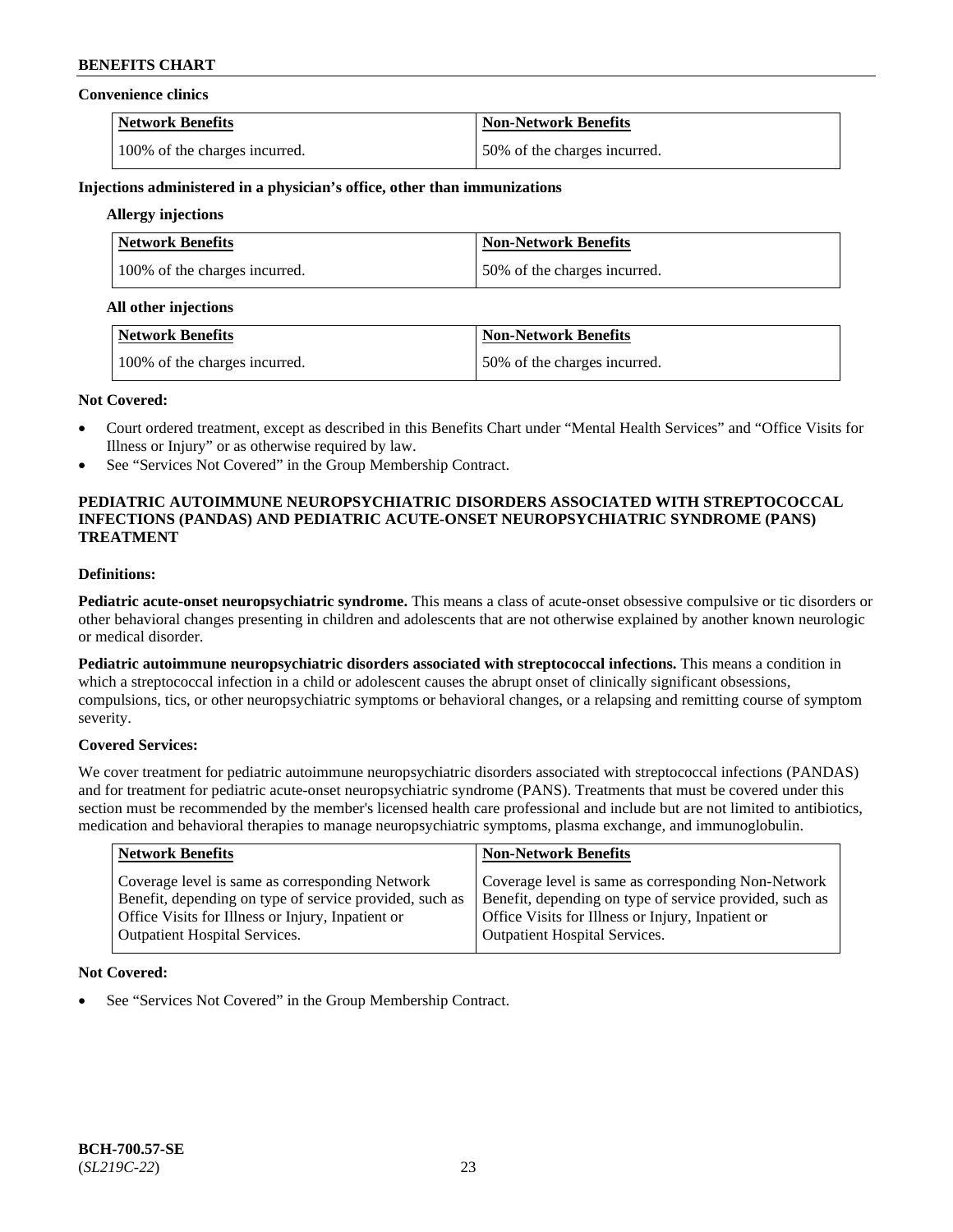## **PEDIATRIC EYEWEAR**

### **Covered Services:**

We cover pediatric eyewear for children.

Routine eye exams are covered under the "Preventive Services" section.

| <b>Network Benefits</b>       | <b>Non-Network Benefits</b> |
|-------------------------------|-----------------------------|
| 100% of the charges incurred. | No Coverage.                |

### **Limitations:**

- Coverage under this provision will continue until the end of the month in which the child turns age 19.
- Limited to one of the following per calendar year:
	- o one pair of eyeglasses including one set of prescription lenses, frames from our designated eyewear collection, and antiscratch coating; or
		- o one pair of non-disposable contact lenses; or
		- o a one-year supply of disposable contact lenses
- Contact lens fittings are limited to two per calendar year.

## **Not Covered:**

- Frames that are not included in our designated eyewear collection. However, one pair of lenses will be covered if a member chooses frames outside the designated eyewear collection.
- More than one pair of lenses or frames or non-disposable contacts per calendar year, regardless of the reason. This includes replacement of eyeglasses or contact lenses due to loss, breakage, theft, or change in prescription.
- Safety glasses or goggles for sports or vocational reasons.
- Upgrades including, but not limited to, UV protection and no-line multifocal lenses.
- See "Services Not Covered" in the Group Membership Contract.

## **PHYSICAL THERAPY, OCCUPATIONAL THERAPY AND SPEECH THERAPY**

### **Covered Services:**

We cover the following physical therapy, occupational therapy and speech therapy services:

- rehabilitative care to correct the effects of illness or injury;
- habilitative care rendered for congenital, developmental or medical conditions which have significantly limited the successful initiation of normal speech and normal motor development.

Massage therapy which is performed in conjunction with other treatment/modalities by a physical occupational therapist, is part of a prescribed treatment plan and is not billed separately is covered.

We cover services provided in a clinic. We also cover physical therapy provided in an outpatient hospital facility. To see the benefit level for inpatient hospital or skilled nursing facility services, see benefits under Inpatient Hospital and Skilled Nursing Facility Services.

### **Rehabilitative care**

| <b>Network Benefits</b>       | <b>Non-Network Benefits</b>                                                               |
|-------------------------------|-------------------------------------------------------------------------------------------|
| 100% of the charges incurred. | 50% of the charges incurred.                                                              |
|                               | Physical and Occupational Therapy combined are<br>limited to 20 visits per calendar year. |
|                               | Speech Therapy is limited to 20 visits per calendar year.                                 |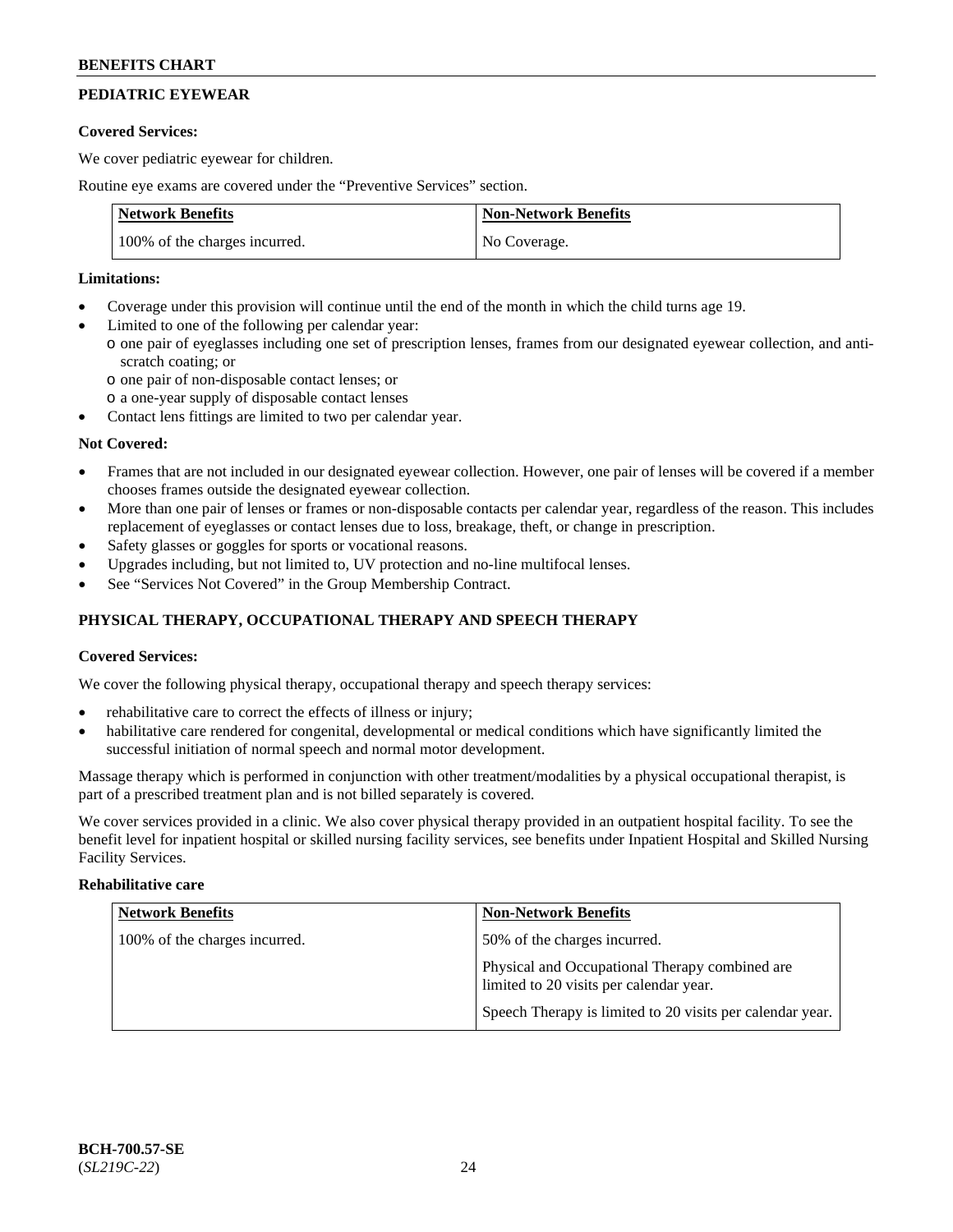### **Habilitative care**

| <b>Network Benefits</b>       | <b>Non-Network Benefits</b>                                                                       |
|-------------------------------|---------------------------------------------------------------------------------------------------|
| 100% of the charges incurred. | 50% of the charges incurred.                                                                      |
|                               | Physical, Occupational and Speech Therapy combined<br>are limited to 20 visits per calendar year. |

#### **Not Covered:**

- Massage therapy for the purpose of comfort or convenience of the member.
- See "Services Not Covered" in the Group Membership Contract.

## **PORT WINE STAIN REMOVAL SERVICES**

#### **Covered Services:**

We cover port wine stain removal services.

| <b>Network Benefits</b>                                | <b>Non-Network Benefits</b>                                  |
|--------------------------------------------------------|--------------------------------------------------------------|
| Coverage level is same as corresponding Network        | Coverage level is same as corresponding Non-Network          |
| Benefit, depending on type of service provided such as | Benefit, depending on type of service provided, such as      |
| Office Visits for Illness or Injury, Inpatient or      | Office Visits for Illness or Injury, Inpatient or Outpatient |
| Outpatient Hospital Services.                          | <b>Hospital Services.</b>                                    |

### **Not Covered:**

See "Services Not Covered" in the Group Membership Contract.

## **PRE-DIABETES DISEASE MANAGEMENT PROGRAM**

### **Covered Services:**

If you meet our criteria for coverage, you may qualify for the Pre-diabetes Disease Management Program through Omada Health. The program covers group health coaching which focuses on weight loss, exercise, behavior modification and health education at select locations determined by the plan.

| <b>Network Benefits</b>                                     | <b>Non-Network Benefits</b> |
|-------------------------------------------------------------|-----------------------------|
| 100% of the charges incurred.<br>Deductible does not apply. | Not applicable.             |

### **Not Covered:**

See "Services Not Covered" in the Group Membership Contract.

## **PRESCRIPTION DRUG SERVICES**

### **Covered Services:**

We cover prescription drugs and medications that can be self-administered or are administered in a physician's office. We cover off-label use of formulary drugs to treat cancer if the drug is recognized for the treatment of cancer in any authoritative compendia used by the Medicare program.

We cover orally administered anticancer drugs at the applicable benefit level under outpatient drugs below. We are in compliance with Minnesota Statute 62A.3075 because we do not cover orally administered anticancer drugs under our specialty drug benefit.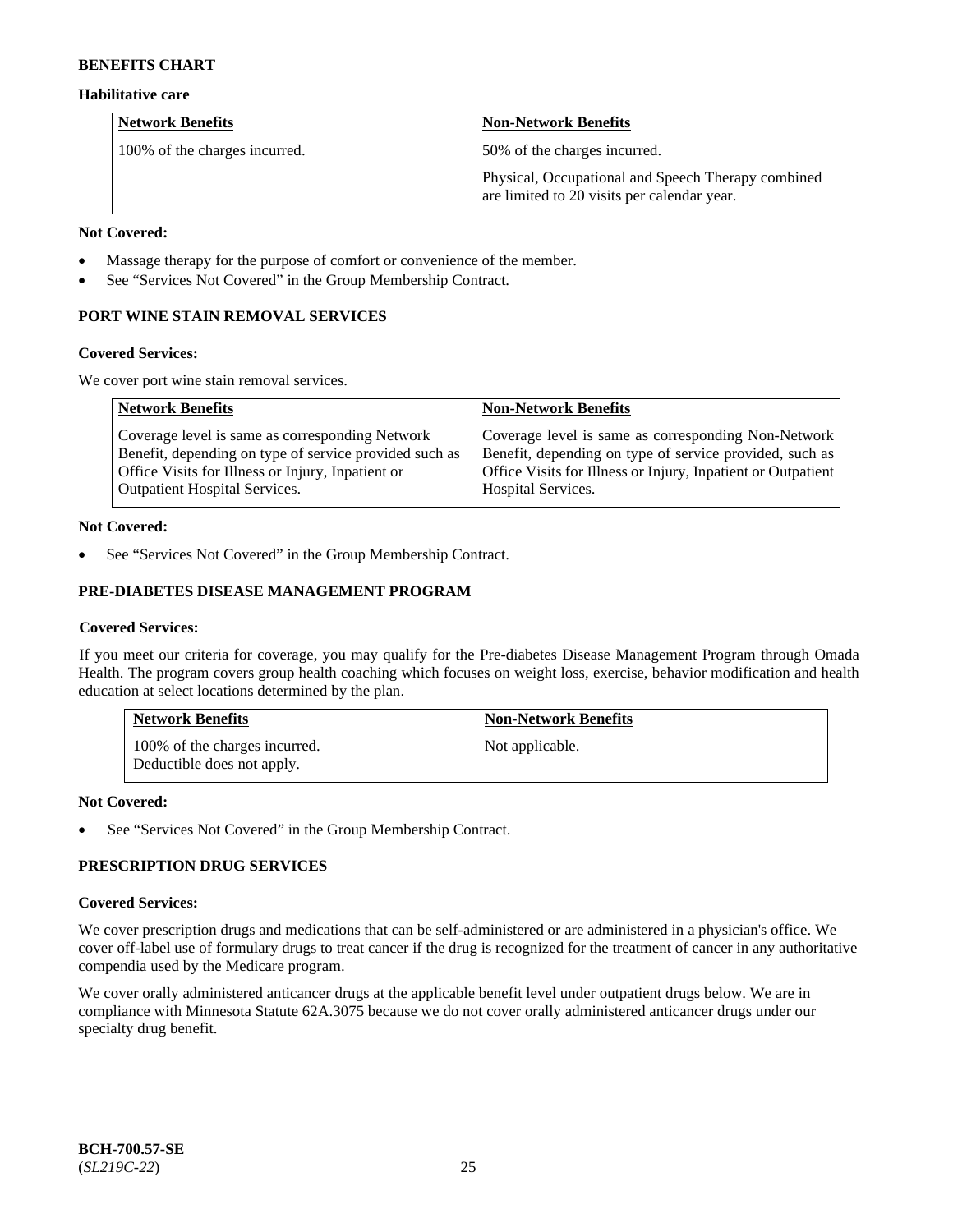We will refill a prescription for eye drops covered under this Benefits Chart if the member requests a refill and original prescription specified that additional quantities would be needed, providing the refill request does not exceed the quantities needed, and the following conditions are met:

- If the member requests a 30-day refill supply, the request must be made between 21 and 30 days of the later of (a) the original date that the prescription was distributed to the member or (b) the date that the most recent refill was distributed to the member; or
- If the member requests a 90-day refill supply, the request must be made between 75 and 90 days of the later of (a) the original date that the prescription was distributed to the member or (b) the date that the most recent refill was distributed to the member.

A licensed pharmacist may prescribe and dispense self-administered hormonal contraceptives, nicotine replacement medications, and opiate antagonists for the treatment of an acute opiate overdose in accordance with section 151.37, subdivision 14, 15, or 16, under the same terms of coverage that would apply had the prescription drug been prescribed by a licensed physician, physician assistant, or advanced practice nurse practitioner. If the plan excludes coverage for selfadministered hormonal contraceptives, they will not be covered under this provision.

#### **For Network Benefits, drugs and medications must be part of the formulary and obtained at a Network Pharmacy.**

#### **For Non-Network Benefits, drugs and medications must be part of the formulary.**

**See the Formulary definition for information on the Formulary Exception Process available to you.**

**If a member copayment is required, you must pay one member copayment for each 31-day supply, or portion thereof, unless otherwise indicated below.**

#### **Outpatient drugs (except as specified below)**

#### **Drugs on the Preventive Drug List**

| <b>Network Benefits</b>                                                                                                                            | <b>Non-Network Benefits</b>  |
|----------------------------------------------------------------------------------------------------------------------------------------------------|------------------------------|
| Generic formulary drugs from the Preventive Drug List<br>are covered at 100% of the charges incurred.                                              | 50% of the charges incurred. |
| Brand name formulary drugs from the Preventive Drug<br>List are covered at 100% of the charges incurred,<br>subject to a member copayment of \$60. |                              |
| In no event will your cost for a formulary insulin drug<br>exceed \$25.                                                                            |                              |
| Deductible does not apply.                                                                                                                         |                              |

#### **All other drugs**

| <b>Network Benefits</b>                                                   | <b>Non-Network Benefits</b>  |
|---------------------------------------------------------------------------|------------------------------|
| All other formulary drugs are covered at 100% of the<br>charges incurred. | 50% of the charges incurred. |
| Deductible applies.                                                       |                              |

**Cost-Sharing Limits for Insulin:** We are required to limit your cost-sharing on prescription insulin to no more than the net price of the prescription insulin drug. This requirement applies at the point of sale, including deductible payments and the costsharing amounts charged once the deductible is met.

**Cost-sharing.** This means a deductible payment, copayment, or coinsurance amount that you must pay for covered prescription insulin in accordance with the terms and conditions of this health plan.

**Net price.** This means our cost for prescription insulin, including any rebates or discounts received by or accrued directly or indirectly to us from a drug manufacturer or pharmacy benefit manager.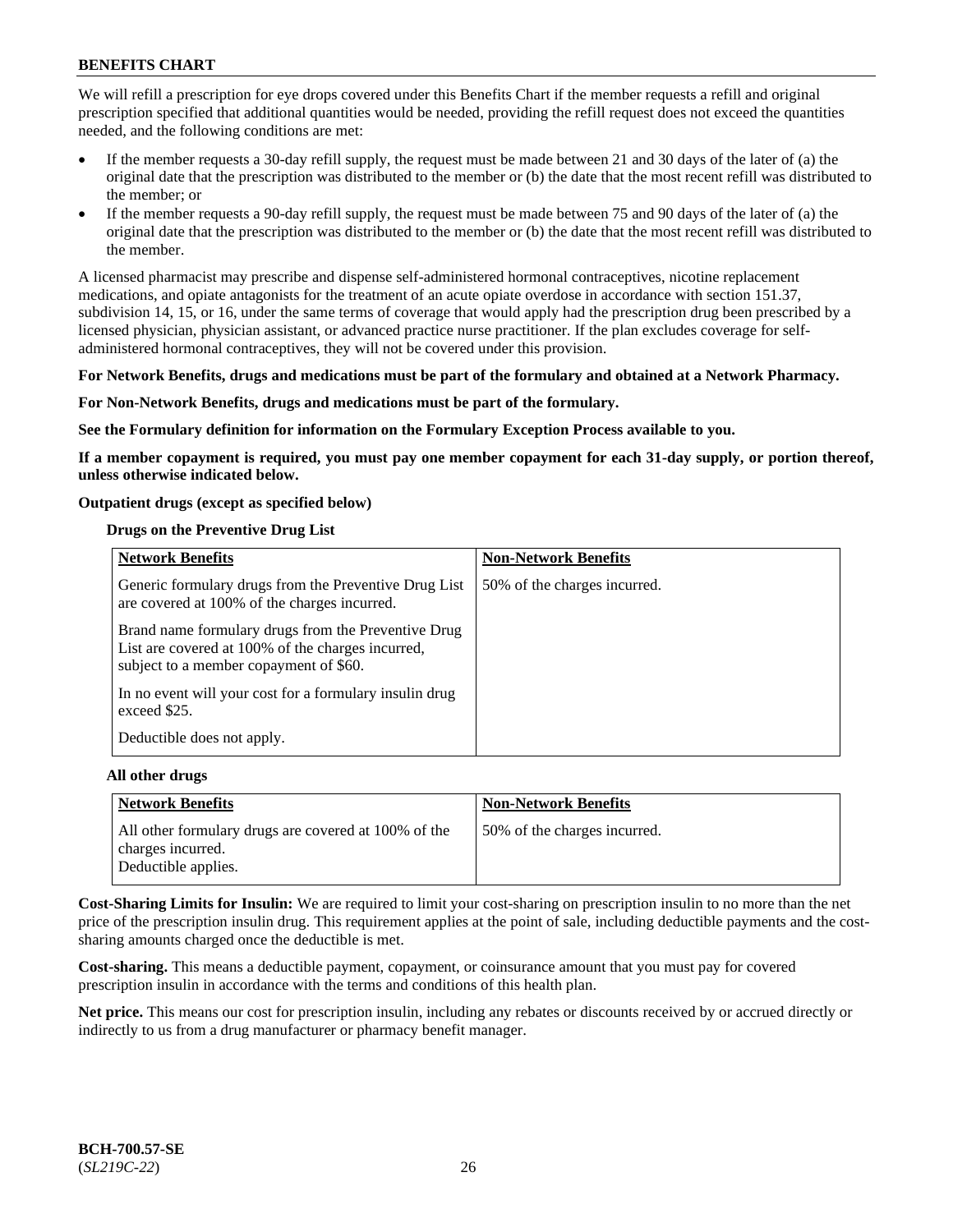## **Mail order drugs**

| <b>Network Benefits</b>                                                                                                                                                                   | <b>Non-Network Benefits</b>                                                                                                |
|-------------------------------------------------------------------------------------------------------------------------------------------------------------------------------------------|----------------------------------------------------------------------------------------------------------------------------|
| For your convenience, you may also get up to a 93-day<br>supply of outpatient formulary prescription drugs that<br>can be self-administered through the designated mail<br>order service. | See Network Mail Order Drugs benefit.<br>Mail order drugs are only available through the<br>designated mail order service. |
| Specialty Drugs are not available through the mail order<br>service.                                                                                                                      |                                                                                                                            |

## **Specialty Drugs that are self-administered**

| <b>Network Benefits</b>                                                                                                                    | <b>Non-Network Benefits</b> |
|--------------------------------------------------------------------------------------------------------------------------------------------|-----------------------------|
| 100% of the charges incurred.                                                                                                              | No Coverage.                |
| For Network Benefits, specialty drugs are limited to<br>drugs on the specialty drug list and must be obtained<br>from a designated vendor. |                             |

## **Drugs for the treatment of growth deficiency**

| <b>Network Benefits</b>                                                                                                                            | <b>Non-Network Benefits</b>  |
|----------------------------------------------------------------------------------------------------------------------------------------------------|------------------------------|
| 100% of the charges incurred.                                                                                                                      | 50% of the charges incurred. |
| For Network Benefits, growth deficiency drugs are<br>limited to drugs on the specialty drug list and must be<br>obtained from a designated vendor. |                              |

### **Tobacco cessation drugs are covered for all FDA – approved tobacco cessation drugs for a minimum of 90 days**

| <b>Network Benefits</b>                                     | <b>Non-Network Benefits</b>  |
|-------------------------------------------------------------|------------------------------|
| 100% of the charges incurred.<br>Deductible does not apply. | 50% of the charges incurred. |

## **Contraceptive drugs**

| <b>Network Benefits</b>                                                                                                                                        | <b>Non-Network Benefits</b>  |
|----------------------------------------------------------------------------------------------------------------------------------------------------------------|------------------------------|
| 100% of the charges incurred for formulary drugs.<br>Deductible does not apply.                                                                                | 50% of the charges incurred. |
| If a physician requests that a non-formulary<br>contraceptive drug be dispensed as written the drug will<br>be covered at 100%, not subject to the deductible. |                              |

**ACA preventive medications.** We cover preventive medications currently recommended by USPSTF with an A or B rating if they are prescribed by your medical provider and they are listed on our Commercial ACA Preventive Drug List. Preventive medications are subject to periodic review and modification. Changes would be effective in accordance with the federal rules and reflected in our current medical coverage criteria for preventive care services.

| Network Benefits                                            | <b>Non-Network Benefits</b>  |
|-------------------------------------------------------------|------------------------------|
| 100% of the charges incurred.<br>Deductible does not apply. | 50% of the charges incurred. |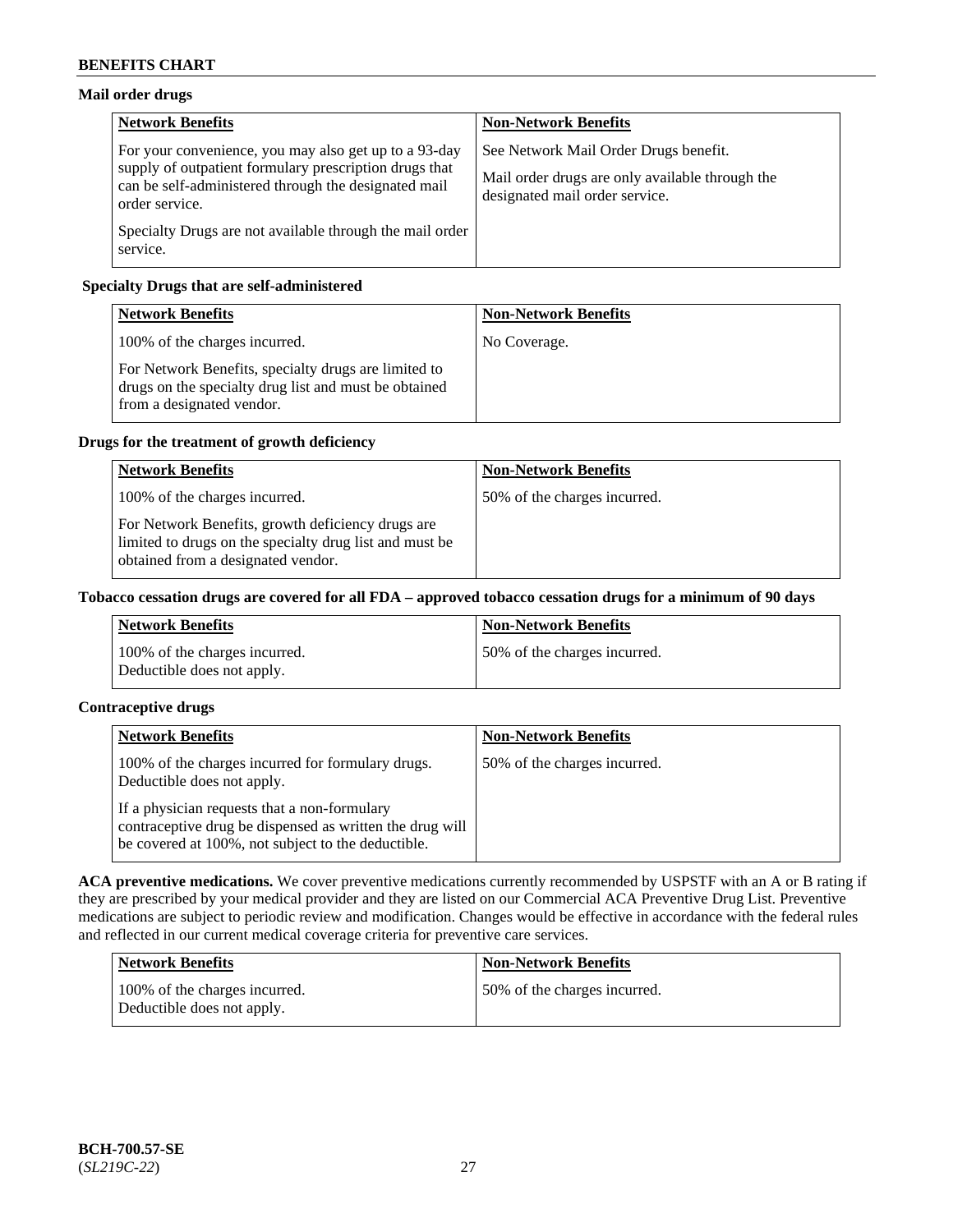### **Limitations:**

- Certain drugs may require prior authorization as indicated on the formulary. HealthPartners may require prior authorization for the drug and also the site where the drug will be provided. Certain drugs are subject to our utilization review process and quantity limits, as indicated on our formulary.
- Certain non-formulary drugs require prior authorization. In addition, certain drugs may be subject to any quantity limits applied as part of our trial program. The trial drug program applies to new prescriptions for certain drugs which have high toxicity, low tolerance, high costs and/or high potential for waste. Trial drugs are indicated on the formulary and/or the Specialty Drug List. Your first fill of a trial drug may be limited to less than a month supply. If the drug is well tolerated and effective, you will receive the remainder of your first month supply.
- If a member requests a brand name drug when there is a generic equivalent, the brand name drug will be covered up to the charge that would apply to the generic drug, minus any required copayment. If a physician requests that a brand name drug be dispensed as written, and we determine the brand name drug is medically necessary, the drug will be paid at the Outpatient Drugs benefit.
- We may require members to try over-the-counter (OTC) drug alternatives before approving more costly formulary prescription drugs.
- Unless otherwise specified in the "Prescription Drug Services" section, you may receive up to a 31-day supply per prescription.
- A 93-day supply will be covered and dispensed only at pharmacies that participate in our extended day supply program
- New prescriptions to treat certain chronic conditions are limited to a 31-day supply.
- No more than a 31-day supply of Specialty Drugs will be covered and dispensed at a time, unless it's a manufacturer supplied drug that cannot be split that supplies the member with more than a 31-day supply.
- The member copayment for a drug will not exceed the cost of the drug.

## **Not Covered:**

- Replacement of prescription drugs, medications, equipment and supplies due to loss, damage or theft.
- Nonprescription (over the counter) drugs or medications, including, but not limited to, vitamins, supplements, homeopathic remedies, and non-FDA approved drugs unless listed on the formulary and prescribed by a physician or legally authorized health care provider under applicable state and federal law. We cover off-label use of drugs to treat cancer as specified in the "Prescription Drug Services" section of this Benefits Chart. This exclusion does not include over-the-counter contraceptives for women as allowed under the Affordable Care Act when the member obtains a prescription for the item. In addition, if the member obtains a prescription, this exclusion does not include aspirin to prevent cardiovascular disease for men and women of certain ages; folic acid supplements for women who may become pregnant; fluoride chemoprevention supplements for children without fluoride in their water source; and iron supplements for children ages 6-12 months who are at risk of anemia.
- Drugs on the Excluded Drug List. The Excluded Drug List includes select drugs within a therapy class that are not eligible for coverage. This includes drugs that may be excluded for certain indications. However, you may request coverage for a drug on the Excluded Drug List by requesting an exception to the formulary under the formulary exception process described in the definition of formulary in this Benefits Chart. The Excluded Drug List is available at [healthpartners.com](http://www.healthpartners.com/)
- Drugs that are newly approved by the FDA until they are reviewed and approved by HealthPartners Pharmacy and Therapeutics Committee. However, you may request coverage for a drug that is newly approved by the FDA by requesting an exception to the formulary under the formulary exception process described in the definition of formulary in the Benefits Chart.
- All drugs used for sexual dysfunction.
- Fertilty drugs.
- Medical cannabis.
- Medical devices approved by the FDA will not be covered under the "Prescription Drug Services" section unless they are on our formulary. Covered medical devices are generally submitted and reimbursed under your medical benefits.
- See "Services Not Covered" in the Group Membership Contract.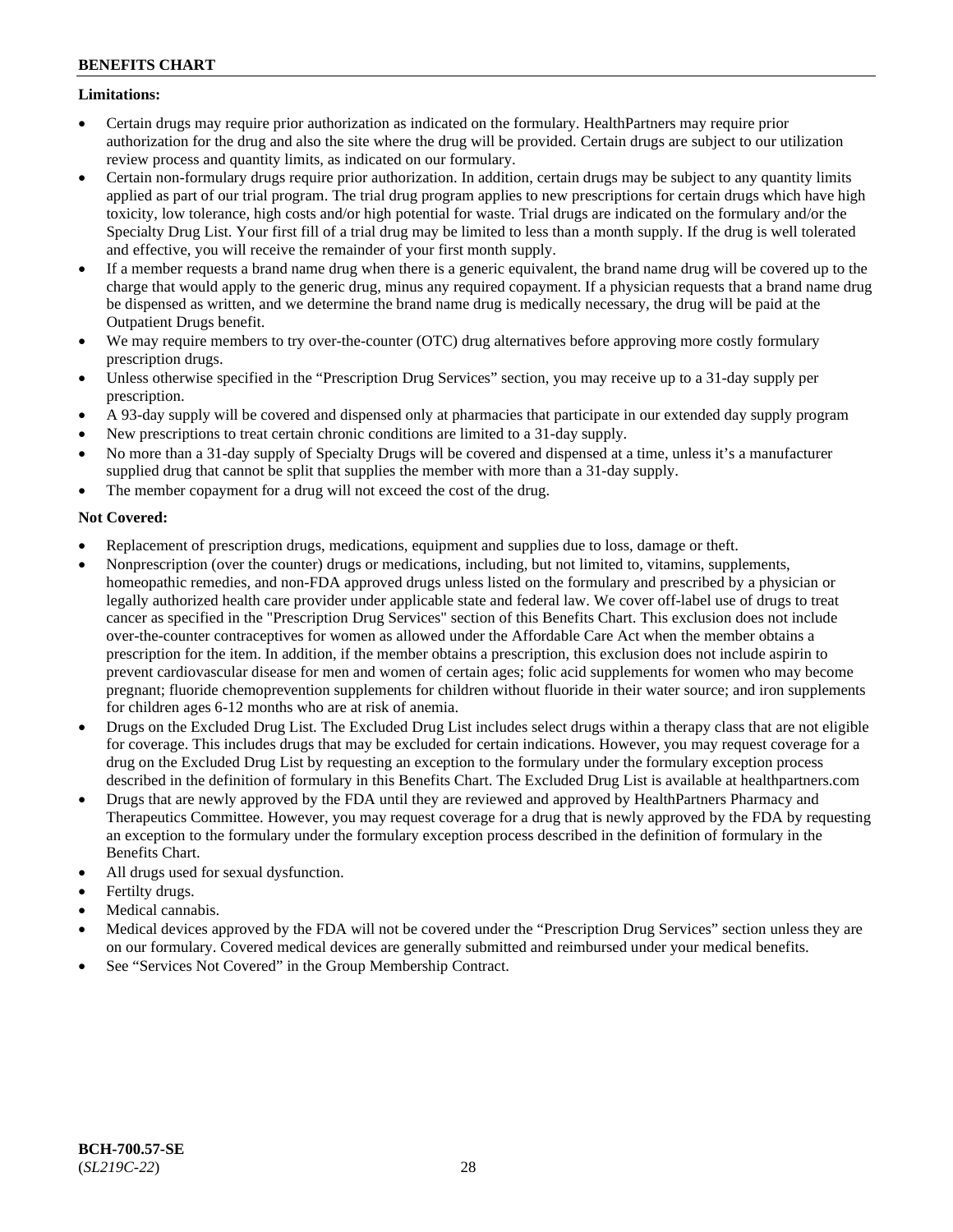## **PREVENTIVE SERVICES**

### **Applicable Definitions:**

**Routine Preventive Services** are routine healthcare services that include screenings, check-ups and counseling to prevent illness, disease or other health problems before symptoms occur.

**Diagnostic Services** are services to help a provider understand your symptoms, diagnose illness and decide what treatment may be needed. They may be the same services that are listed as preventive services, but they are being used as diagnostic services. Your provider will determine if these services are preventive or diagnostic. These services are not preventive if received as part of a visit to diagnose, manage or maintain an acute or chronic medical condition, illness or injury. When that occurs, unless otherwise indicated below, standard deductibles, copayments or coinsurance apply.

### **Covered Services:**

We cover preventive services that meet any of the requirements under the Affordable Care Act (ACA) shown in the bulleted items below. These preventive services are covered at 100% under the network benefits with no deductible, copayments or coinsurance. (If a preventive service is not required by the ACA and it is covered at a lower benefit level or if a group qualifies for an exemption or accommodation for certain benefits under the ACA, it will be specified below). Preventive benefits mandated under the ACA are subject to periodic review and modification. Changes would be effective in accordance with the federal rules. Preventive services mandated by the ACA include:

- Evidence-based items or services that have in effect a rating of A or B in the current recommendations of the United States Preventive Services Task Force with respect to the individual;
- Immunizations for routine use in children, adolescents, and adults that have in effect a recommendation from the Advisory Committee on Immunization Practices of the Centers for Disease Control and Prevention with respect to the individual;
- With respect to infants, children, and adolescents, evidence-informed preventive care and screenings provided for in comprehensive guidelines supported by the Health Resources and Services Administration; and
- With respect to women, preventive care and screenings provided for in comprehensive guidelines supported by the Health Resources and Services Administration.

Covered services are based on established medical policies, which are subject to periodic review and modification by the medical or dental directors. These medical policies (medical coverage criteria) are available by calling Member Services, or logging on to your "*my*HealthPartners" account at [healthpartners.com.](http://www.healthpartners.com/)

A complete list of preventive care services recommended under the U.S. Preventive Task Force (USPSTF) is available online at [uspreventiveservicestaskforce.org/Page/Name/uspstf-a-and-b-recommendations.](https://www.uspreventiveservicestaskforce.org/Page/Name/uspstf-a-and-b-recommendations-by-date/)

HHS: [healthcare.gov/coverage/preventive-care-benefits](https://www.healthcare.gov/coverage/preventive-care-benefits/)

CDC: [cdc.gov/vaccines/schedules/index.html](https://www.cdc.gov/vaccines/schedules/index.html)

### **ACA and state mandated preventive services are covered as follows:**

**Routine health exams and periodic health assessments.** A physician or health care provider will counsel you as to how often health assessments are needed based on age, sex and health status. This includes screening for tobacco use, at least two tobacco cessation attempts per year (for those who use tobacco products), all FDA approved tobacco cessation medications including over-the-counter drugs (as shown in the "Prescription Drug Services" Section) and at least four counseling sessions of at least ten minutes each for tobacco cessation.

| <b>Network Benefits</b>                                     | <b>Non-Network Benefits</b>  |
|-------------------------------------------------------------|------------------------------|
| 100% of the charges incurred.<br>Deductible does not apply. | 50% of the charges incurred. |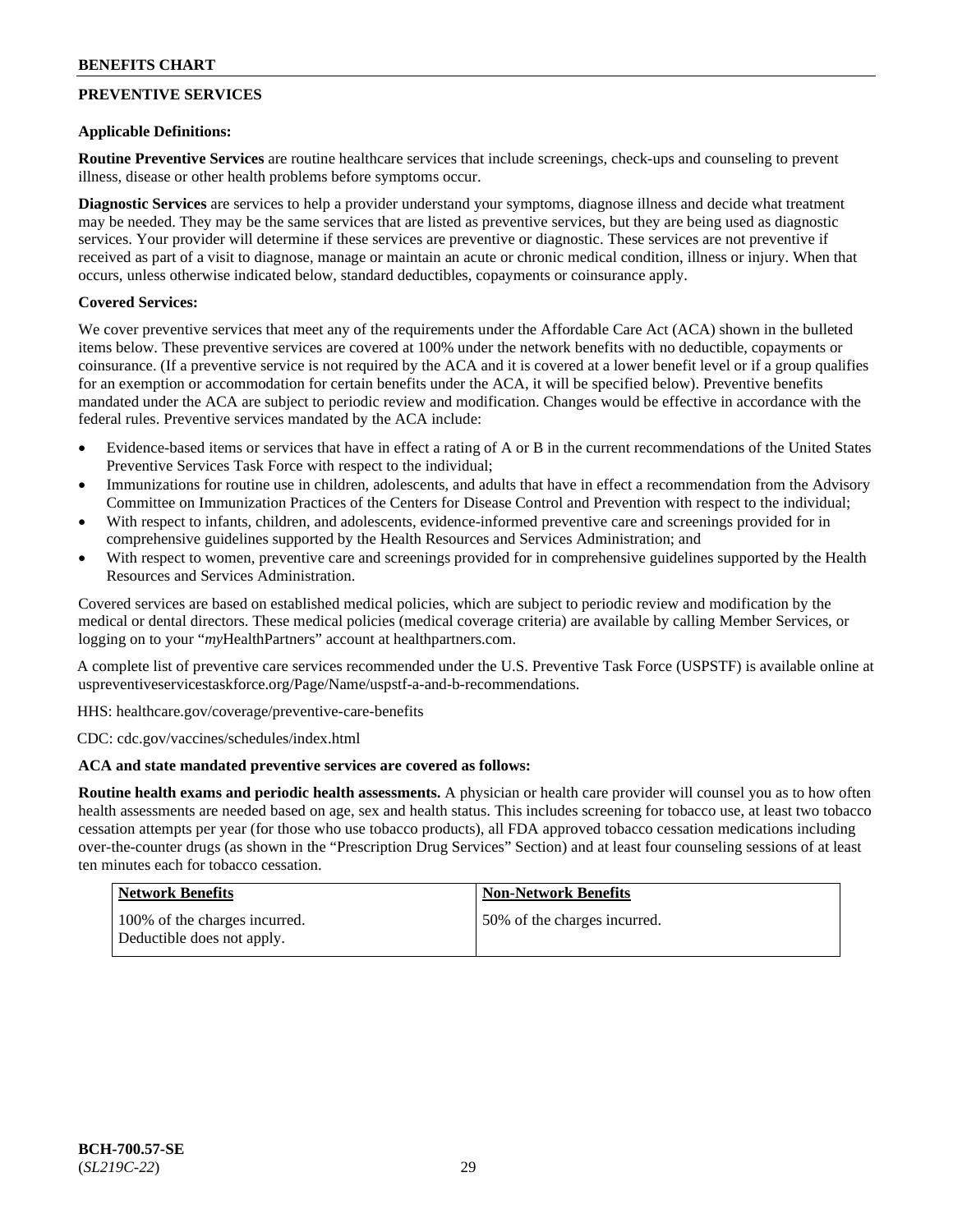**Child health supervision services**. This includes pediatric preventive services, such as fluoride chemoprevention for children without fluoride in their water source, newborn screenings, appropriate immunizations, developmental assessments and laboratory services appropriate to the age of the child from birth to 72 months, and appropriate immunizations until the end of the month in which the child turns 19, as defined by the Standards of Child Health Care issued by the American Academy of Pediatrics. We cover at least five child health supervision visits from birth to 12 months, three child health supervision visits from 12 months to 24 months, once a year from 24 months to 72 months.

| Network Benefits                                            | <b>Non-Network Benefits</b>  |
|-------------------------------------------------------------|------------------------------|
| 100% of the charges incurred.<br>Deductible does not apply. | 50% of the charges incurred. |

**Routine prenatal care and exams.** This includes the comprehensive package of medical and psychosocial support provided throughout a pregnancy, including risk assessment, serial surveillance, prenatal education, and use of specialized skills and technology when needed, as defined by Standards for Obstetric-Gynecologic Services issued by the American College of Obstetricians and Gynecologists.

| Network Benefits                                            | <b>Non-Network Benefits</b>  |
|-------------------------------------------------------------|------------------------------|
| 100% of the charges incurred.<br>Deductible does not apply. | 50% of the charges incurred. |

**Routine postnatal care.** This includes health exams, assessments, education and counseling relating to the period immediately after childbirth

| Network Benefits                                            | Non-Network Benefits         |
|-------------------------------------------------------------|------------------------------|
| 100% of the charges incurred.<br>Deductible does not apply. | 50% of the charges incurred. |

**Routine screening procedures for cancer.** This includes colorectal screening, digital rectal examinations, or other cancer screenings recommended by the USPSTF with an A or B rating. Women's preventive health services below describes additional routine screening procedures for cancer.

| Network Benefits                                            | <b>Non-Network Benefits</b>  |
|-------------------------------------------------------------|------------------------------|
| 100% of the charges incurred.<br>Deductible does not apply. | 50% of the charges incurred. |

**Professional voluntary family planning services.** This includes services to prevent or delay a pregnancy, including counseling and education. Services must be provided by a licensed provider.

| <b>Network Benefits</b>                                     | <b>Non-Network Benefits</b> |
|-------------------------------------------------------------|-----------------------------|
| 100% of the charges incurred.<br>Deductible does not apply. | See Network Benefits.       |

#### **Adult immunizations**

| <b>Network Benefits</b>                                     | <b>Non-Network Benefits</b>  |
|-------------------------------------------------------------|------------------------------|
| 100% of the charges incurred.<br>Deductible does not apply. | 50% of the charges incurred. |

**Women's preventive services.**This includes mammograms\*, screenings for cervical cancer (pap smears), breast pumps, human papillomavirus (HPV) testing; counseling for sexually transmitted infections, counseling and screening for human immunodeficiency virus (HIV), and all FDA approved contraceptive methods as prescribed by a doctor, sterilization procedures, education and counseling (see the "Prescription Drug Services" section for coverage of oral contraceptive drugs). For women whose family history is associated with an increased risk for BRCA1 or BRCA2 gene mutations, we cover genetic counseling and BRCA screening without cost sharing, if appropriate and as determined by a physician

**\***Preventive mammogram screening includes digital breast tomosynthesis (3D mammograms) for members at risk for breast cancer.

**BCH-700.57-SE** (*SL219C-22*) 30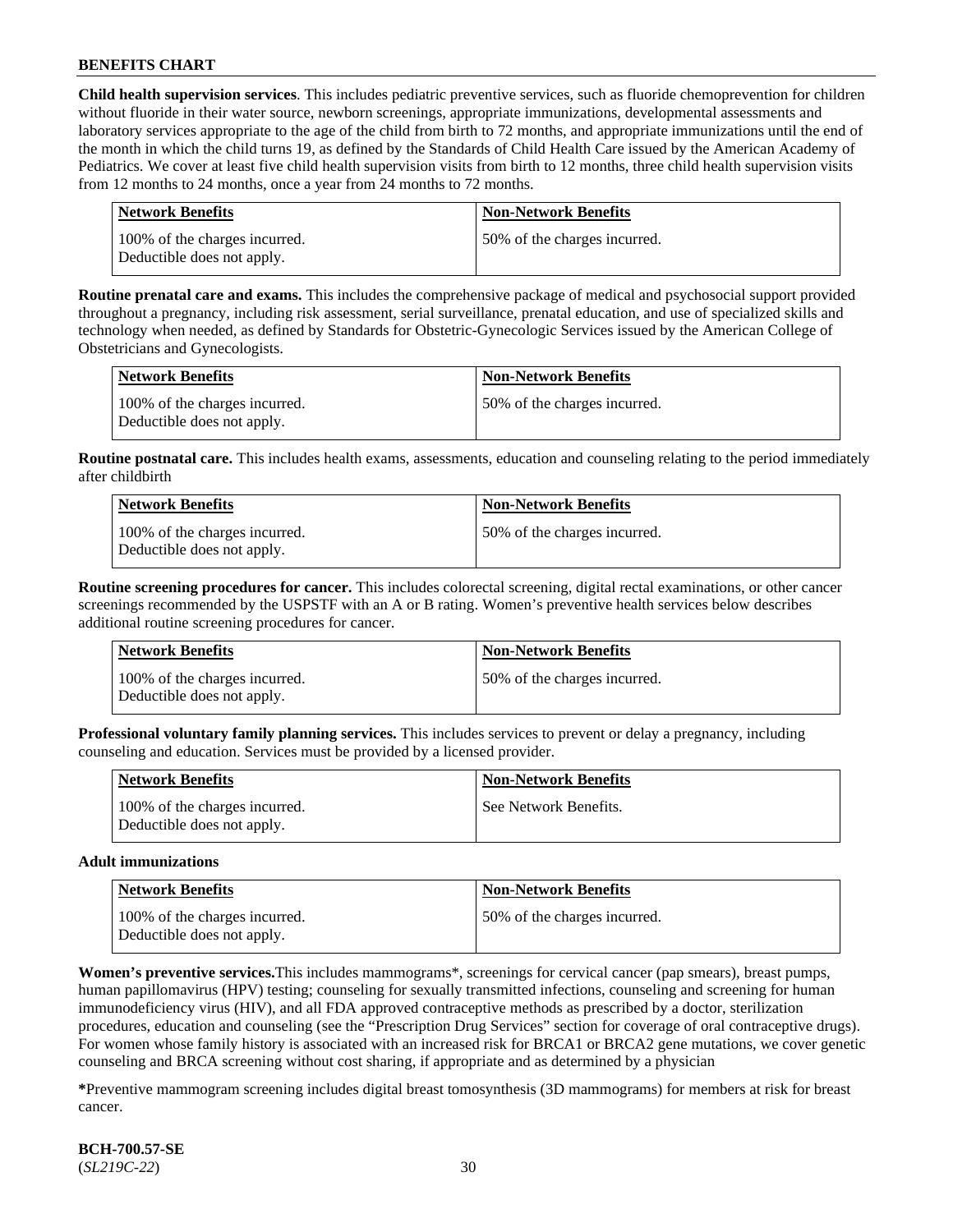"At risk for breast cancer" means: (1) having a family history with one or more first- or second-degree relatives with breast cancer; (2) testing positive for BRCA1 or BRCA2 mutations; (3) having heterogeneously dense breasts or extremely dense breasts based on the Breast Imaging Reporting and Data System established by the American College of Radiology; or (4) having a previous diagnosis of breast cancer.

| Network Benefits                                            | <b>Non-Network Benefits</b>  |
|-------------------------------------------------------------|------------------------------|
| 100% of the charges incurred.<br>Deductible does not apply. | 50% of the charges incurred. |

**Obesity screening and management.** We cover obesity screening and counseling for all ages during a routine preventive care exam. If you are age 18 or older and have a body mass index of 30 or more, we also cover intensive obesity management to help you lose weight. Your primary care doctor can coordinate these services.

| <b>Network Benefits</b>                                     | <b>Non-Network Benefits</b>  |
|-------------------------------------------------------------|------------------------------|
| 100% of the charges incurred.<br>Deductible does not apply. | 50% of the charges incurred. |

#### **In addition to any ACA or state mandated preventive services referenced above, we cover the following eligible services:**

#### **Routine eye and hearing exams**

| <b>Network Benefits</b>                                     | <b>Non-Network Benefits</b>  |
|-------------------------------------------------------------|------------------------------|
| 100% of the charges incurred.<br>Deductible does not apply. | 50% of the charges incurred. |

**Ovarian cancer surveillance tests for women who are at risk.** "At risk for ovarian cancer" means (1) having a family history that includes any of the following: one or more first-degree or second-degree relatives with ovarian cancer, clusters of female relatives with breast cancer or nonpolyposis colorectal cancer; or (2) testing positive for BRCA1 or BRCA2 mutations. "Surveillance tests for ovarian cancer" means annual screening using: CA-125 serum tumor marker testing, transvaginal ultrasound, pelvic examination or other proven ovarian cancer screening tests currently being evaluated by the federal Food and Drug Administration or by the National Cancer Institute.

| <b>Network Benefits</b>                                                                                                                                                                                                          | <b>Non-Network Benefits</b>                                                                                                                                                                                                          |
|----------------------------------------------------------------------------------------------------------------------------------------------------------------------------------------------------------------------------------|--------------------------------------------------------------------------------------------------------------------------------------------------------------------------------------------------------------------------------------|
| Coverage level is same as corresponding Network<br>Benefit, depending on type of service provided, such<br>as Diagnostic Imaging Services, Laboratory Services<br>Office Visits for Illness or Injury or Preventive<br>Services. | Coverage level is same as corresponding Non-Network<br>Benefit, depending on type of service provided, such as<br>Diagnostic Imaging Services, Laboratory Services<br>Office Visits for Illness or Injury or Preventive<br>Services. |
|                                                                                                                                                                                                                                  |                                                                                                                                                                                                                                      |

**Peak flow meters for members diagnosed with asthma.** Must be prescribed by a licensed provider.

| <b>Network Benefits</b>                                     | <b>Non-Network Benefits</b>  |
|-------------------------------------------------------------|------------------------------|
| 100% of the charges incurred.<br>Deductible does not apply. | 50% of the charges incurred. |

**Glucose meters prescribed by a licensed provider** (other than continuous glucose monitoring systems which are covered under the section "Diabetic Equipment and Supplies")

| <b>Network Benefits</b>                                                                        | <b>Non-Network Benefits</b>  |
|------------------------------------------------------------------------------------------------|------------------------------|
| 100% of the charges incurred.<br>Deductible does not apply.                                    | 50% of the charges incurred. |
| Glucose meters are limited to meters on the formulary<br>and must be obtained from a pharmacy. |                              |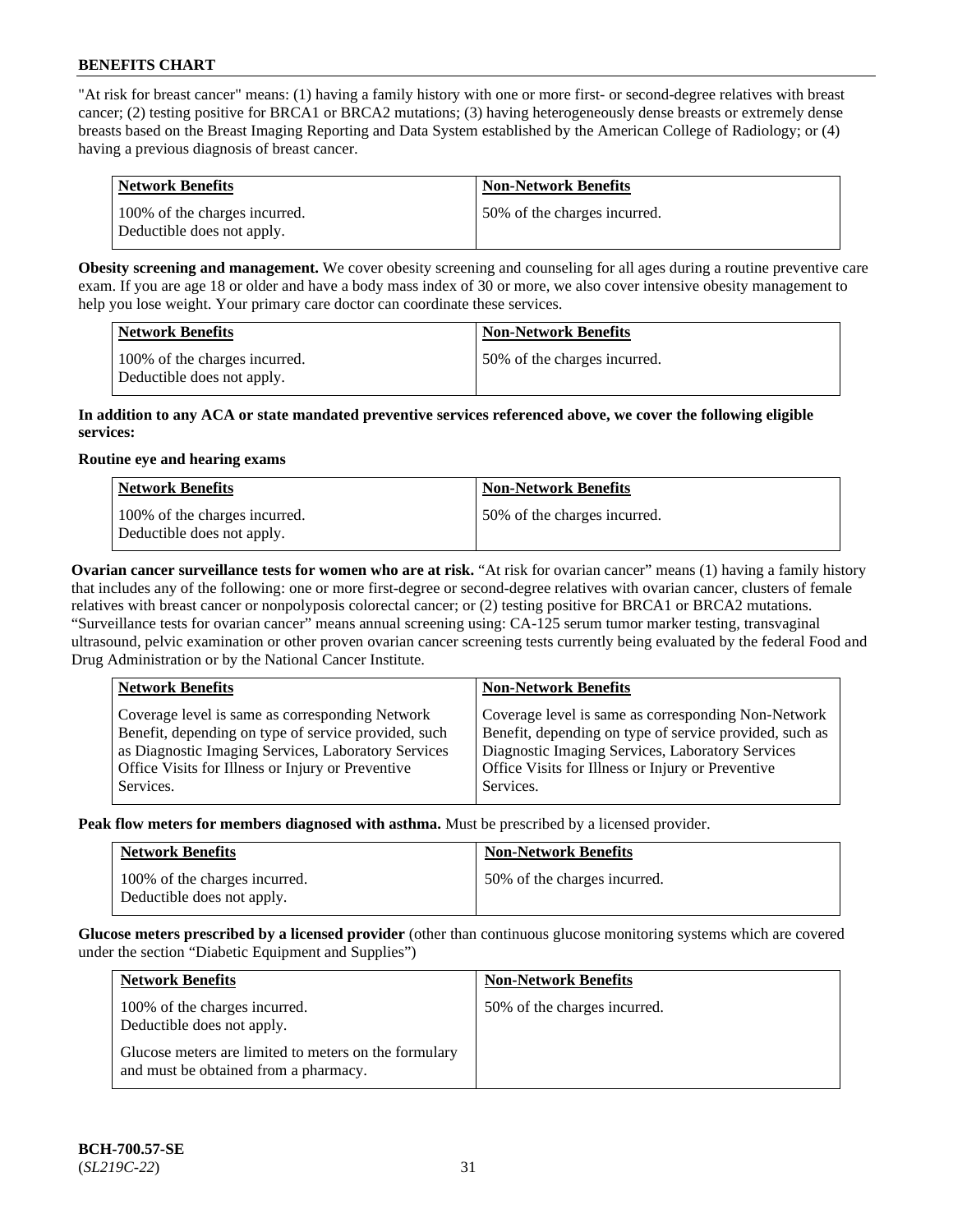### **Retinopathy screening for members diagnosed with diabetes**

| <b>Network Benefits</b>                                     | <b>Non-Network Benefits</b>  |
|-------------------------------------------------------------|------------------------------|
| 100% of the charges incurred.<br>Deductible does not apply. | 50% of the charges incurred. |

#### **Hemoglobin A1C testing for members diagnosed with diabetes**

| <b>Network Benefits</b>                                     | <b>Non-Network Benefits</b>  |
|-------------------------------------------------------------|------------------------------|
| 100% of the charges incurred.<br>Deductible does not apply. | 50% of the charges incurred. |

#### **International normalized ratio (INR) testing for members diagnosed with liver disease and/or bleeding disorders**

| <b>Network Benefits</b>                                     | <b>Non-Network Benefits</b>  |
|-------------------------------------------------------------|------------------------------|
| 100% of the charges incurred.<br>Deductible does not apply. | 50% of the charges incurred. |

#### **Low-density lipoprotein (LDL) testing for members diagnosed with heart disease**

| <b>Network Benefits</b>                                     | <b>Non-Network Benefits</b>  |
|-------------------------------------------------------------|------------------------------|
| 100% of the charges incurred.<br>Deductible does not apply. | 50% of the charges incurred. |

#### **Limitations:**

• Services are not preventive if received as part of a visit to diagnose, manage or maintain an acute or chronic medical condition, illness or injury. When that occurs, unless otherwise indicated above, standard deductibles, copayments or coinsurance apply.

### **Not Covered:**

See "Services Not Covered" in the Group Membership Contract.

## **SPECIFIED NON-NETWORK SERVICES**

### **Covered Services:**

We cover the following services when you elect to receive them from a non-network provider, at the same level of coverage we provide when you elect to receive the services from a network provider:

- Voluntary family planning of the conception and bearing of children.
- The provider visit(s) and test(s) necessary to make a diagnosis of infertility.
- Testing and treatment of sexually transmitted diseases (other than HIV).
- Testing for AIDS or other HIV-related conditions.

| <b>Network Benefits</b>                                                                                                                            | <b>Non-Network Benefits</b>                    |
|----------------------------------------------------------------------------------------------------------------------------------------------------|------------------------------------------------|
| Coverage level is same as corresponding Network<br>Benefit, depending on type of service provided, such as<br>Office Visits for Illness or Injury. | See Network Benefits for the services covered. |

### **Not Covered:**

See "Services Not Covered" in the Group Membership Contract.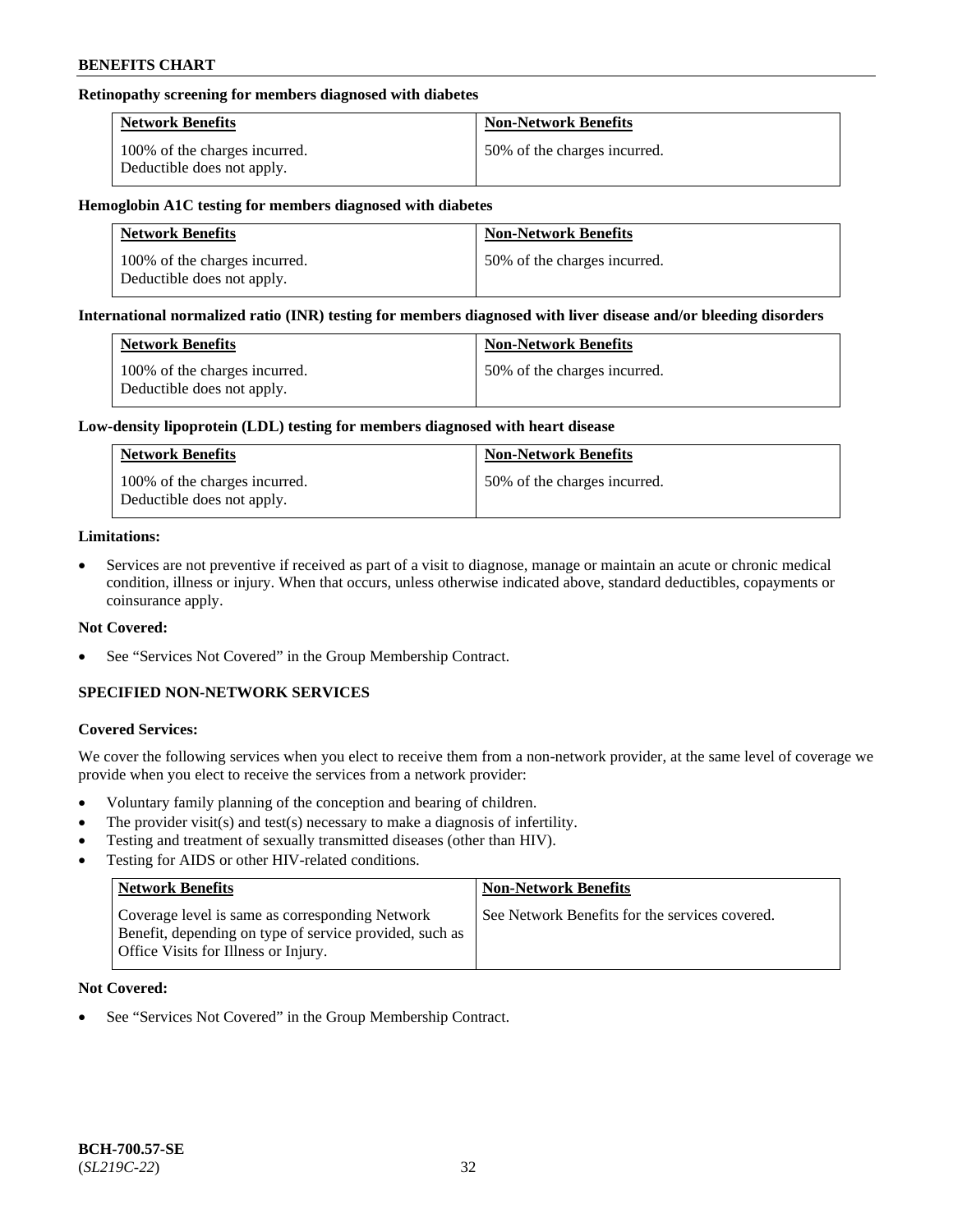## **TELEHEALTH/TELEMEDICINE SERVICES**

#### **Definitions:**

**Telehealth, Telemedicine, or Virtual Care.** This is a means of communication between a health care professional and a patient. This includes the use of secure electronic information, imaging, and communication technologies, including:

- interactive audio or audio-video
- interactive audio with store-and-forward technology
- chat-based and email-based systems
- physician-to-physician consultation
- patient education
- data transmission
- data interpretation
- digital diagnostics (algorithm-enabled diagnostic support)
- digital therapeutics (the use of personal health devices and sensors, either alone or in combination with conventional drug therapies, for disease prevention and management)

#### Services can be delivered:

Synchronously: the patient and health care professional are engaging with one another at the same time; or Asynchronously: the patient and health care professional engage with each other at different points in time.

**Telephone Visits.** Live, synchronous, interactive encounters over the telephone between a patient and a healthcare provider.

**E-visit or chat-based visits.** Asynchronous online or mobile app encounters to discuss a patient's personal health information, vital signs, and other physiologic data or diagnostic images. The healthcare provider reviews and delivers a consultation, diagnosis, prescription or treatment plan after reviewing the patient's visit information.

**Virtuwell<sup>®</sup>**. This is an online service for you to receive a diagnosis and treatment for certain conditions, such as a cold, flu, ear pain and sinus infections. You may access the Virtuwell website at [virtuwell.com.](https://www.virtuwell.com/)

**Video Visits.** Live, synchronous, interactive encounters using secure web-based video between a patient and a healthcare provider.

#### **Covered Services:**

The Plan covers the following methods of receiving care for services that would be eligible under the Plan if the service were provided in person.

#### **Scheduled telephone visits**

| Network Benefits              | <b>Non-Network Benefits</b>  |
|-------------------------------|------------------------------|
| 100% of the charges incurred. | 50% of the charges incurred. |

#### **E-visits**

### **Access to online care through Virtuwell at [virtuwell.com](https://www.virtuwell.com/)**

| <b>Network Benefits</b>       | <b>Non-Network Benefits</b> |
|-------------------------------|-----------------------------|
| 100% of the charges incurred. | Not Applicable.             |

#### **All other E-visits**

| <b>Network Benefits</b>       | <b>Non-Network Benefits</b>  |
|-------------------------------|------------------------------|
| 100% of the charges incurred. | 50% of the charges incurred. |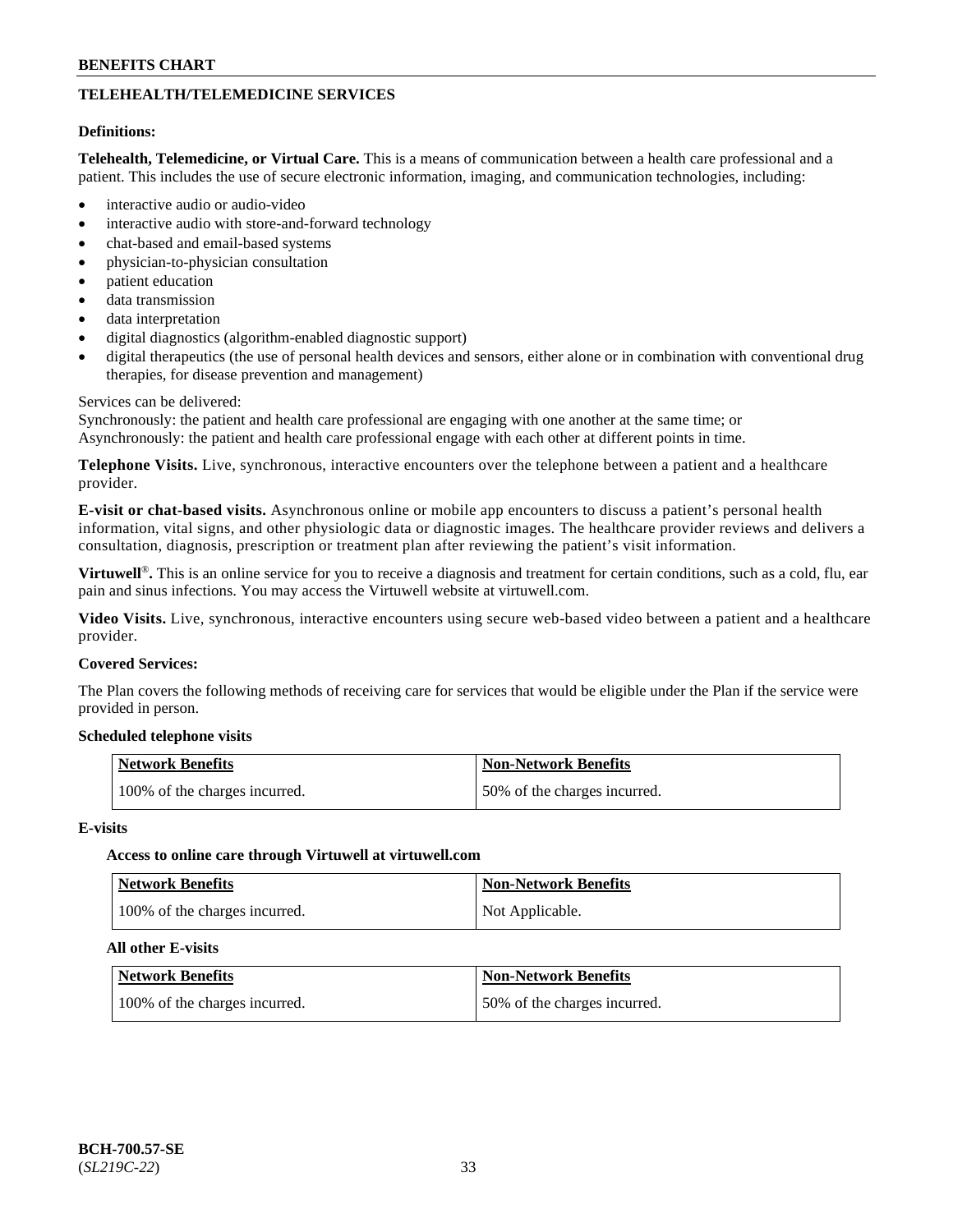#### **Video visits**

| <b>Network Benefits</b>                                | <b>Non-Network Benefits</b>                            |
|--------------------------------------------------------|--------------------------------------------------------|
| Coverage level is same as corresponding Network        | Coverage level is same as corresponding Non-Network    |
| Benefit, depending upon type of service provided, such | Benefit, depending upon type of service provided, such |
| as Office Visits for Illness or Injury.                | as Office Visits for Illness or Injury.                |

### **Not Covered:**

See "Services Not Covered" in the Group Membership Contract.

## **TRANSPLANT SERVICES**

### **Applicable Definitions:**

**Autologous.** This is when the source of cells is from the individual's own marrow or stem cells.

**Allogeneic.** This is when the source of cells is from a related or unrelated donor's marrow or stem cells.

**Autologous Bone Marrow Transplant.** This is when the bone marrow is harvested from the individual and stored. The patient undergoes treatment which includes tumor ablation with high-dose chemotherapy and/or radiation. The bone marrow is reinfused (transplanted).

**Allogeneic Bone Marrow Transplant.** This is when the bone marrow is harvested from the related or unrelated donor and stored. The patient undergoes treatment which includes tumor ablation with high-dose chemotherapy and/or radiation. The bone marrow is reinfused (transplanted).

**Autologous/Allogeneic Stem Cell Support.** This is a treatment process that includes stem cell harvest from either bone marrow or peripheral blood, tumor ablation with high-dose chemotherapy and/or radiation, stem cell reinfusion, and related care. Autologous/allogeneic bone marrow transplantation and high dose chemotherapy with peripheral stem cell rescue/support are considered to be autologous/allogeneic stem cell support.

**Designated Transplant Center.** This is any health care provider, group or association of health care providers designated by us to provide services, supplies or drugs for specified transplants for our members.

**Transplant Services.** This is transplantation (including retransplants) of the human organs or tissue listed below, including all related post-surgical treatment and drugs and multiple transplants for a related cause. Transplant services do not include other organ or tissue transplants or surgical implantation of mechanical devices functioning as a human organ, except surgical implantation of an FDA approved Ventricular Assist Device (VAD) or total artificial heart, functioning as a temporary bridge to heart transplantation.

Prior authorization is required prior to consultation to support coordination of care and benefits.

### **Covered Services:**

We cover eligible transplant services (as defined above) while you are covered under this Benefits Chart. Transplants that will be considered for coverage are limited to the following:

- Kidney transplants for end-stage disease.
- Cornea transplants for end-stage disease.
- Heart transplants for end-stage disease.
- Lung transplants or heart/lung transplants for: (1) primary pulmonary hypertension; (2) Eisenmenger's syndrome; (3) endstage pulmonary fibrosis; (4) alpha 1 antitrypsin disease; (5) cystic fibrosis; and (6) emphysema.
- Liver transplants for: (1) biliary atresia in children; (2) primary biliary cirrhosis; (3) post-acute viral infection (including hepatitis A, hepatitis B antigen e negative and hepatitis C) causing acute atrophy or post-necrotic cirrhosis; (4) primary sclerosing cholangitis; (5) alcoholic cirrhosis; and (6) hepatocellular carcinoma.